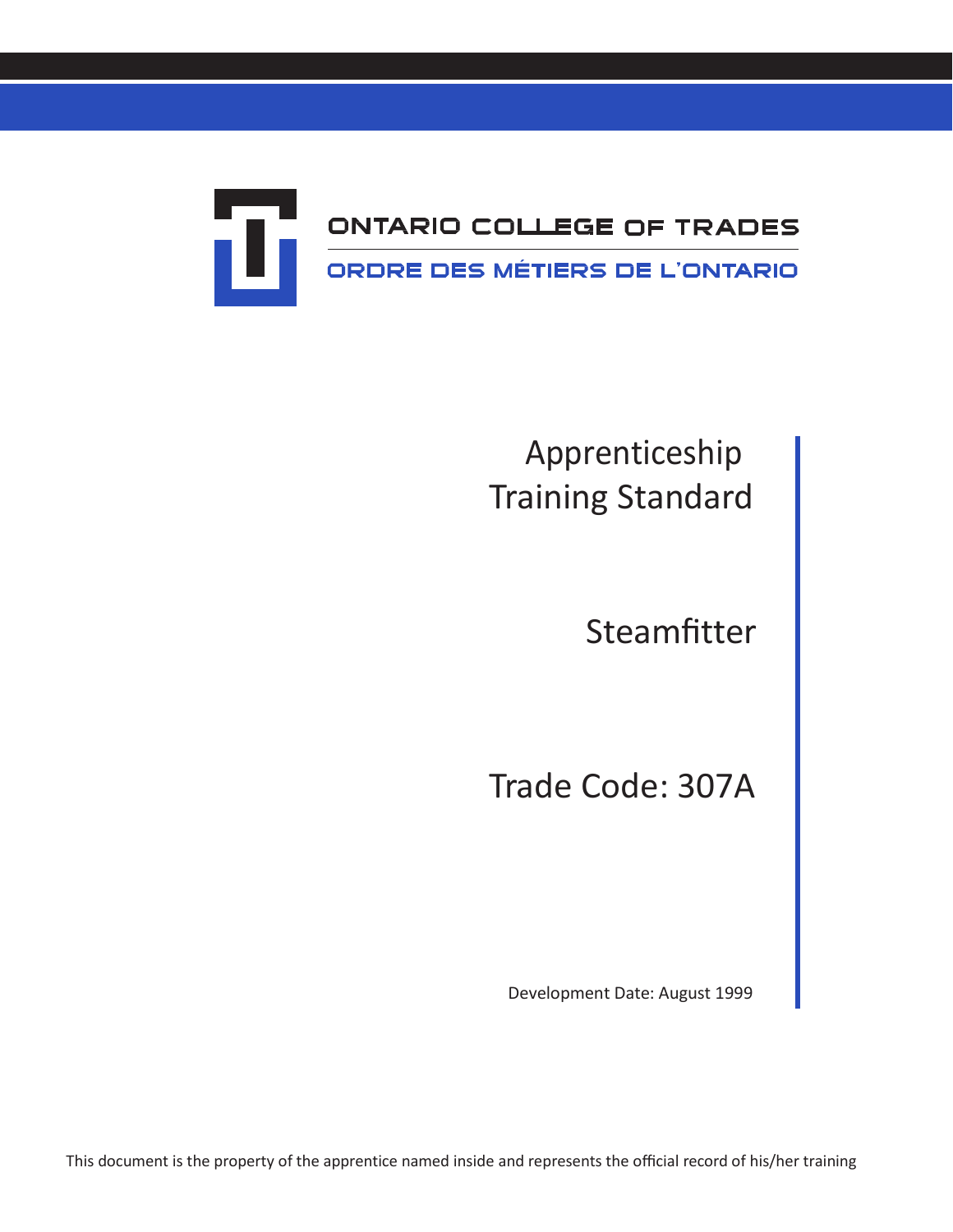# **STEAMFITTER**

# **CONTENTS Page**

# **TRAINING UNITS**

#### **NUMBER TITLE**

| U5470.0 |                                                                  |  |
|---------|------------------------------------------------------------------|--|
| U5471.0 |                                                                  |  |
| U5472.0 | Read, Interpret, and Maintain Drawings and Specifications  16-18 |  |
| U5473.0 |                                                                  |  |
| U5474.0 |                                                                  |  |
| U5475.0 |                                                                  |  |
| U5476.0 |                                                                  |  |
| U5477.0 |                                                                  |  |
| U5478.0 |                                                                  |  |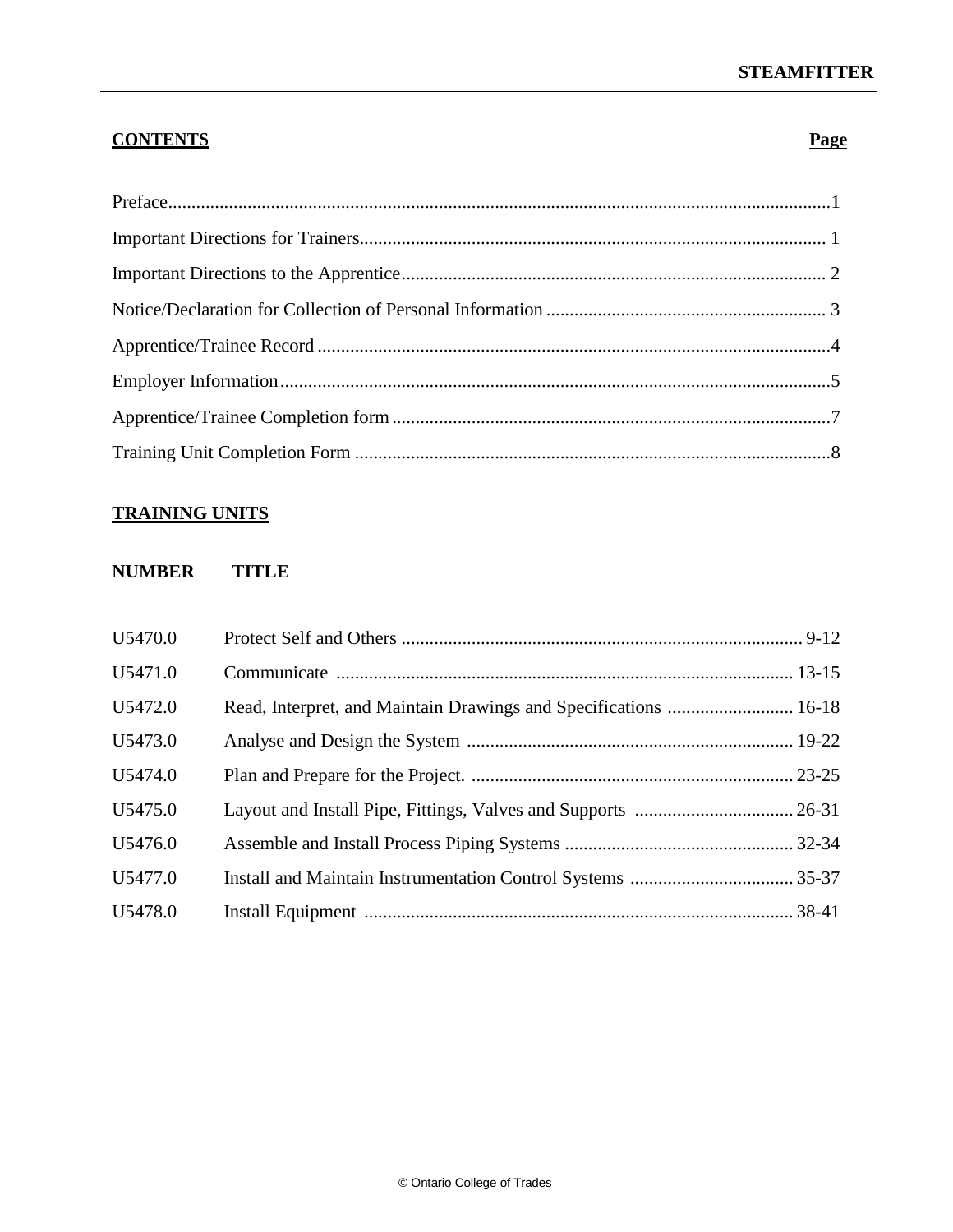# **TRAINING UNITS – Cont'd**

# **NUMBER TITLE**

| U5479.0 |  |
|---------|--|
| U5480.0 |  |
| U5481.0 |  |
| U5482.0 |  |
| U5483.0 |  |
| U5484.0 |  |
|         |  |

# **Competency Analysis Profile**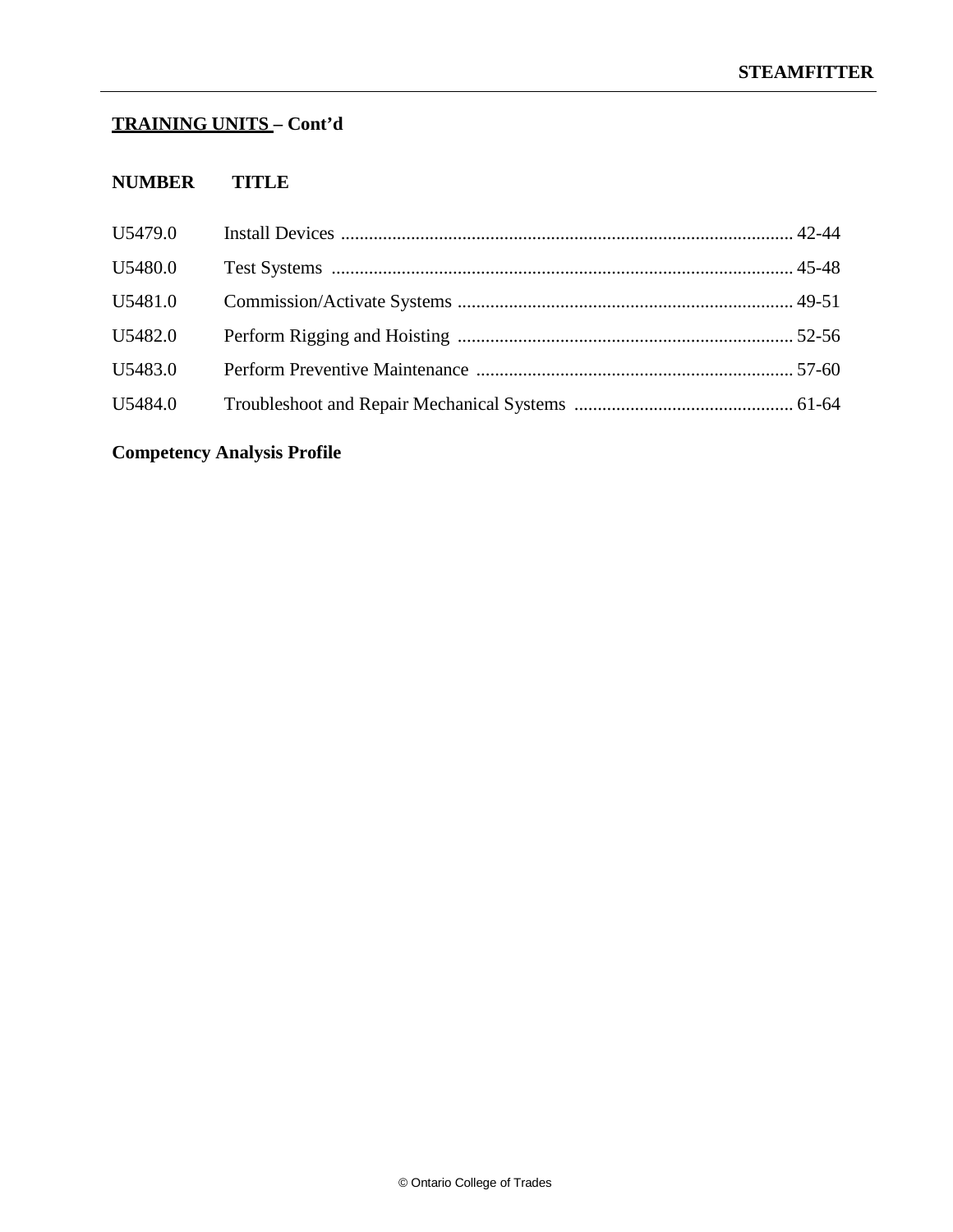## <span id="page-3-0"></span>**PREFACE**

This training document was developed by the Ministry of Education and Training (MET) in consultation with representatives from the industry. These Training Standards are intended to be used by apprentice/trainee, instructors and companies as a "blueprint" for training or as a prerequisite for Ministry accreditation/certification.

The care and maintenance of this book are the joint responsibility of the apprentice/trainee and the employer. By signing off the skill the trainer and apprentice are indicating that the apprentice has demonstrated successful acquisition of that skill at that date. The trainer may not be held responsible if, at a future date, the apprentice does not successfully repeat the acquired skill. Training Standards were developed specifically for documenting the apprentice's/ trainee's acquisition of skills of the trade.

The book becomes the only record of an apprentice's/trainee's training.

#### **IMPORTANT DIRECTIONS TO TRAINERS**

The Training Standards identify skills required for this occupation and its related training program.

These Training Standards have been written in concise statements which describe how well an apprentice/trainee must perform each skill in order to become competent.

In using these Training Standards, trainers will be able to ensure that the apprentice/trainee is developing skills detailed for the occupation.

Trainers and apprentices/trainees are required to sign off and date the skills following each successful acquisition.

Employers participating in this training program will be designated as the Signing Authority and are required to attest to successful achievement by signing on the appropriate line included at the end of each unit.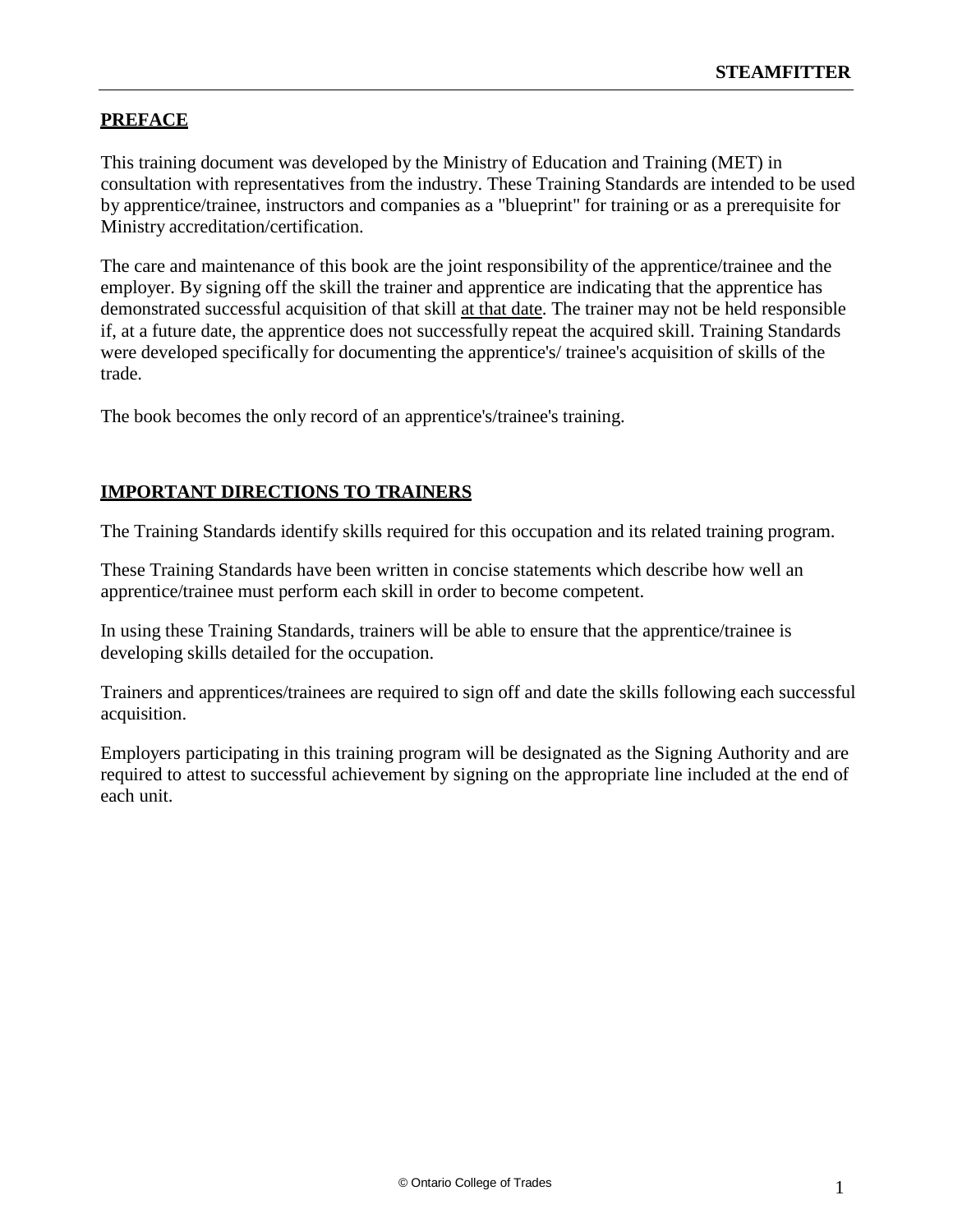# **IMPORTANT DIRECTIONS TO THE APPRENTICE/TRAINEE**

#### **Apprentice**

- 1. All hours working for each employer(s) should be recorded in the Employer Information section.
- 2. The "Summary of Hours" should be completed, signed and dated by both the apprentice and employer when either all terms of the contract have been completed or the apprentice leaves the employ of the employer.
- 3. It is the responsibility of the apprentice to inform the local Apprenticeship Client Services office regarding the following changes:
	- change of employer address;
	- change of apprentice name or address;
	- transfer to a new employer.
- 4. At the fulfillment of all terms of a Contract of Apprenticeship, the Apprentice/Trainee Completion Form must be completed and signed by the current employer. Present these completed and authorized Training Standards and the Apprentice/Trainee Completion Form to your local Apprenticeship Client Services office.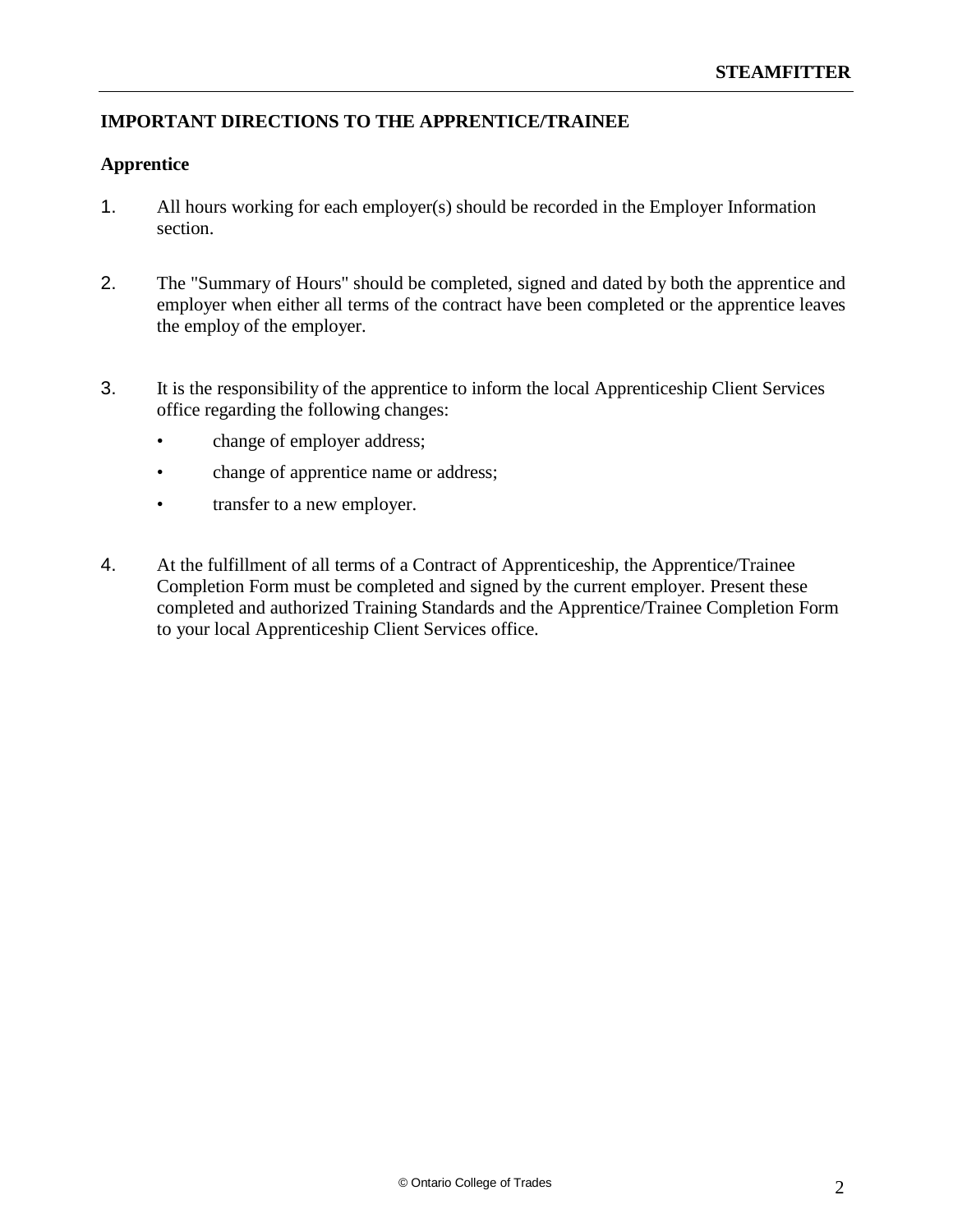#### **NOTICE OF COLLECTION OF PERSONAL INFORMATION**

1. At any time during your apprenticeship training, you may be required to show this training standard to the Ministry of Training, Colleges and Universities (the Ministry). You will be required to disclose the signed Apprenticeship Completion form to the Ministry in order to complete your program. The Ministry will use your personal information to administer and finance Ontario's apprenticeship training system, including confirming your completion and issuing your certificate of apprenticeship.

2. The Ministry will disclose information about your program completion and your certificate of apprenticeship to the Ontario College of Trades, as it is necessary for the College to carry out its responsibilities.

3. Your personal information is collected, used and disclosed by the Ministry under the authority of the Ontario College of Trades and Apprenticeship Act, 2009.

4. Questions about the collection, use and disclosure of your personal information by the Ministry may be addressed to the:

Manager, Employment Ontario Contact Centre Ministry of Training, Colleges and Universities 33 Bloor St. E, 2nd floor, Toronto, Ontario M7A 2S3 Toll-free: 1-800-387-5656; Toronto: 416-326-5656 TTY: 1-866-533-6339 or 416-325-4084.

Please Note: Apprenticeship Training and Curriculum Standards were developed by the Ministry of Training, Colleges and Universities (MTCU). As of April 8th, 2013, the Ontario College of Trades (College) has become responsible for the development and maintenance of these standards. The College is carrying over existing standards without any changes.

However, because the Apprenticeship Training and Curriculum Standards documents were developed under either the Trades Qualification and Apprenticeship Act (TQAA) or the Apprenticeship and Certification Act, 1998 (ACA), the definitions contained in these documents may no longer be accurate and may not be reflective of the Ontario College of Trades and Apprenticeship Act, 2009 (OCTAA) as the new trades legislation in the province. The College will update these definitions in the future.

Meanwhile, please refer to the College's website (http://www.collegeoftrades.ca) for the most accurate and up-to-date information about the College. For information on OCTAA and its regulations, please visit: <http://www.collegeoftrades.ca/about/legislation-and-regulations>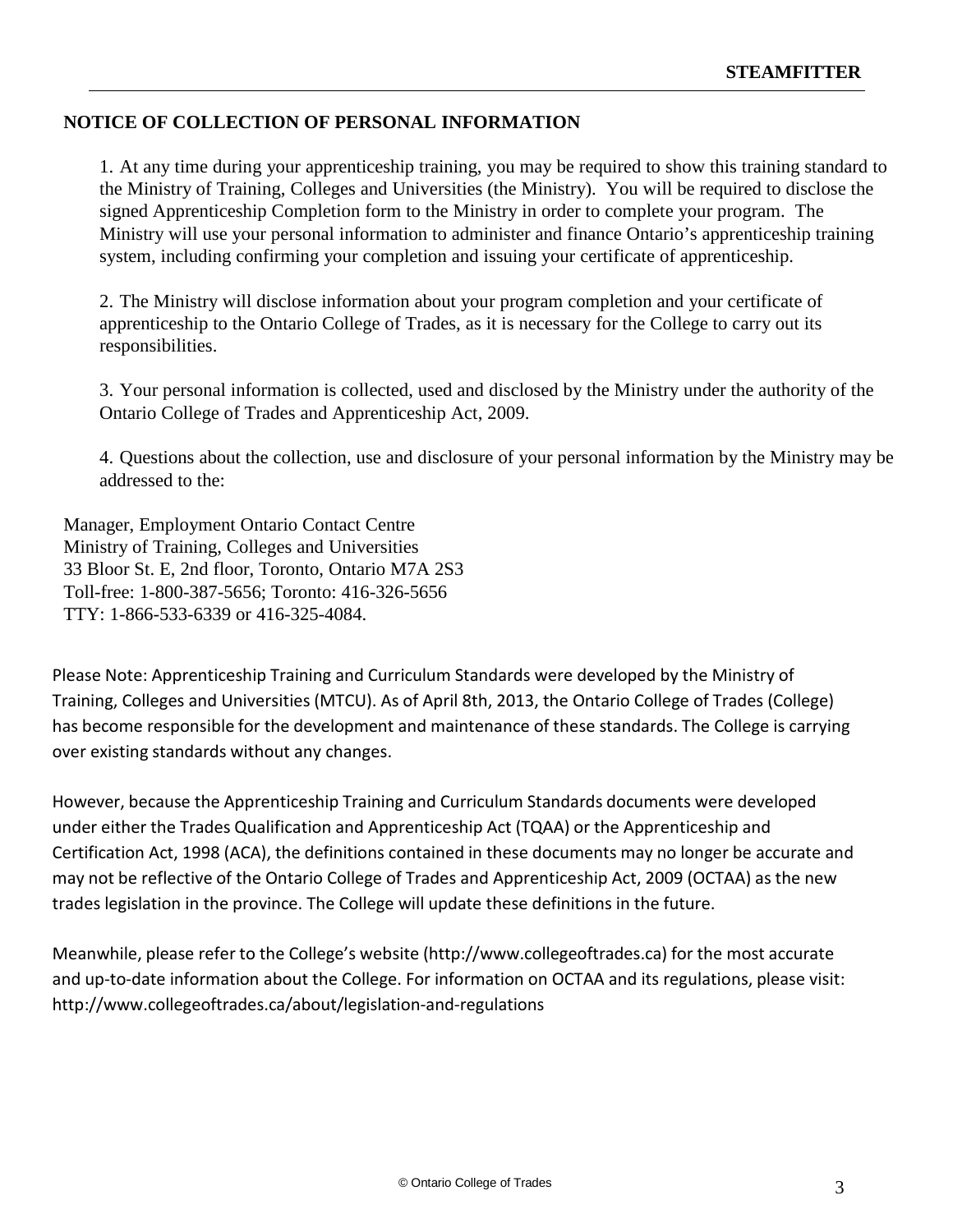<span id="page-6-1"></span><span id="page-6-0"></span>

| <b>APPRENTICE/TRAINEE RECORD.</b>                                   |      |                                                                                                                      |    |       |
|---------------------------------------------------------------------|------|----------------------------------------------------------------------------------------------------------------------|----|-------|
| Apprentice/Trainee Name:                                            |      | <u> 1980 - Jan Stein Stein Stein Stein Stein Stein Stein Stein Stein Stein Stein Stein Stein Stein Stein Stein S</u> |    |       |
| <b>Contract Number:</b><br>(If applicable)                          |      |                                                                                                                      |    |       |
| <b>EMPLOYER INFORMATION</b>                                         |      |                                                                                                                      |    |       |
| Company:                                                            |      |                                                                                                                      |    |       |
| Address:                                                            |      |                                                                                                                      |    |       |
| Telephone:                                                          |      |                                                                                                                      |    |       |
| <b>Summary of Hours:</b>                                            |      |                                                                                                                      |    |       |
| Dates of Employment:                                                |      |                                                                                                                      |    |       |
|                                                                     | From |                                                                                                                      | To |       |
| Total hours of training and instruction between dates of employment |      |                                                                                                                      |    | Hours |
| Employer's<br>Signature                                             | Date | Apprentice/Trainee<br>Signature                                                                                      |    | Date  |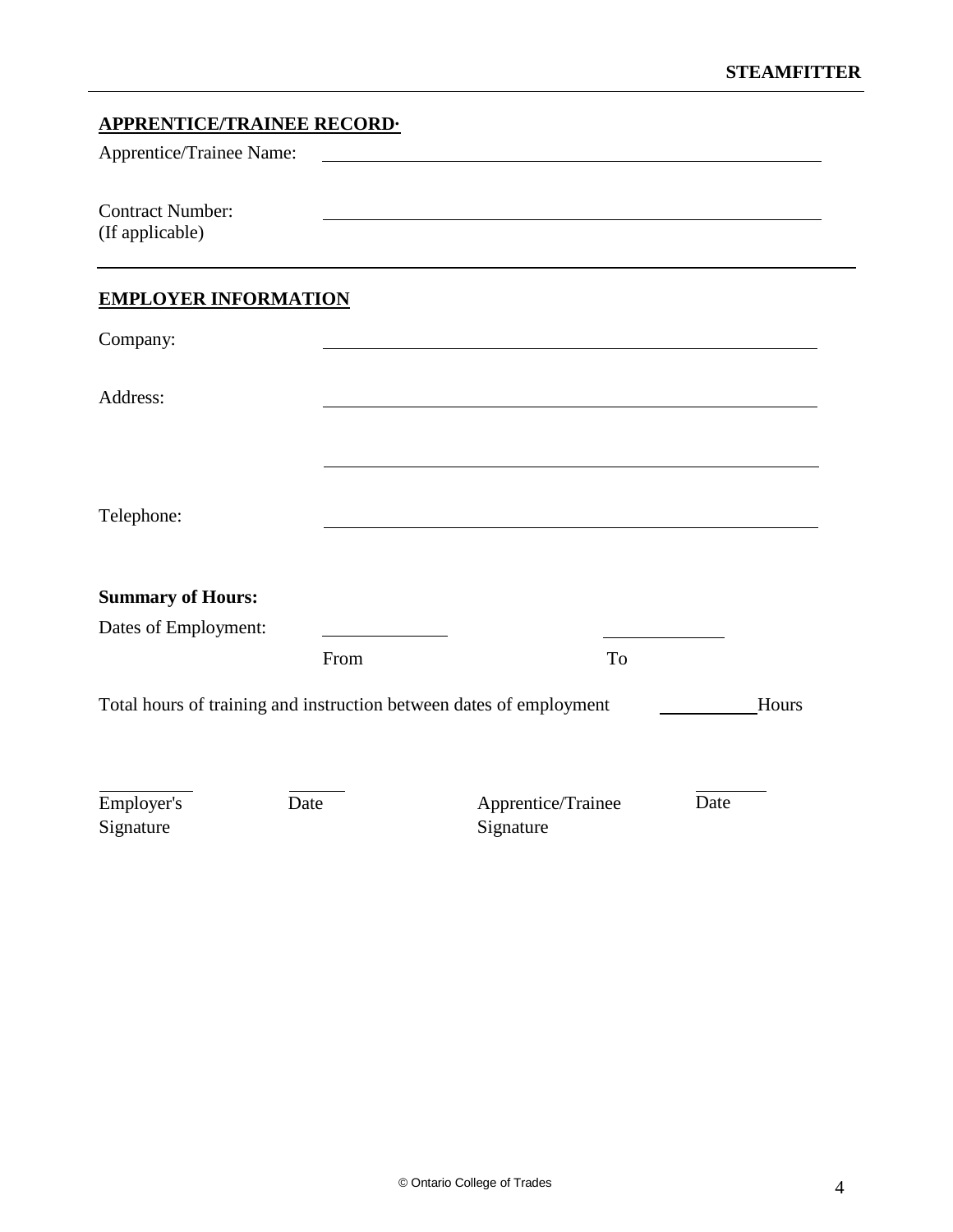# **EMPLOYER INFORMATION**

| Company:                    |      |                                                                      |       |
|-----------------------------|------|----------------------------------------------------------------------|-------|
| Address:                    |      |                                                                      |       |
|                             |      |                                                                      |       |
| Telephone:                  |      |                                                                      |       |
| <b>Summary of Hours:</b>    |      |                                                                      |       |
| Dates of Employment:        |      |                                                                      |       |
|                             | From | To                                                                   |       |
|                             |      | Total hours of training and instruction between dates of employment  | Hours |
| Employer's<br>Signature     | Date | Apprentice/Trainee<br>Signature                                      | Date  |
| <b>EMPLOYER INFORMATION</b> |      |                                                                      |       |
| Company:                    |      |                                                                      |       |
| Address:                    |      |                                                                      |       |
|                             |      |                                                                      |       |
| Telephone:                  |      |                                                                      |       |
| <b>Summary of Hours:</b>    |      |                                                                      |       |
| Dates of Employment:        |      |                                                                      |       |
|                             | From | To                                                                   |       |
|                             |      | Total hours of training and instruction between dates of employment_ | Hours |
| Employer's<br>Signature     | Date | Apprentice/Trainee<br>Signature                                      | Date  |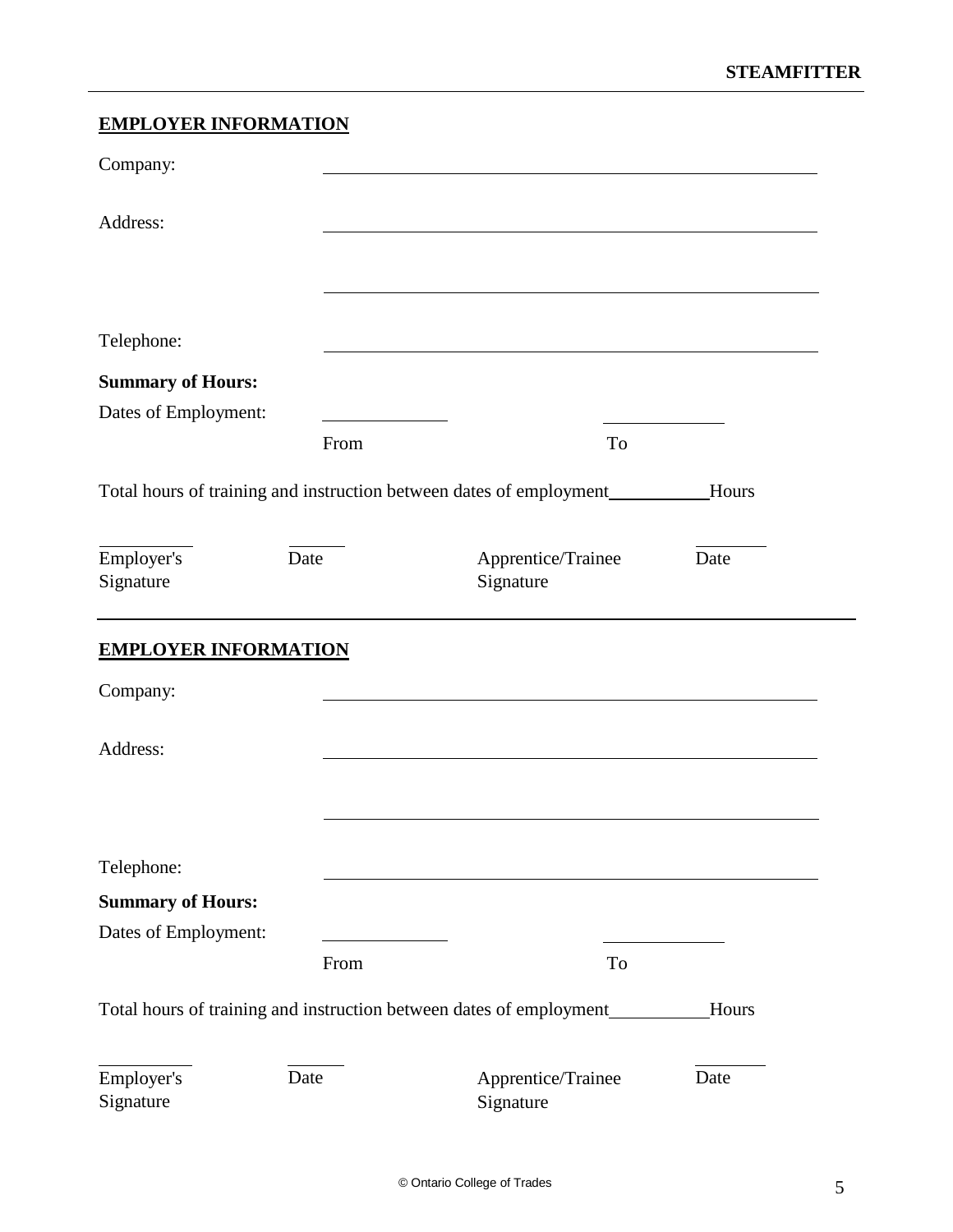### **EMPLOYER INFORMATION**

| Company:                    |      |                                                                      |              |
|-----------------------------|------|----------------------------------------------------------------------|--------------|
| Address:                    |      |                                                                      |              |
|                             |      |                                                                      |              |
| Telephone:                  |      |                                                                      |              |
| <b>Summary of Hours:</b>    |      |                                                                      |              |
| Dates of Employment:        |      |                                                                      |              |
|                             | From | To                                                                   |              |
|                             |      | Total hours of training and instruction between dates of employment_ | Hours        |
| Employer's<br>Signature     | Date | Apprentice/Trainee<br>Signature                                      | Date         |
| <b>EMPLOYER INFORMATION</b> |      |                                                                      |              |
| Company:                    |      |                                                                      |              |
| Address:                    |      |                                                                      |              |
|                             |      |                                                                      |              |
| Telephone:                  |      |                                                                      |              |
| <b>Summary of Hours:</b>    |      |                                                                      |              |
| Dates of Employment:        |      |                                                                      |              |
|                             | From | To                                                                   |              |
|                             |      | Total hours of training and instruction between dates of employment  | <b>Hours</b> |
| Employer's<br>Signature     | Date | Apprentice/Trainee<br>Signature                                      | Date         |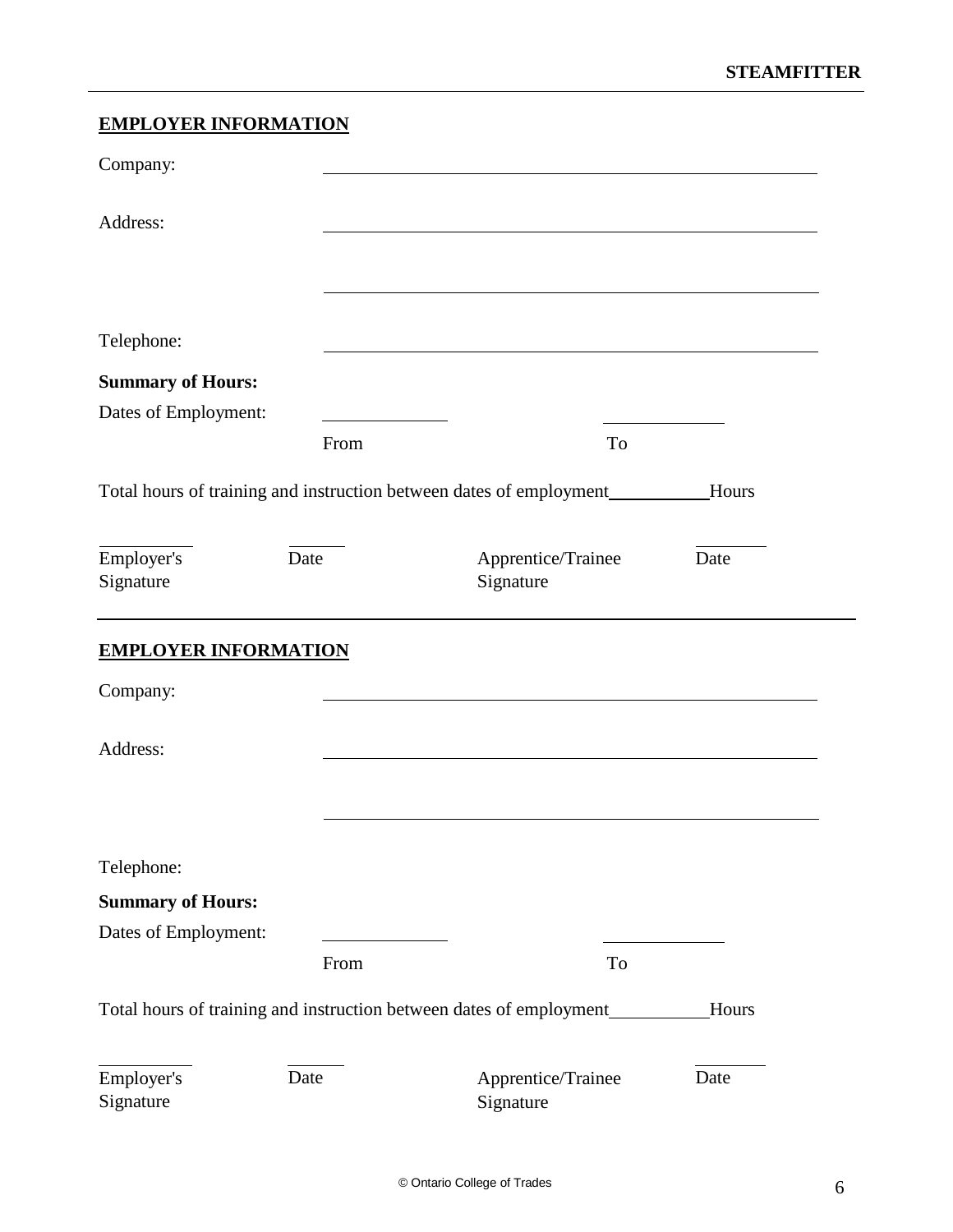# <span id="page-9-0"></span>**APPRENTICE/TRAINEE COMPLETION FORM**

| Apprentice/Trainee Name                                                                                                                                                                                        |           |                               |                   |
|----------------------------------------------------------------------------------------------------------------------------------------------------------------------------------------------------------------|-----------|-------------------------------|-------------------|
|                                                                                                                                                                                                                | Print     |                               |                   |
|                                                                                                                                                                                                                | Signature |                               |                   |
| Social Insurance Number                                                                                                                                                                                        |           |                               |                   |
| Training Units when completed should be signed off by Trainer/Signing Authority on the following<br>page and presented with this completion form to your local Apprenticeship Client Services Field<br>Office. |           |                               |                   |
| Any supporting documentation should also be attached.                                                                                                                                                          |           |                               |                   |
| In-School completed:<br>(proof to be provided)                                                                                                                                                                 | Yes $()$  | No()                          | Not Applicable () |
| Hours completed as<br>per Contract:<br><b>Employer Name:</b>                                                                                                                                                   | Yes $()$  | No()                          | Not Applicable () |
|                                                                                                                                                                                                                |           |                               |                   |
| Address:                                                                                                                                                                                                       |           |                               |                   |
| <b>Signing Authority</b>                                                                                                                                                                                       |           |                               |                   |
|                                                                                                                                                                                                                | Signature |                               |                   |
| <b>MTCU USE ONLY:</b>                                                                                                                                                                                          |           |                               |                   |
| Recommended for Exam:                                                                                                                                                                                          | Yes()     | No()                          |                   |
| Signature                                                                                                                                                                                                      |           | <b>Consultant/Office Code</b> |                   |

You will be required to disclose this signed form to the Ministry of Training, Colleges and Universities in order to complete your program. The Ministry will use your personal information to administer and finance Ontario's apprenticeship training system.

For further information please see the notice/declaration for collection of personal information that is referenced in the table of contents of this training standard.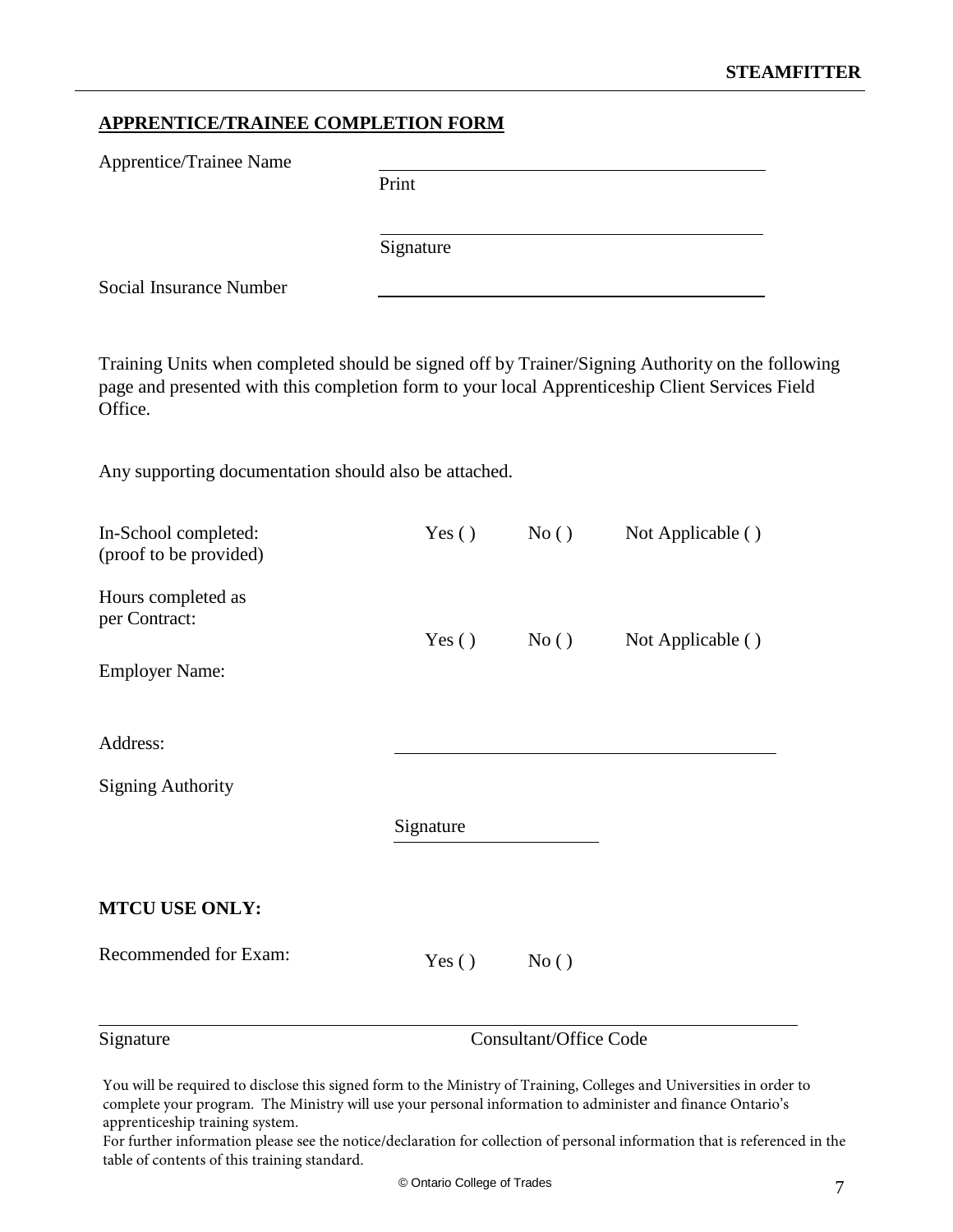# <span id="page-10-0"></span>**TRAINING UNIT COMPLETION FORM**

| <b>AUTHORITY</b> | <b>TRAINING UNIT TITLE</b>                                      | <b>SIGNING</b> |
|------------------|-----------------------------------------------------------------|----------------|
| U5470.0          | Protect Self and Others                                         |                |
| U5471.0          | Communicate                                                     |                |
| U5472.0          | Read, Interpret, Create and Maintain Drawings and Specification |                |
| U5473.0          | Analyse and Design the System                                   |                |
| U5474.0          | Plan and Prepare for the Project                                |                |
| U5475.0          | Layout and Install Pipe, Fittings, Valves and Supports          |                |
| U5476.0          | Assemble and Install Process Piping Systems                     |                |
| U5477.0          | Install and Maintain Instrumentation Control Systems            |                |
| U5478.0          | <b>Install Equipment</b>                                        |                |
| U5479.0          | <b>Install Devices</b>                                          |                |
| U5480.0          | <b>Test Systems</b>                                             |                |
| U5481.0          | <b>Commission/Activate System</b>                               |                |
| U5482.0          | Perform Rigging and Hoisting                                    |                |
| U5483.0          | Perform Preventative Maintenance                                |                |
| U5484.0          | Troubleshoot and Repair Mechanical Systems                      |                |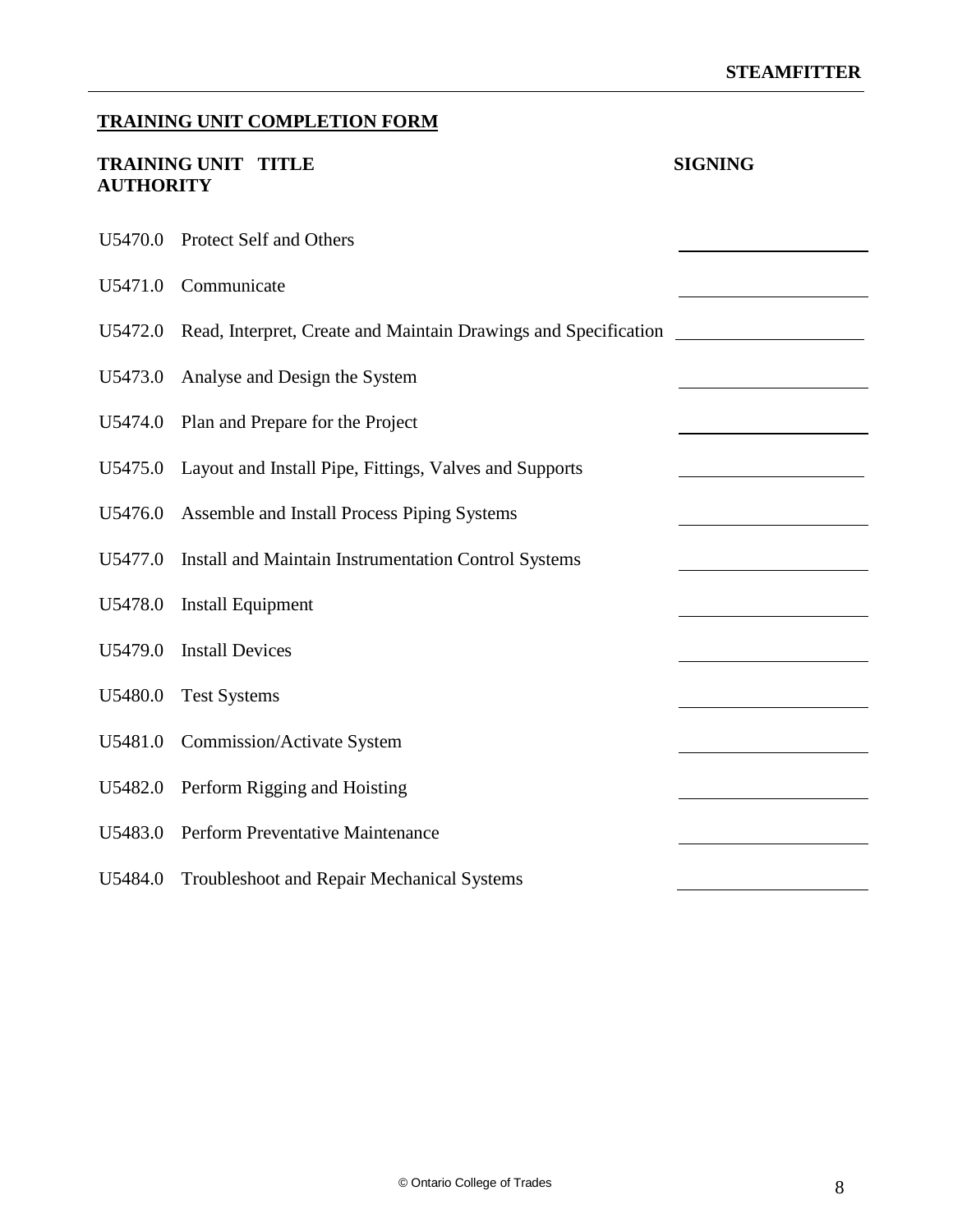#### **U5470.0 PROTECT SELF AND OTHERS**

#### **GENERAL PERFORMANCE OBJECTIVE**

Protect self and others by: identifying, interpreting and applying acts, codes, regulations and directives; selecting, wearing, adjusting, using and maintaining personal protective equipment and apparel; recognizing and assessing hazards and hazardous conditions; controlling hazards; assembling, erecting, using and dismantling platforms and scaffolds; performing lock out and tagging procedures; selecting, operating and maintaining tools and equipment; and, performing housekeeping duties.

#### **PERFORMANCE OBJECTIVES**

Supervisor's/Trainer's Name (print) Apprentice's Name (print)

#### **SKILLS**

U5470.01 Identify, interpret and apply applicable acts, codes, regulations and directives including WHMIS (Workplace Hazardous Materials Information System), OHSA (Occupational Health and Safety Act), CSAO (Construction Safety Association of Ontario), OBC (Ontario Building Code), WSIB (Workers Safety Insurance Board), EPA (Environmental Protection Act), ASME (American Society of Mechanical Engineers), TSSA (Technical Standards and Safety Authority), DGT A (Dangerous Goods Transportation Act), OFC (Ontario Fire Code), NFPA (National Fire Protection Association), CEC (Canadian Electrical Code), CSA (Canadian Standards Association), ANSI (American National Standards Institute), UL (Underwriters Laboratories), municipal requirements and company policies.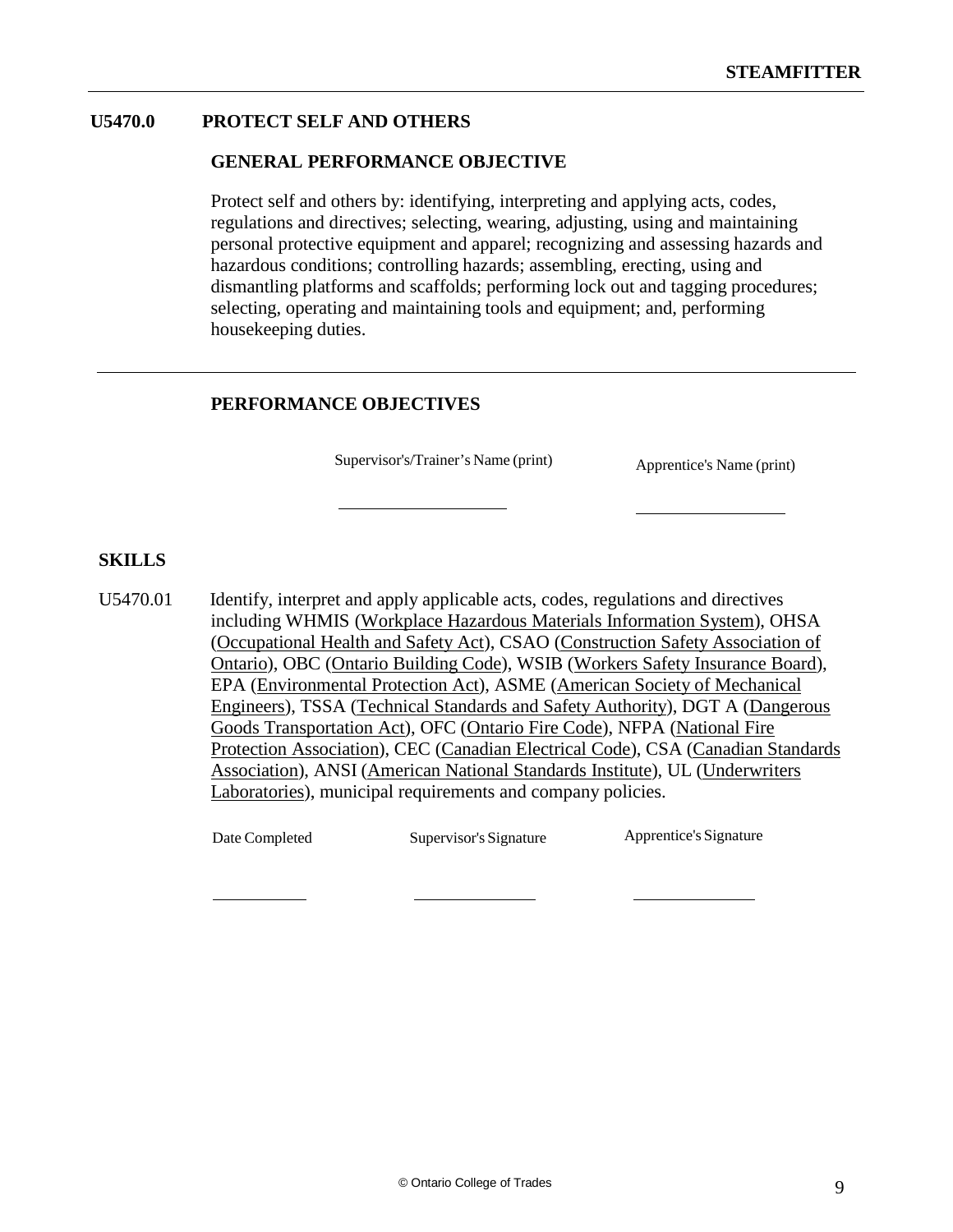#### **U5470.0 PROTECT SELF AND OTHER -Cont'd**

U5470.02 Select, wear, adjust, use and maintain personal protective equipment and apparel including safety footwear, hard hats, gloves, glasses, goggles, masks, face shields, coveralls, safety harnesses, respirators, ear protectors/plugs, harnesses, breathing apparatus, ropes, reflector vests, air samplers, gas detectors and radiation badges, so that all equipment and apparel is correctly fitting and used, to ensure the safety of self and others in accordance with company/customer procedures, CSAO and OHSA requirements and manufacturers' instructions.

U5470.03 Recognize and assess hazards and hazardous conditions including heights, scaffolds and lifts, work site conditions, welding operations, material handling, transportation and storage, heavy equipment operations, crane operations, hoisting and lifting operations, trenching, audio and visual alarms, ensuring that actions and responses comply with customer/company procedures, OHSA, WHMIS, and applicable codes or regulations.

|          | Date Completed | Supervisor's Signature                                                                                                                        | Apprentice's Signature                                                                |
|----------|----------------|-----------------------------------------------------------------------------------------------------------------------------------------------|---------------------------------------------------------------------------------------|
|          |                |                                                                                                                                               |                                                                                       |
| U5470.04 |                | steps are taken to protect self and others in accordance with company/customer<br>policies, OHSA, WHMIS, and applicable codes or regulations. | Control hazards by containing, eliminating and reporting hazards, so that appropriate |
|          | Date Completed | Supervisor's Signature                                                                                                                        | Apprentice's Signature                                                                |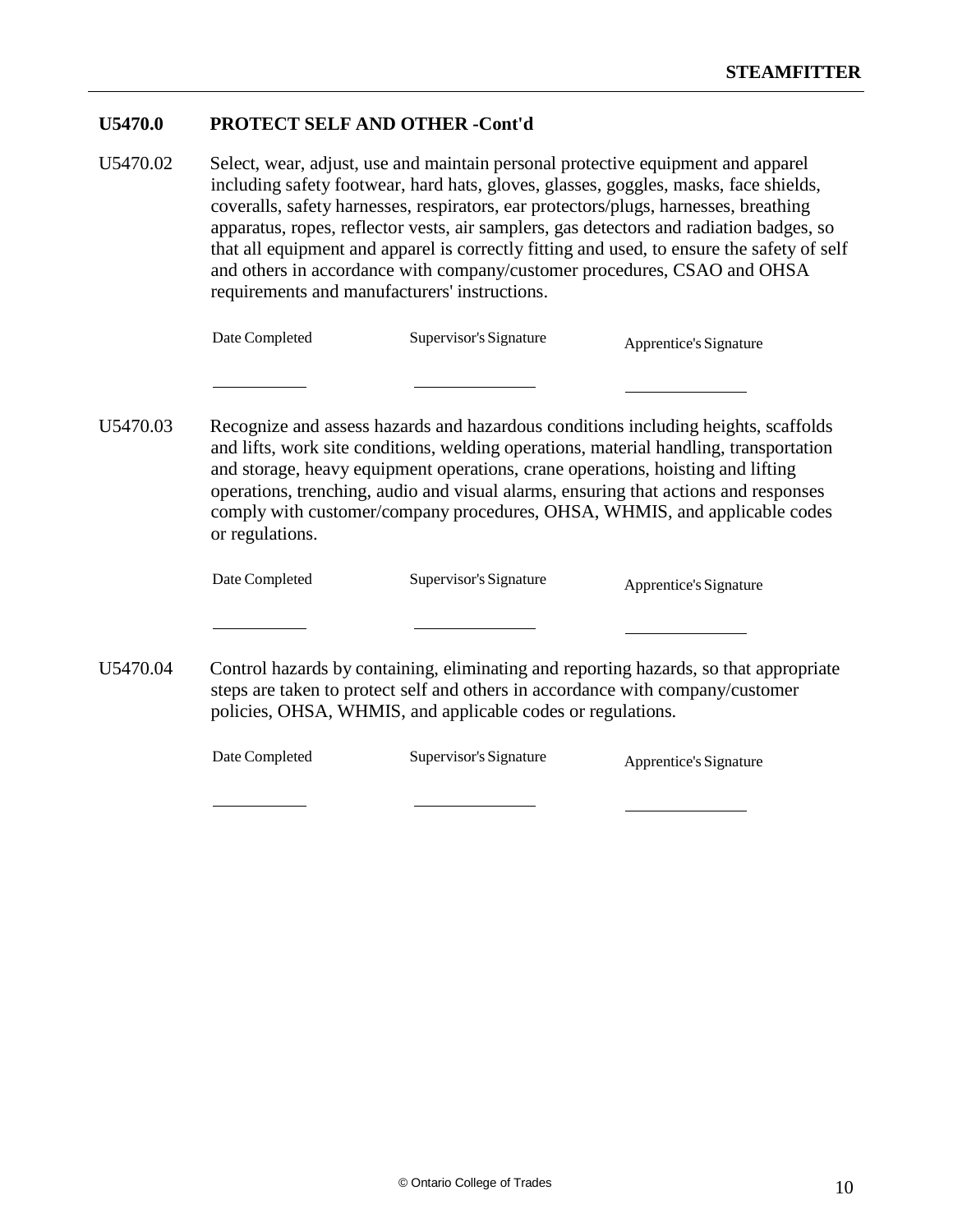#### **U5470.0 PROTECT SELF AND OTHER -Cont'd**

U5470.05 Assemble, erect, use and dismantle platforms and scaffolds including lifting devices, swing stages and bosun's chairs, ensuring that platforms and scaffolds are assembled and dismantled in accordance with engineering drawings, manufacturers' recommendations, company/customer policies and OHSA.

| Date Completed | Supervisor's Signature | Apprentice's Signature |
|----------------|------------------------|------------------------|
|----------------|------------------------|------------------------|

U5470.06 Perform lock out and tagging procedures by: advising appropriate authorities; installing lock out devices (retaining key); attaching tags; repairing problem(s) where required; and, removing lock out devices; so that hazardous or defective equipment is isolated and identified in accordance with OHSA, manufacturers' instructions, CEC, and company/customer policies.

| Date Completed | Supervisor's Signature | Apprentice's Signature |
|----------------|------------------------|------------------------|
|----------------|------------------------|------------------------|

U5470.07 Select operate and maintain tools and equipment including wrenches, spanners, electric hand tools, torches, pipe cutters, fastening tools, measuring tools, cutting tools, joining tools, leveling tools, grinding tools, drilling tools, rigging tools, Aframe, and fork lift, ensuring that the tools and equipment selected are the correct ones for the application, and no harm or damage is done to either the person or machine, in accordance with manufacturers' recommendations, WHMIS, OHSA, and company/customer policies.

| Date Completed | Supervisor's Signature | Apprentice's Signature |
|----------------|------------------------|------------------------|
|----------------|------------------------|------------------------|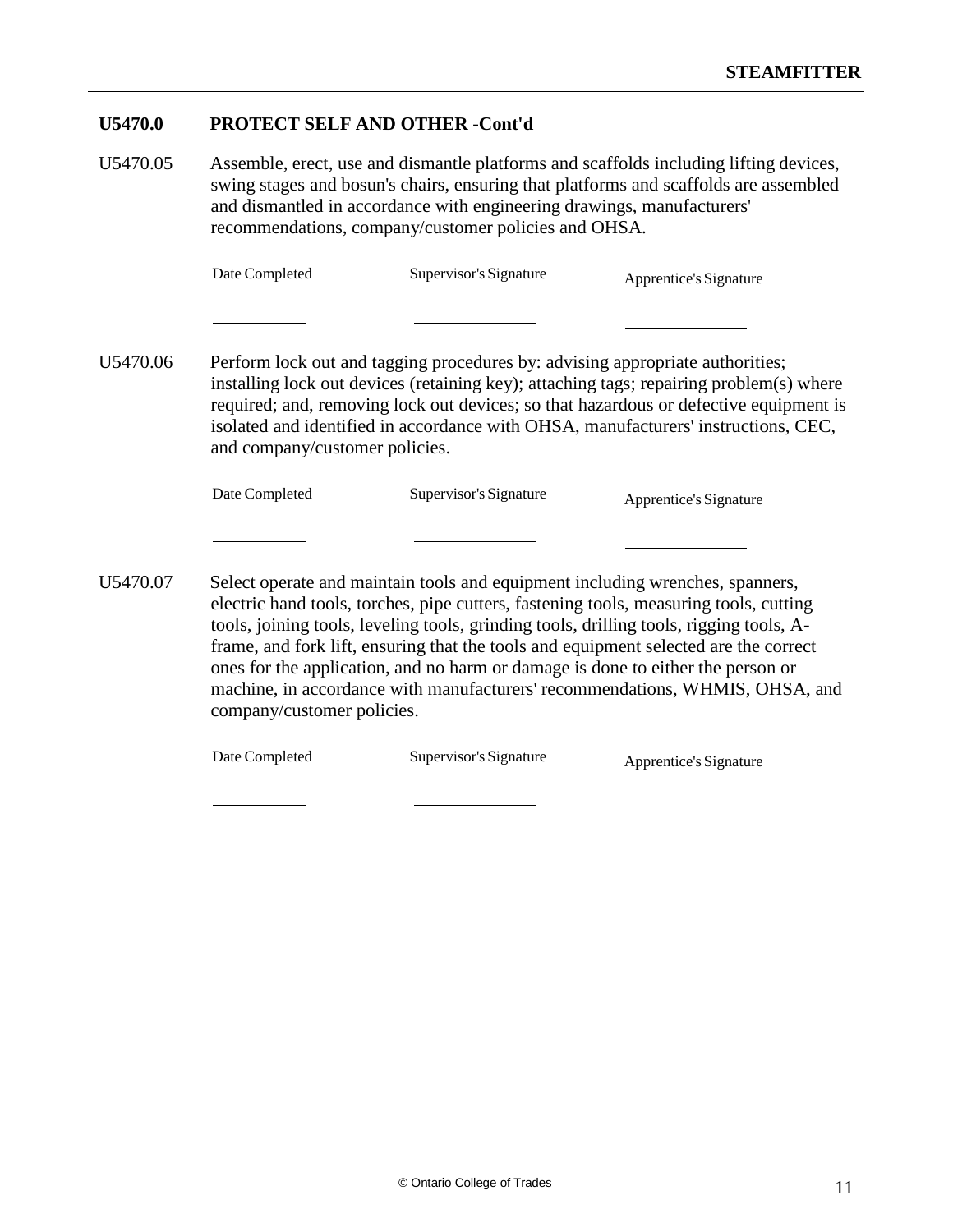#### **U5470.0 PROTECT SELF AND OTHER -Cont'd**

U5470.08 Perform housekeeping duties by: removing and disposing of excess or unwanted materials; storing and positioning equipment and materials; identifying the location of first aid equipment and supplies; maintaining heat, light and ventilation; and, erecting protective barriers; to ensure a safe working environment and clean work site, in accordance with company/customer policies, WHMIS, EPA, TSSA, OHSA, and other regulations.

| Date Completed | Supervisor's Signature | Apprentice's Signature |
|----------------|------------------------|------------------------|
|                |                        |                        |
|                |                        |                        |

**Employer's Name Employer's Signature**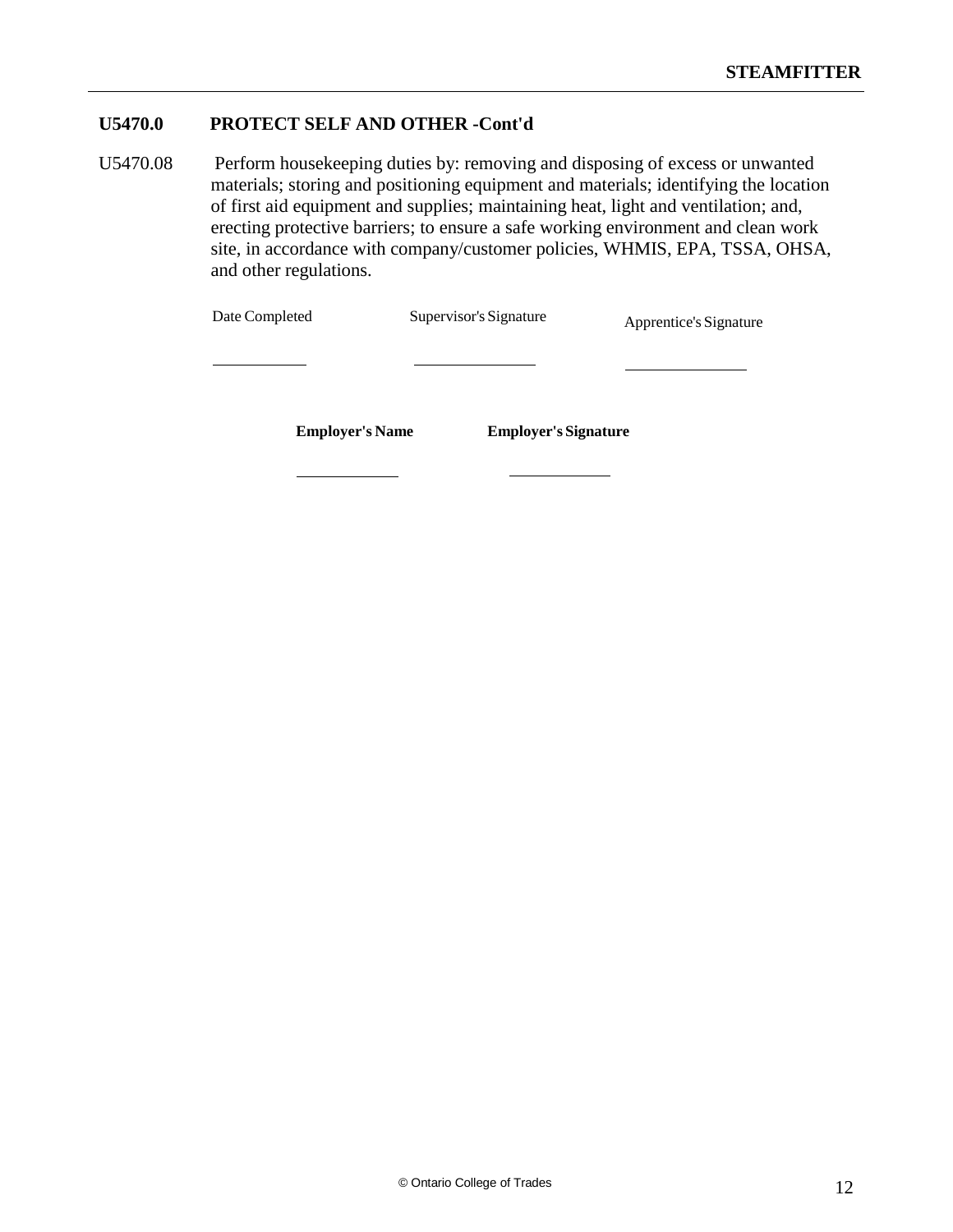#### **U5471.0 COMMUNICATE**

#### **GENERAL PERFORMANCE OBJECTIVE**

Communicate by: demonstrating effective interpersonal relations; receiving and reacting to instructions; giving instructions to others; reading and interpreting documents and specifications; writing job-related documents; and, practicing personal hygiene.

#### **PERFORMANCE OBJECTIVES**

Supervisor's/Trainer's Name (print) Apprentice's Name (print)

#### **SKILLS**

U5471.01 Demonstrate effective interpersonal relations by: listening to customers and coworkers; using verbal and non-verbal signals to convey messages; using language and terminology acceptable in the work place; recognizing the chain of command on a work site; explaining problems and procedures; leaving a copy of the warranty; and, explaining operation, maintenance and warranties to clients; ensuring that human rights and equality are recognized, and that all information communicated is clear, polite and complete, in accordance with company policies and standards.

Date Completed Supervisor's Signature Apprentice's Signature

© Ontario College of Trades 13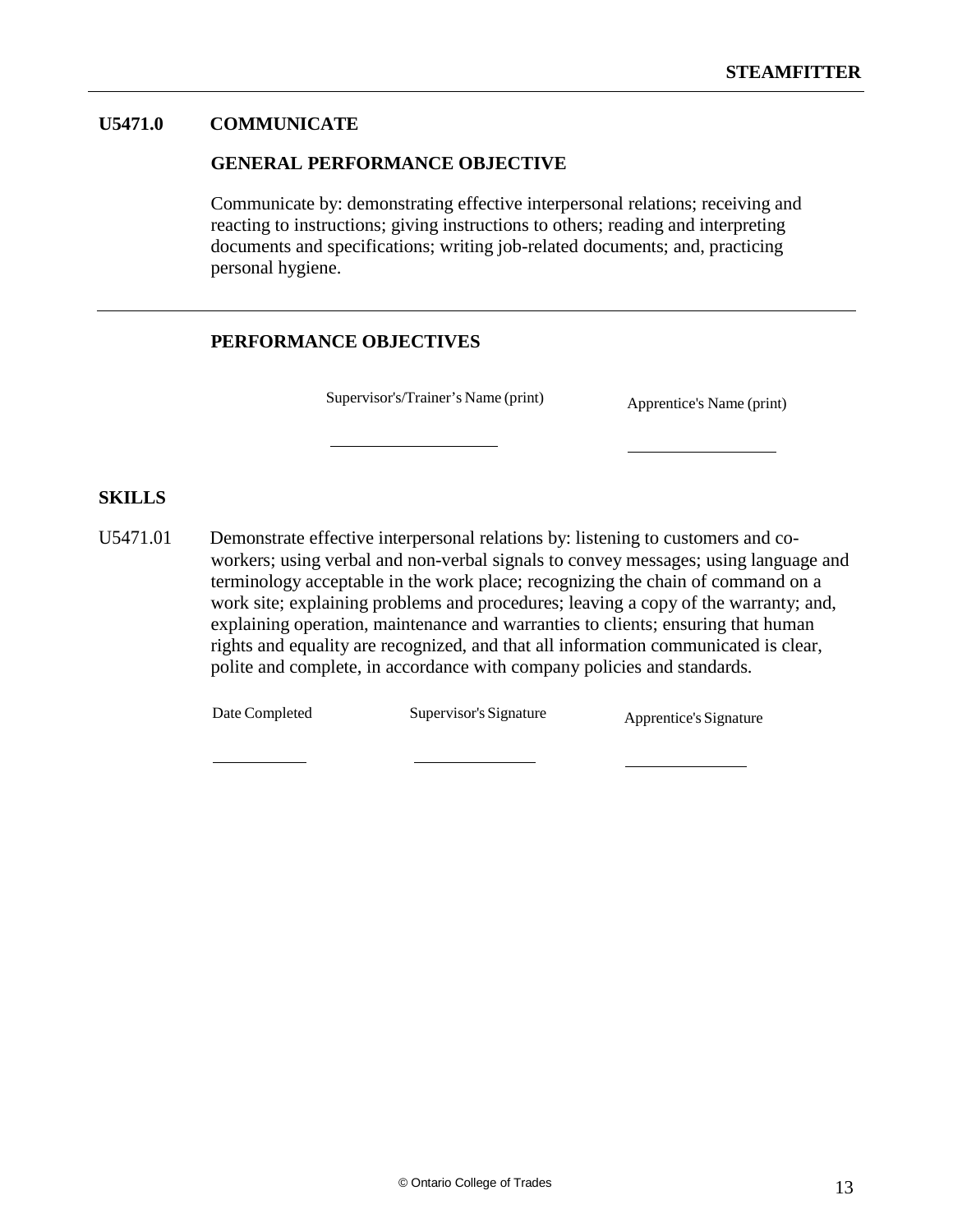#### **U5471.0 COMMUNICATE -Cont'd**

U5471.02 Receive and react to instructions by: assessing the instructions; developing a plan for following the instructions; gathering required materials and tools; and communicating with others; to ensure that the task is completed in a timely and efficient manner, in accordance with company/customer standards, applicable job specifications and codes.

| Date Completed | Supervisor's Signature | Apprentice's Signature |
|----------------|------------------------|------------------------|
|                |                        |                        |

U5471.03 Give instructions to others by: clearly identifying steps to be followed; setting out conditions under which instructions are to be completed; and, clearly explaining the task to be carried out, ensuring that the recipient can complete the assigned task in a timely and efficient manner, in accordance with job specifications and codes.

| Date Completed | Supervisor's Signature | Apprentice's Signature |
|----------------|------------------------|------------------------|
|----------------|------------------------|------------------------|

U5471.04 Read and interpret documents and/or job specifications including codes, acts, regulations, specifications, work orders, change orders, shop drawings, trade related publications, manufacturers' instructions, and office memos to: identify information needed to complete tasks, gather information, installation specifications, and, pertinent codes and policies; to ensure compliance with job instructions, applicable policies and legislation.

| Date Completed | Supervisor's Signature | Apprentice's Signature |
|----------------|------------------------|------------------------|
|----------------|------------------------|------------------------|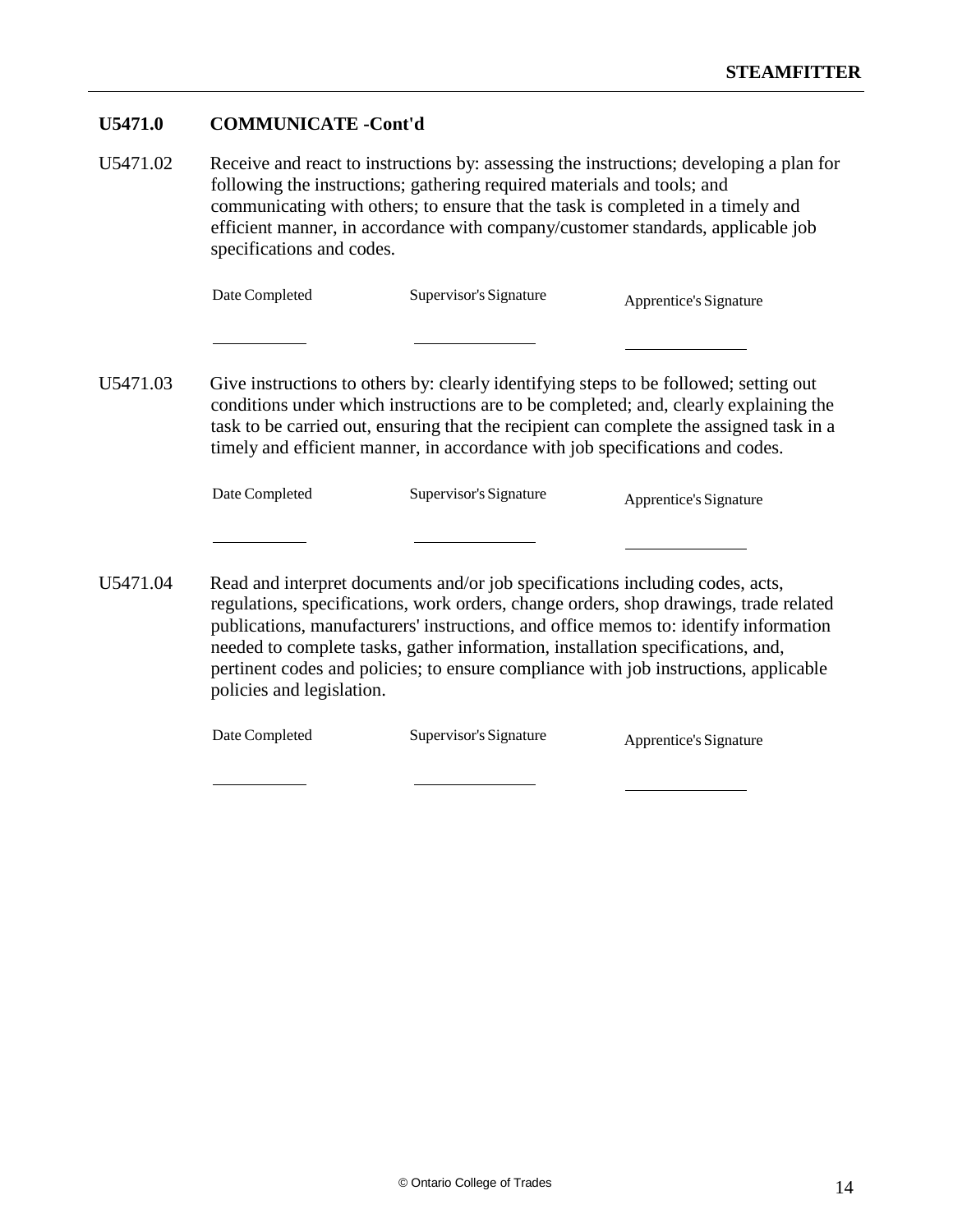#### **U5471.0 COMMUNICATE -Cont'd**

U5471.05 Write job-related documents including tool, equipment and material lists, work orders, change orders, office memos, letters, accident reports and forms, so that all job-related information is communicated with co-workers and others clearly, coherently and completely, in accordance with job specifications and company standards.

| Supervisor's Signature<br>Date Completed | Apprentice's Signature |
|------------------------------------------|------------------------|
|------------------------------------------|------------------------|

U5471.06 Practice personal hygiene by: identifying appropriate apparel and wearing and maintaining clean clothing, so that personal cleanliness and hygiene standards conform with company standards, clients' requirements, and pertinent safety regulations.

Date Completed Supervisor's Signature Apprentice's Signature

**Employer's Name Employer's Signature**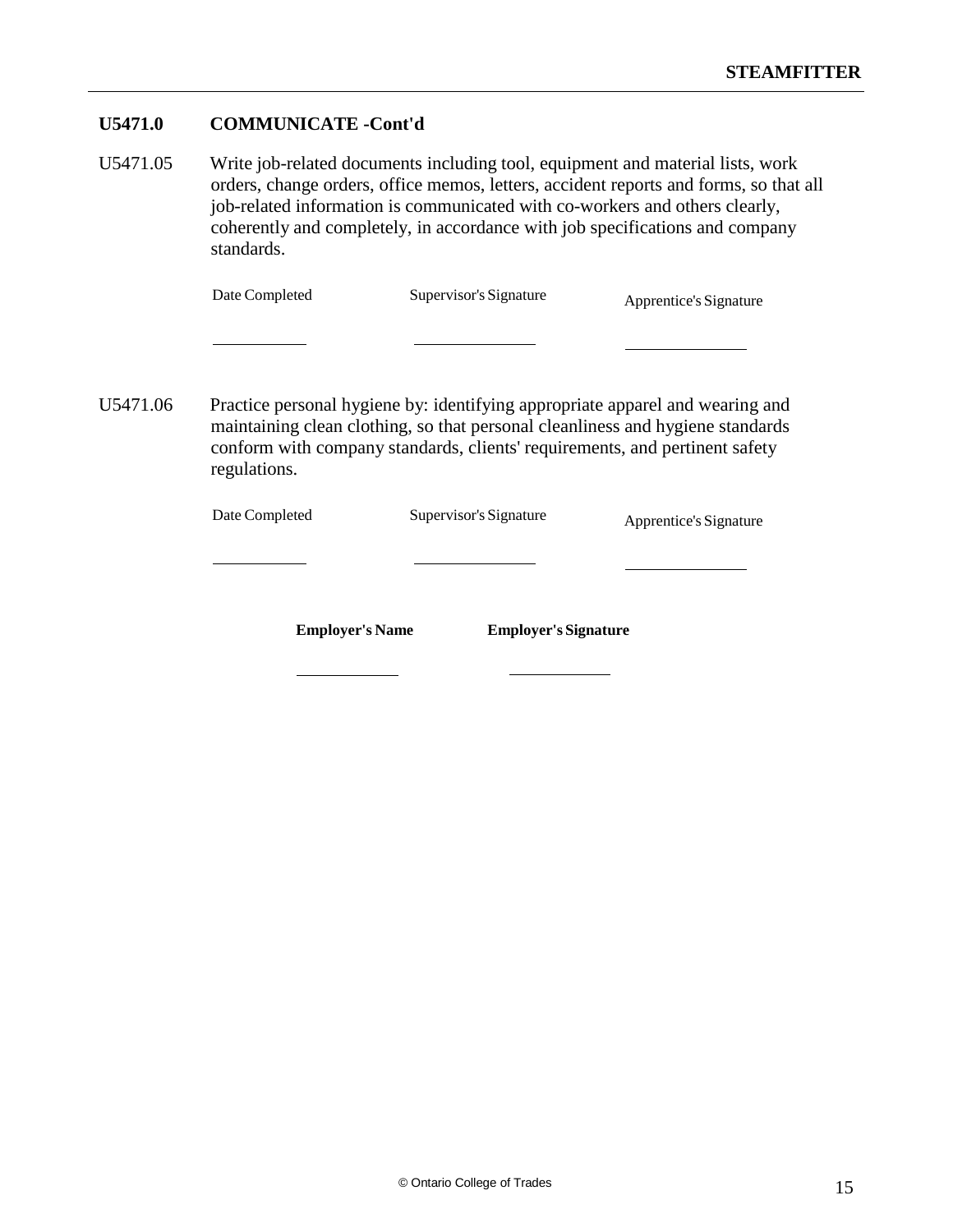#### **U5472.0 READ, INTERPRET AND MAINTAIN DRAWINGS AND SPECIFICATIONS**

#### **GENERAL PERFORMANCE OBJECTIVE**

Read, interpret and maintain drawings and specifications by: identifying required drawings and specifications: identifying and interpreting industry symbols and abbreviations; identifying and selecting drawing equipment; creating drawings and sketches; identifying the drawing approval process; and, maintaining documentation.

#### **PERFORMANCE OBJECTIVES**

Supervisor's/Trainer's Name (print) Apprentice's Name (print)

#### **SKILLS**

U5472.01 Identify required drawings and specifications by: reading the drawing title block and/or title page; determining the logical sequence of drawings including site, architectural, mechanical, electrical, structural, schematic and shop drawings; and, verifying that the set is complete and current to contribute to the efficient completion of the project.

Date Completed Supervisor's Signature Apprentice's Signature

U5472.02 Identify and interpret industry symbols and abbreviations by reading drawings, charts, guides, schedules and job procedures, to ensure accuracy in interpretation of the drawings and specifications.

| Date Completed | Supervisor's Signature | Apprentice's Signature |
|----------------|------------------------|------------------------|
|----------------|------------------------|------------------------|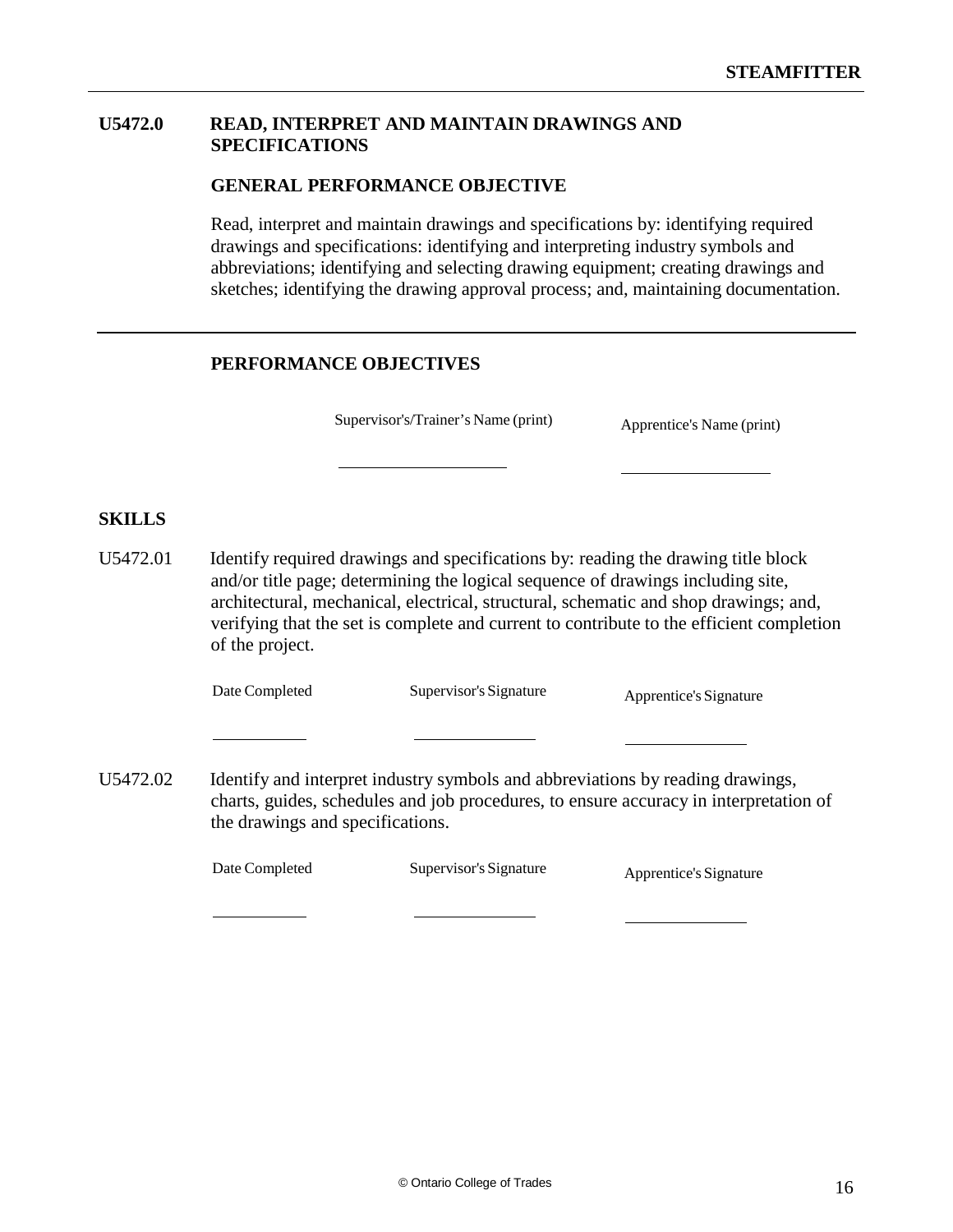| <b>U5472.0</b> | READ, INTERPRET AND MAINTAIN DRAWINGS AND SPECIFICATIONS |
|----------------|----------------------------------------------------------|
|                | -Cont'd                                                  |

U5472.03 Identify and select drawing equipment including T -squares, triangles, right angles, scale rulers, compasses, computer-assisted drawing (CAD) programs, and output devices, ensuring that the equipment selected are the correct ones to produce drawings and/or sketches to the company/client standards.

| Date Completed | Supervisor's Signature | Apprentice's Signature |
|----------------|------------------------|------------------------|
|                |                        |                        |

U5472.04 Create drawings and sketches including heating plans, flow sheets, elevations, sleeving drawings, schematics, isometric, interference, spool sheets and "as-built drawings," by using required tools and available technology, so that drawings and sketches are accurately completed to facilitate completion of the job, ensuring that each drawing set is completed to specifications and customer/company requirements.

| Date Completed | Supervisor's Signature | Apprentice's Signature |
|----------------|------------------------|------------------------|
|                |                        |                        |

U5472.05 Identify the drawing approval process for municipalities, engineers, architects, owners and company/clients by complying with the appropriate standards, regulations and legislation, ensuring that drawings are ready and approval process is followed.

| Date Completed | Supervisor's Signature | Apprentice's Signature |
|----------------|------------------------|------------------------|
|----------------|------------------------|------------------------|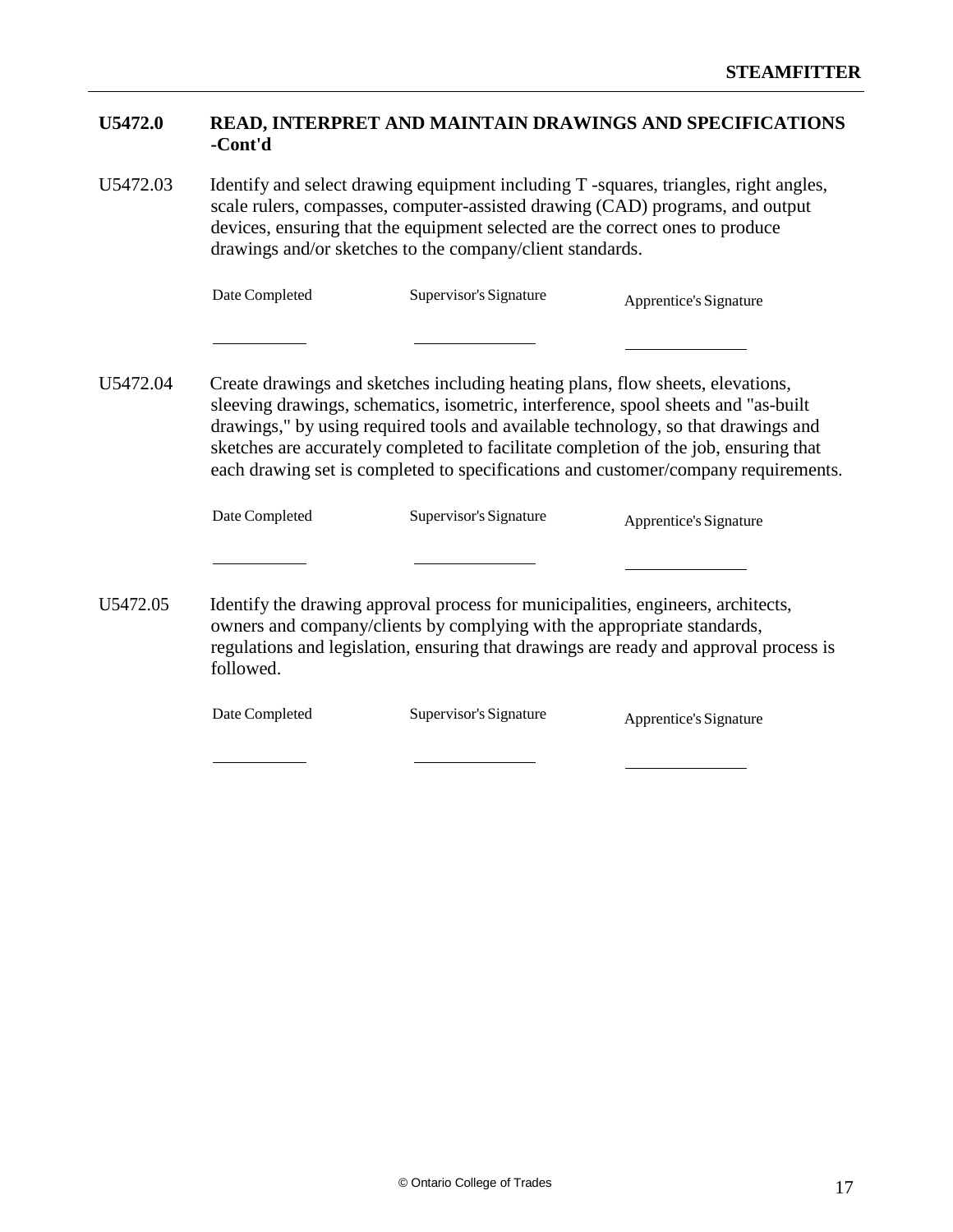## **U5472.0 READ, INTERPRET AND MAINTAIN DRAWINGS AND SPECIFICATIONS -Cont'd**

U5472.06 Maintain documentation by: entering changes on "as-built" drawings; revising, modifying and updating drawings; creating a tag system, and a maintenance or equipment directory; and, using tools and technology, ensuring that documents are updated and complete, in accordance with the requirements of approving authorities and company/customer standards. Date Completed Supervisor's Signature Apprentice's Signature.

| Date Completed         | Supervisor's Signature      | Apprentice's Signature |
|------------------------|-----------------------------|------------------------|
|                        |                             |                        |
| <b>Employer's Name</b> | <b>Employer's Signature</b> |                        |
|                        |                             |                        |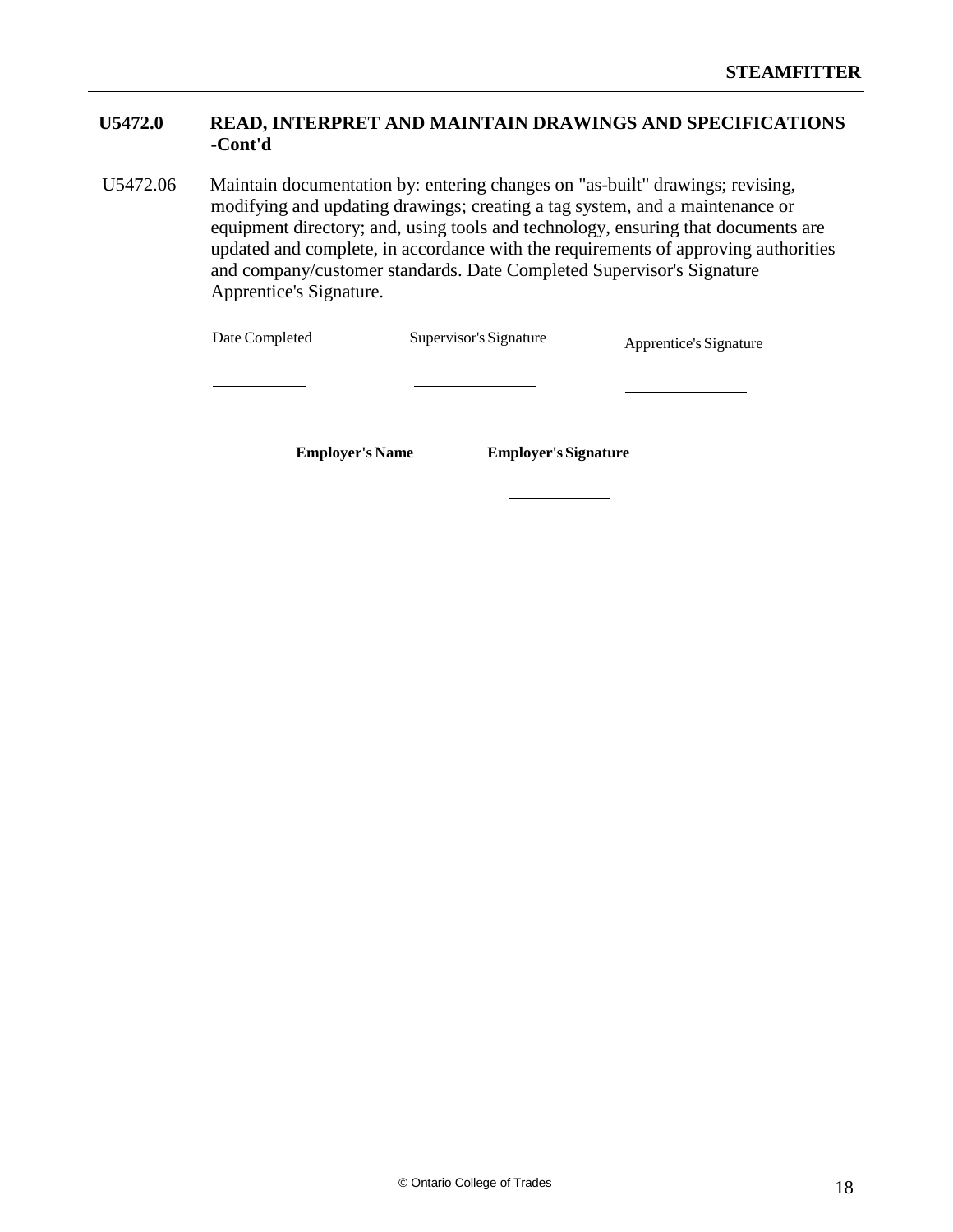#### **U5473.0 ANALYZE AND DESIGN THE SYSTEM**

#### **GENERAL PERFORMANCE OBJECTIVE**

Analyze and design the system by: identifying the type of system to be installed; performing job related calculations; determining system installation requirements; identifying system equipment and devices; selecting the equipment; selecting the devices; laying out and illustrating the piping system; and, submitting design documentation.

#### **PERFORMANCE OBJECTIVES**

Supervisor's/Trainer's Name (print) Apprentice's Name (print)

#### **SKILLS**

U5473.01 Identify the type of system to be installed including potable water, fire protection, hydronic heating and cooling, high temperature hot water, vacuum, glycol, low pressure steam, high pressure steam, chilled water, solar system, heat pumps, radiant heat, process steam, hydraulic, pneumatic, refrigerant piping, environmental system, process water, waste disposal, private waste disposal, water treatment, chemical treatment, water purification, gases and combustible fuels, material transport, medical gas system, and clean room environmental system by reading and interpreting drawings and job specifications, ensuring that the system identified conforms with applicable codes, acts, regulations, job specifications, drawings and customer and/or company standards.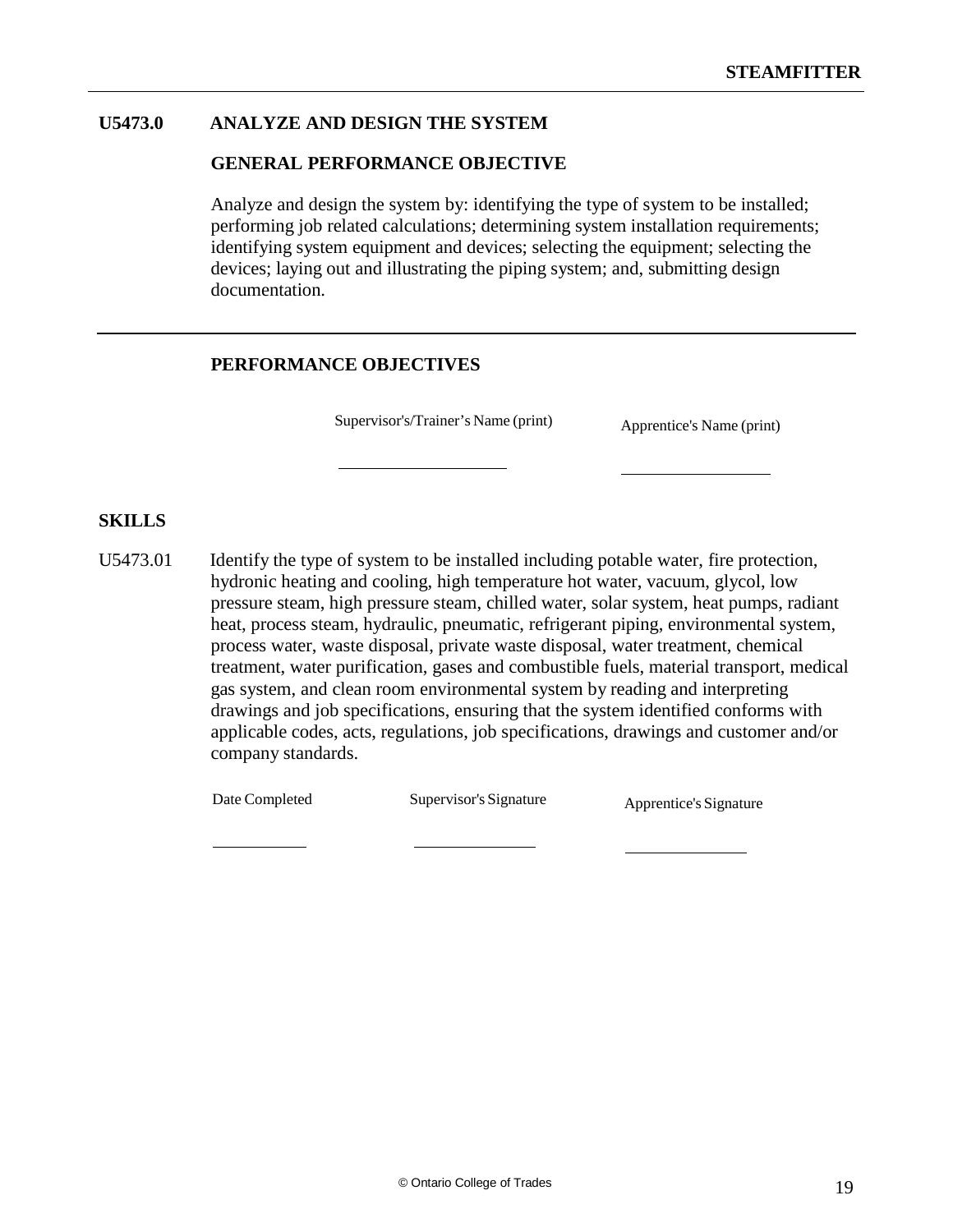#### **U5473.0 ANALYZE AND DESIGN THE SYSTEM -Cont'd**

U5473.02 Perform job-related calculations including: heat loss/gain calculation; gallons per minute (GPM) calculations; flow rates; and, flow capacities, to determine the types of material and equipment for process systems, steam piping systems, and hydronic heating/cooling systems, ensuring that the installation complies with drawings, specifications, codes, acts and regulations.

| Date Completed | Supervisor's Signature | Apprentice's Signature |
|----------------|------------------------|------------------------|
|----------------|------------------------|------------------------|

U5473.03 Determine system installation requirements including size and types of openings, fire stopping, types of materials, size of pipe supports and hangers, size of pipe, type of joining method(s), location of piping, type of equipment, and devices by: reading, interpreting and applying codes, acts, regulations, by-laws, job specifications, drawings and manufacturers' catalogues, to ensure that the installation method selected matches the requirement of the system.

| Date Completed |  | Supervisor's Sig |  |  |
|----------------|--|------------------|--|--|
|                |  |                  |  |  |

gnature Apprentice's Signature

U5473.04 Identify system equipment and devices including boilers, condensers, chillers, cooling towers, pumps, blow down tanks, cushion tanks, heat exchangers, converters, baseboards, unit heaters, radiators, convectors and heat transfer units by reading, interpreting and applying codes, acts, regulations, by-laws, job specifications, drawings and manufacturers' catalogues, ensuring that the equipment and devices selected are the correct ones for the system and match the job requirements.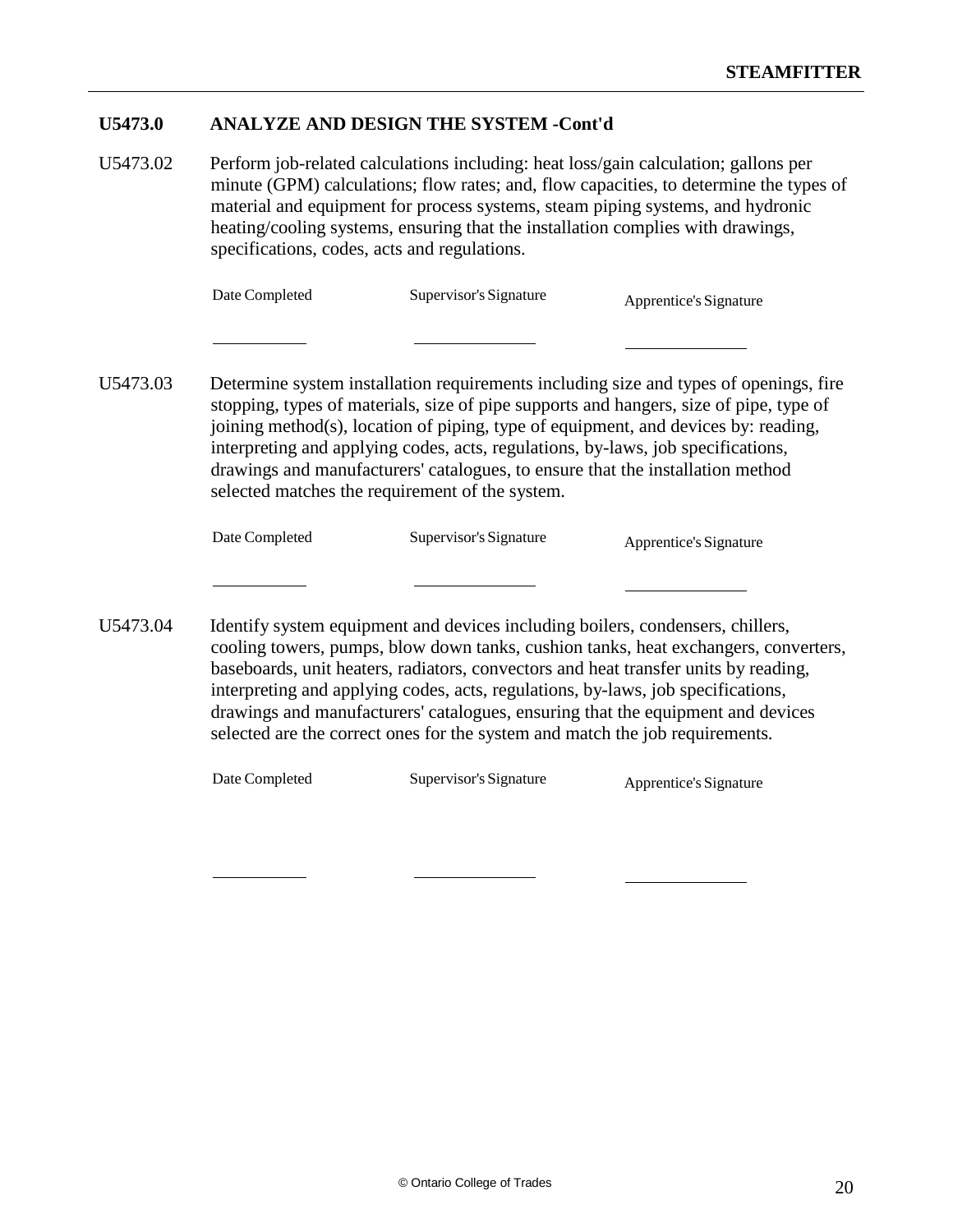#### **U5473.0 ANALYZE AND DESIGN THE SYSTEM -Cont'd**

U5473.05 Select the equipment to be installed including boilers, condensers, chillers, cooling towers, pumps, blow down tanks, cushion tanks, heat exchangers, converters, baseboards, unit heaters, radiators, convectors and heat transfer units by reading, interpreting and applying codes, acts, regulations, by-laws, job specifications, drawings and manufacturers' catalogues, ensuring the equipment selected is compatible to the job requirements.

| Date Completed | Supervisor's Signature | Apprentice's Signature |
|----------------|------------------------|------------------------|
|                |                        |                        |

U5473.06 Select the devices to be installed including steam traps, pressure reducing valves, pressure and temperature relief valves, backflow prevention devices, safety valves, control valves, metering valves, water meters, balancing valves, tempering valves, aquastats, low water cut-off, and safety, pressure and temperature sensing devices by reading, interpreting and applying codes, acts, regulations, by-laws, job specifications, drawings, and manufacturers' catalogues, ensuring the device selected matches the job requirements.

Date Completed Supervisor's Signature Apprentice's Signature

U5473.07 Layout and illustrate the piping system(s) by creating riser diagrams, schematics, flow sheets, spool sheets, isometric drawings and other specifications so that the layout conforms to the requirements of the customer and/or company, codes, acts, regulations, by-laws, specifications and other governing bodies.

| Date Completed | Supervisor's Signature | Apprentice's Signature |
|----------------|------------------------|------------------------|
|                |                        |                        |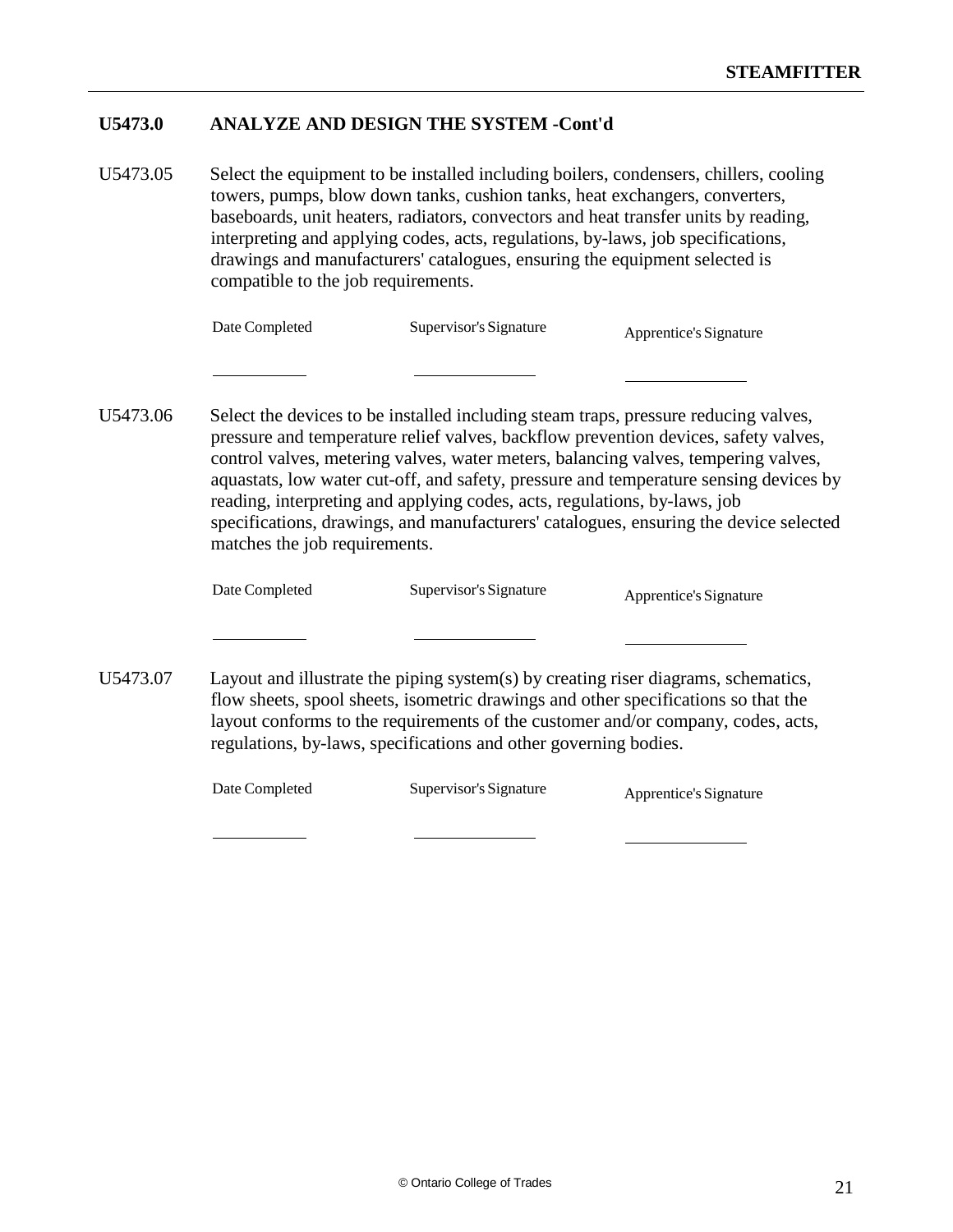# **U5473.0 ANALYZE AND DESIGN THE SYSTEM -Cont'd**

U5473.08 Submit design documentation for approval including drawings, sketches, specifications and all related information, ensuring that all designs have been approved and documented prior to proceeding, as specified by governing authorities, engineers and customer or client representative.

| Date Completed | Supervisor's Signature | Apprentice's Signature |
|----------------|------------------------|------------------------|
|                |                        |                        |

**Employer's Name Employer's Signature**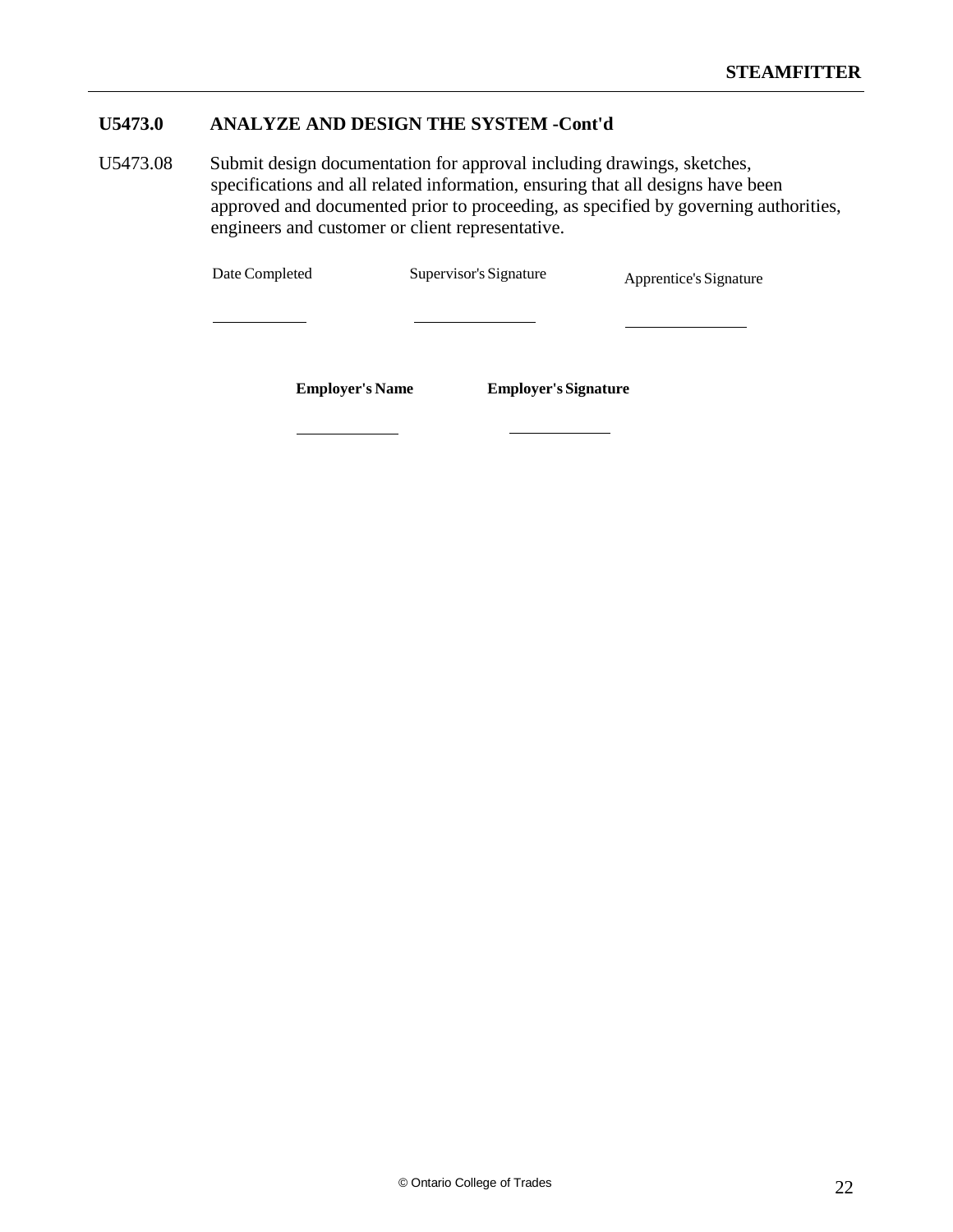#### **U5474.0 PLAN AND PREPARE FOR THE PROJECT**

#### **GENERAL PERFORMANCE OBJECTIVE**

Plan and prepare for the project by: preparing material and labour take-off lists; completing all required applications and documentation; determining required installation equipment and tools; expediting the job; establishing a job schedule; verifying delivered orders; and, storing material, tools and equipment.

#### **PERFORMANCE OBJECTIVES**

Supervisor's/Trainer's Name (print) Apprentice's Name (print)

#### **SKILLS**

U5474.01 Prepare material and labour take-off lists by: reading and interpreting project documents; identifying supplies and material(s), labour and equipment requirements; and, determining the availability and delivery dates of supplies and material(s), to ensure that the project complies with drawings and specifications.

Date Completed Supervisor's Signature Apprentice's Signature

U5474.02 Complete all required applications and documentation for the installation of high and low pressure piping including steam systems, hydronic heating and cooling, process piping, medical gas, combustible fuels systems, chilled water and condenser piping, fire protection, potable water systems, instrumentation piping and fibre optics, ensuring that applications and documents are prepared in accordance with municipal and provincial requirements.

| Date Completed | Supervisor's Signature | Apprentice's Signature |
|----------------|------------------------|------------------------|
|----------------|------------------------|------------------------|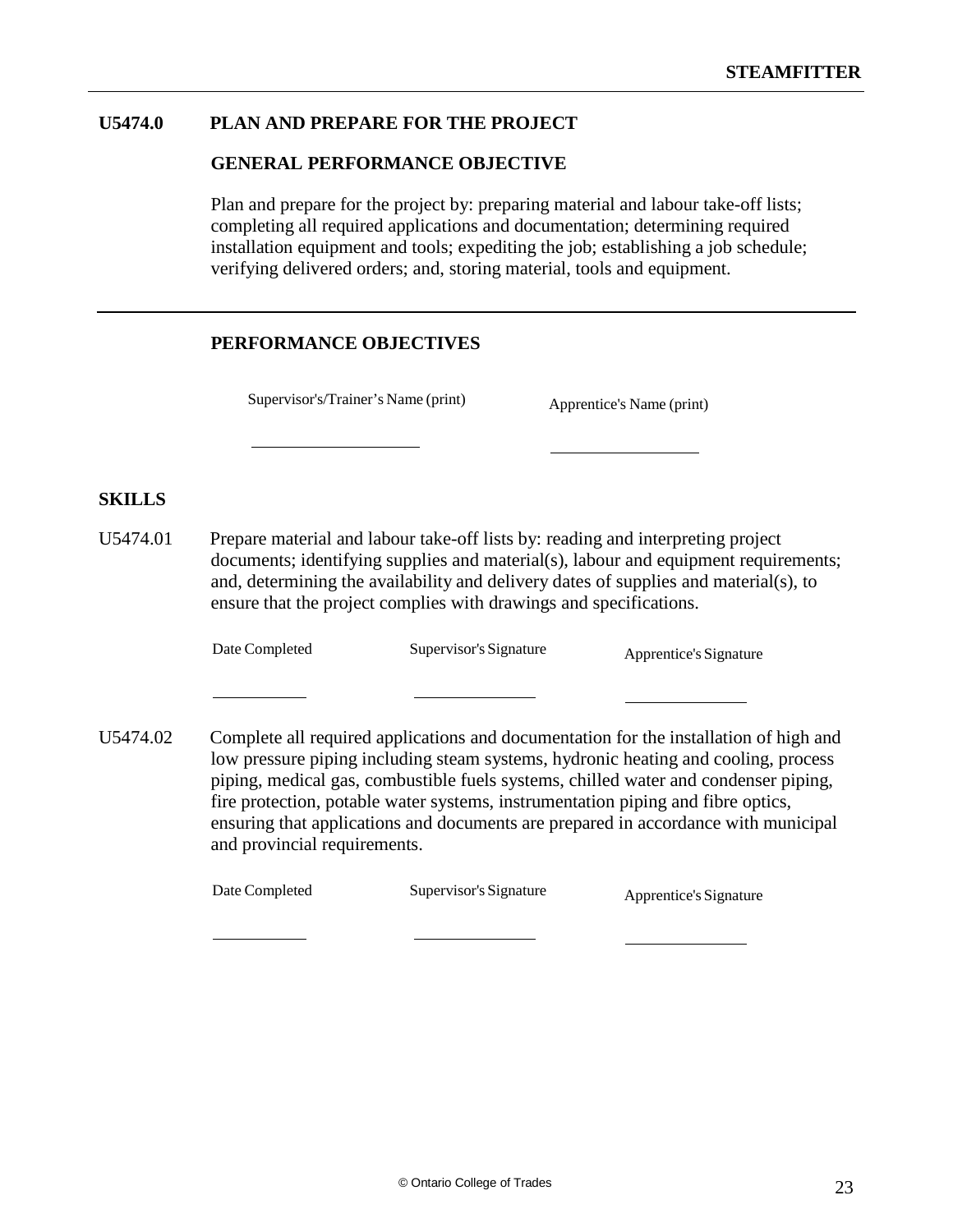#### **U5474.0 PLAN AND PREPARE FOR THE PROJECT -Cont'd**

U5474.03 Determine required installation tools and equipment including elevating devices, hoisting/rigging equipment, power and hand tools, testing, welding and safety equipment, using project documents, so that all materials needed to complete the project are confirmed ready and available to complete the project and ensure an efficient and smooth workflow.

|          | Date Completed | Supervisor's Signature | Apprentice's Signature                                                             |
|----------|----------------|------------------------|------------------------------------------------------------------------------------|
|          |                |                        |                                                                                    |
| U5474.04 |                |                        | Expedite job by: ordering supplies, material, equipment and tools; referencing job |

specifications, catalogues and approved shop drawings; determining the availability and delivery of material; and, confirming with suppliers, to ensure that material arrives on time to fit with the project schedule.

| Date Completed | Supervisor's Signature | Apprentice's Signature |
|----------------|------------------------|------------------------|
|                |                        |                        |

U5474.05 Establish a job schedule by: preparing flow charts; identifying labour requirements; arranging for specialty equipment; coordinating with other trades; and, allowing for adverse weather and working/site conditions, to ensure efficient handling, storage and installation in compliance with the project schedule.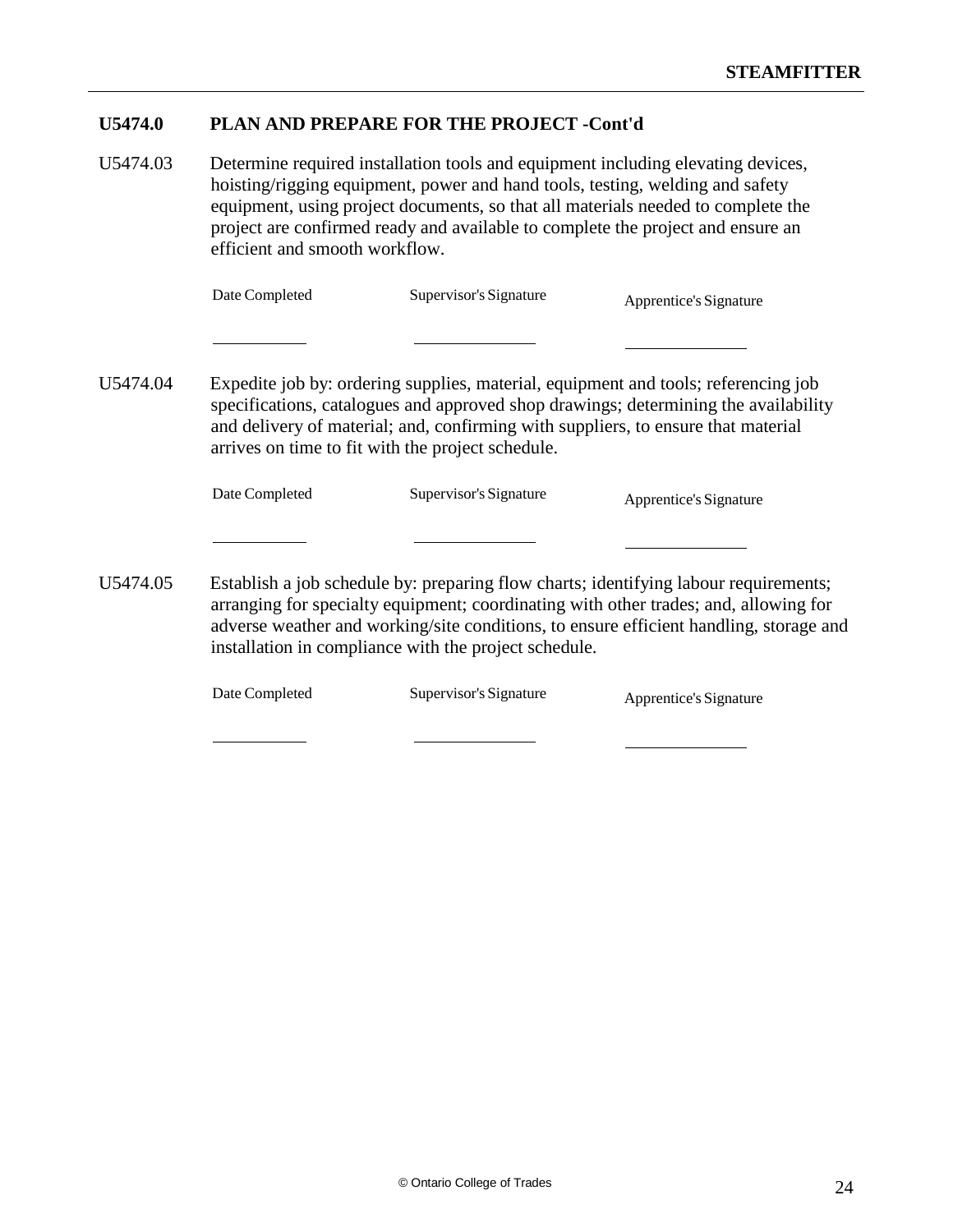#### **U5474.0 PLAN AND PREPARE FOR THE PROJECT -Cont'd**

U5474.06 Verify orders by: checking delivered material, equipment and tools; confirming order to purchase; and, contacting supplier(s) as required, to determine that material and equipment match those ordered, in compliance with company policies.

| Date Completed | Supervisor's Signature |
|----------------|------------------------|
|                |                        |

Apprentice's Signature

U5474.07 Store material, equipment and tools so that they are available for installation by: complying with any special requirements: ensuring that materials and equipment are safe, secure, protected and handled in accordance with manufacturers' recommendations, company and site policies, OHSA and other applicable safety regulations.

| <b>Employer's Name</b> | <b>Employer's Signature</b> |                        |
|------------------------|-----------------------------|------------------------|
|                        |                             |                        |
| Date Completed         | Supervisor's Signature      | Apprentice's Signature |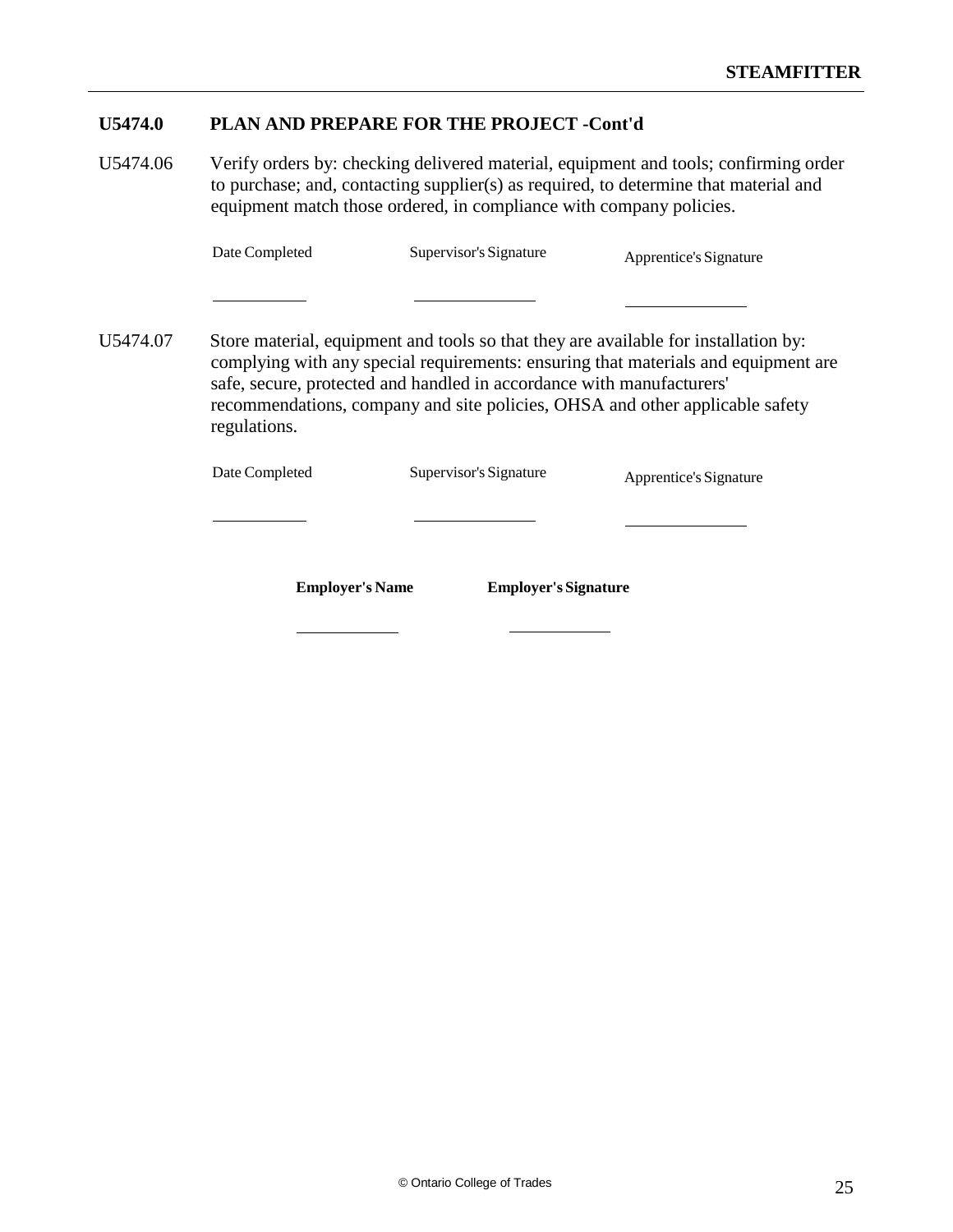#### **U5475.0 LAYOUT AND INSTALL PIPE, FITTINGS, VALVES AND SUPPORTS**

#### **GENERAL PERFORMANCE OBJECTIVE**

Layout and install pipe, fittings, valves and supports by: field checking and verifying site drawings; identifying and selecting required piping materials; identifying and selecting various pipe fittings: identifying and selecting various control valves; identifying and selecting various joining methods; identifying and selecting various pipe supports and hangers; creating a series of structural openings; fabricating all required pipe supports, hangers, sleeves, guides and anchors; installing pipe supports, fabricated components and hangers; performing various cutting procedures; joining material; performing tube and pipe bending operations; preparing pipe and fittings; and, installing and joining the pipe and fittings.

#### **PERFORMANCE OBJECTIVES**

Supervisor's/Trainers Name (print) Apprentice's Name (print)

#### **SKILLS**

U5475.01 Field check and verify site drawings to enable systems to be fabricated and installed in conformance with applicable codes, acts, regulations, job specifications, drawings, and client and/or company standards. Date Completed Supervisor's Signature Apprentice's Signature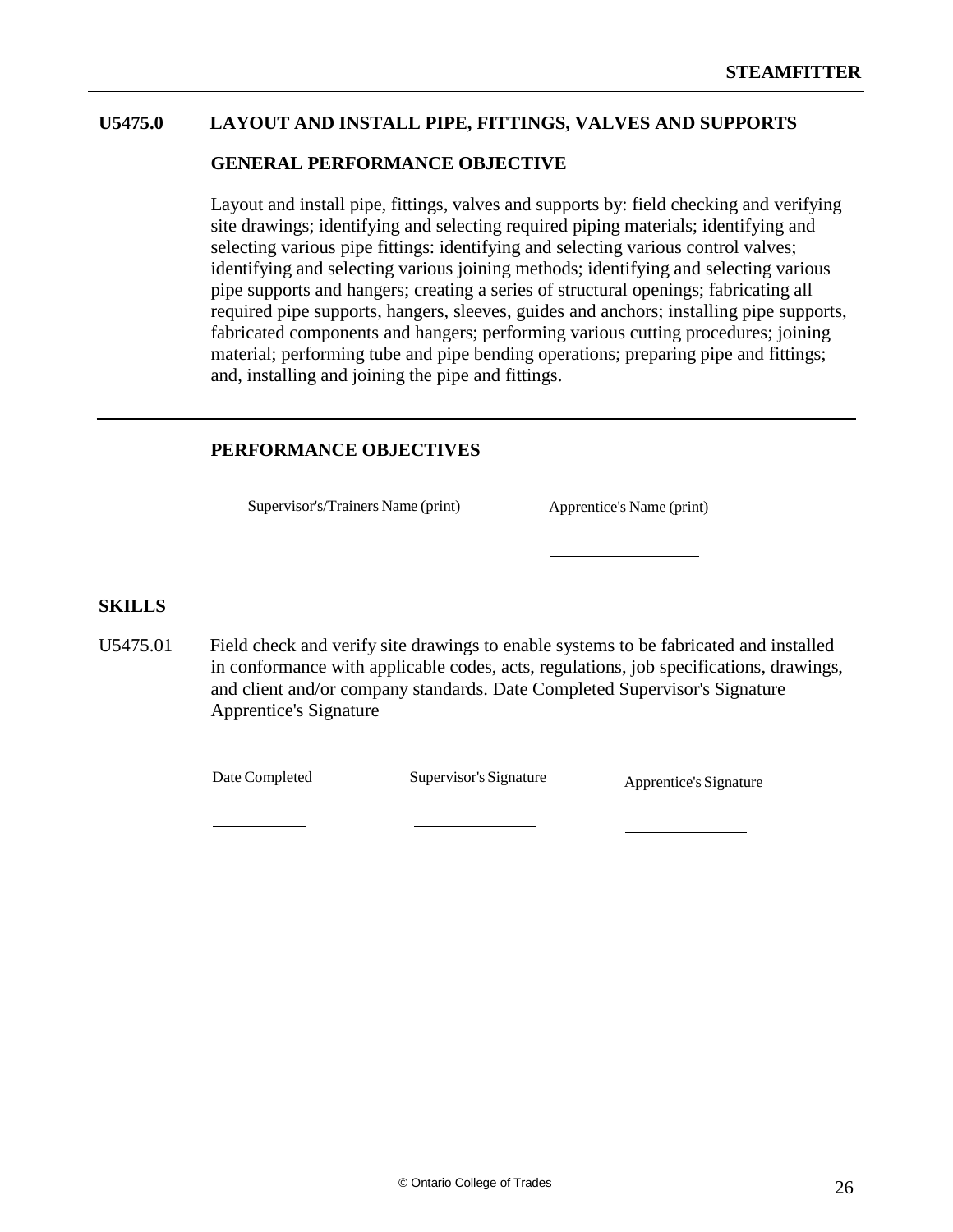#### **U5475.0 LAYOUT AND INSTALL PIPE, FITTINGS, VALVES AND SUPPORTS - Cont'd**

U5475.02 Identify and select required piping materials including cast iron, steel, copper, plastics, stainless steel, glass aluminum, lead and composite materials listed, ensuring that the selected piping materials conform with applicable codes, acts, regulations, job specifications, drawings, and client and/or company standards.

| Date Completed | Supervisor's Signature | Apprentice's Signature |
|----------------|------------------------|------------------------|
|                |                        |                        |

U5475.03 Identify and select various pipe fittings including elbows, branched fittings, cross fittings, flanges, couplings, eccentric and concentric reducing couplings, reducing bushings, adapters, expansion joints and fittings, ensuring that pipe fittings selected conform with applicable codes, acts, regulations, job and manufacturer specifications, drawings, and client and/or company standards.

| Date Completed | Supervisor's Signature | Apprentice's Signature |
|----------------|------------------------|------------------------|
|                |                        |                        |

U5475.04 Identify and select various control valves including gate, globe, needle, ball, check, multi-port, cage, butterfly, reducing and pressure regulating valves, ensuring that valves selected conform with applicable job specifications, codes, acts, regulations, drawings, and client and/or company standards.

| Date Completed | Supervisor's Signature | Apprentice's Signature |
|----------------|------------------------|------------------------|
|                |                        |                        |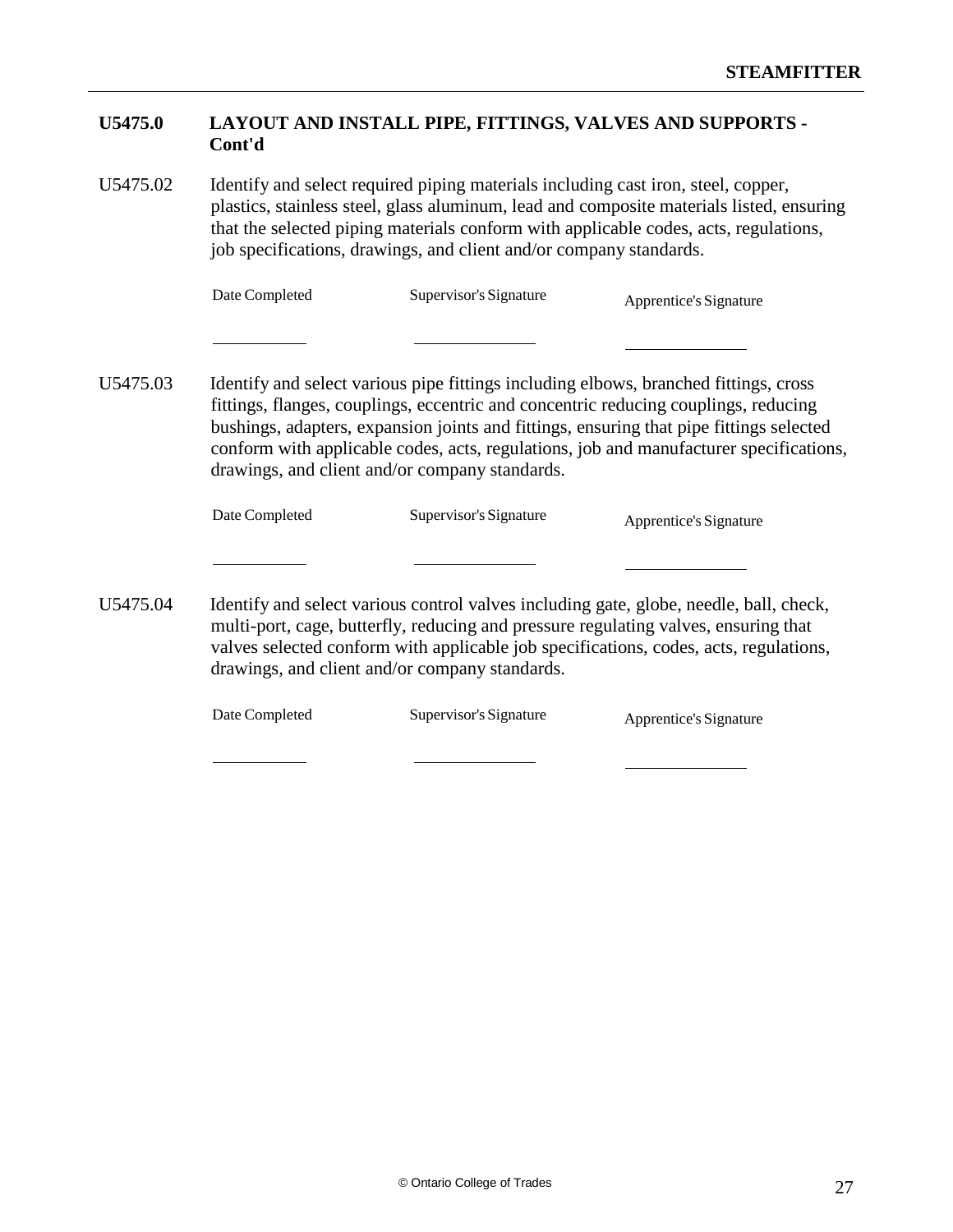#### **U5475.0 LAYOUT AND INSTALL PIPE, FITTINGS, VALVES AND SUPPORTS - Cont'd**

U5475.05 Identify and select various joining methods used in the installation of piping systems including caulked, mechanical joints, flanged, threaded, soldered, brazed, welded, bonded, compression, grooved, swaged and flared methods, ensuring that method selected conforms with applicable codes, acts, regulations, job specifications, drawings, and client and/or company standards.

|          | Date Completed | Supervisor's Signature | Apprentice's Signature                                                                                                                                                                                                                                                                                                                                        |
|----------|----------------|------------------------|---------------------------------------------------------------------------------------------------------------------------------------------------------------------------------------------------------------------------------------------------------------------------------------------------------------------------------------------------------------|
|          |                |                        |                                                                                                                                                                                                                                                                                                                                                               |
| U5475.06 |                |                        | Identify and select various pipe supports and hangers used for the installation of<br>piping systems including clevis, ring, roller, spring and trapeze hangers, pipe and<br>riser clamps, concrete inserts, threaded rod, and strut systems, ensuring that supports<br>and hangers are the correct ones to conform with applicable codes, acts, regulations, |

| Date Completed | Supervisor's Signature | Apprentice's Signature |
|----------------|------------------------|------------------------|
|                |                        |                        |

job specifications, drawings, and client and/or company standards.

U5475.07 Create a series of structural openings by: sleeving and drilling to allow for the installation of various piping systems; taking into consideration the installation of fire stopping and pipe insulation; and, monitoring the concrete pour and patch, in conformance with applicable codes, acts, regulations, job specifications, drawings, and client and/or company standards.

| Date Completed | Supervisor's Signature | Apprentice's Signature |
|----------------|------------------------|------------------------|
|----------------|------------------------|------------------------|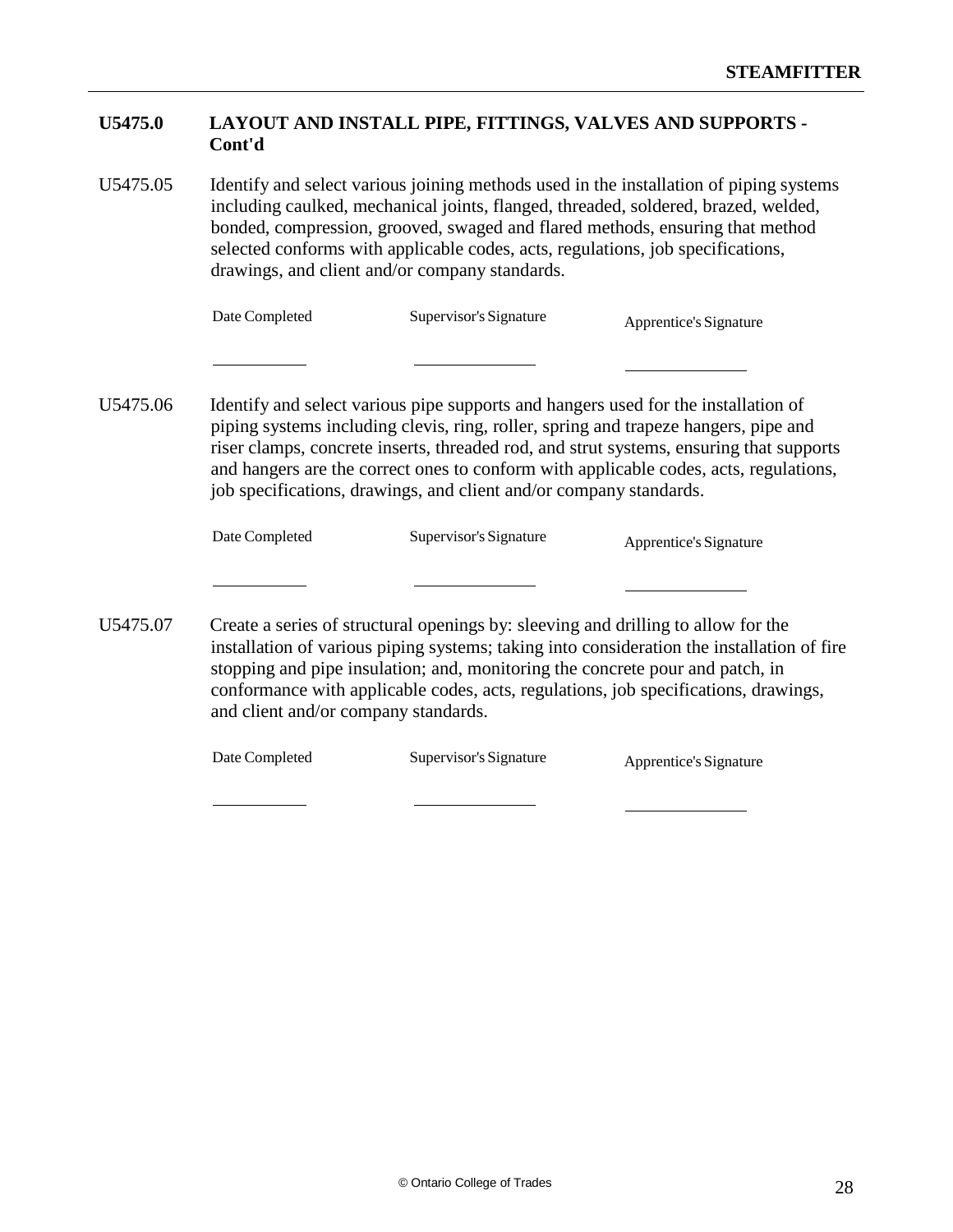#### **U5475.0 LAYOUT AND INSTALL PIPE, FITTINGS, VALVES AND SUPPORTS - Cont'd**

U5475.08 Fabricate all required pipe supports, hangers, sleeves, guides, and anchors by: reading and interpreting job specifications, threading, cutting, bending and welding selected materials, ensuring that fabrication components conform with applicable codes, acts, regulations, job specifications, drawings, and client and/or company standards.

|          | Date Completed | Supervisor's Signature                                                                                                                                        | Apprentice's Signature                                                                                                                                                                                                                                            |
|----------|----------------|---------------------------------------------------------------------------------------------------------------------------------------------------------------|-------------------------------------------------------------------------------------------------------------------------------------------------------------------------------------------------------------------------------------------------------------------|
|          |                |                                                                                                                                                               |                                                                                                                                                                                                                                                                   |
| U5475.09 |                | roller, concrete inserts and metal struts by: reading and interpreting job<br>regulations, job specifications, drawings, and client and/or company standards. | Install pipe supports, fabricated components and hangers including clevis, ring and<br>specifications; welding, bolting, threading, cementing/glueing, and, using power<br>actuated inserts, ensuring that the installation conforms with applicable codes, acts, |

```
Date Completed Supervisor's Signature Apprentice's Signature
```
U5475.10 Perform various cutting procedures including oxy-fuel, plasma-arc and carbon-arc, hack saws, chop saws, portable band saws, grinders, chippers, roll/tube cutters, hammer, chisel, pipe shears, and soil pipe cutters, using drawings and job specifications, ensuring that material is cut to conform with applicable codes, acts, regulations, job specifications, drawings, and client and/or company standards.

| Date Completed | Supervisor's Signature | Apprentice's Signature |
|----------------|------------------------|------------------------|
|----------------|------------------------|------------------------|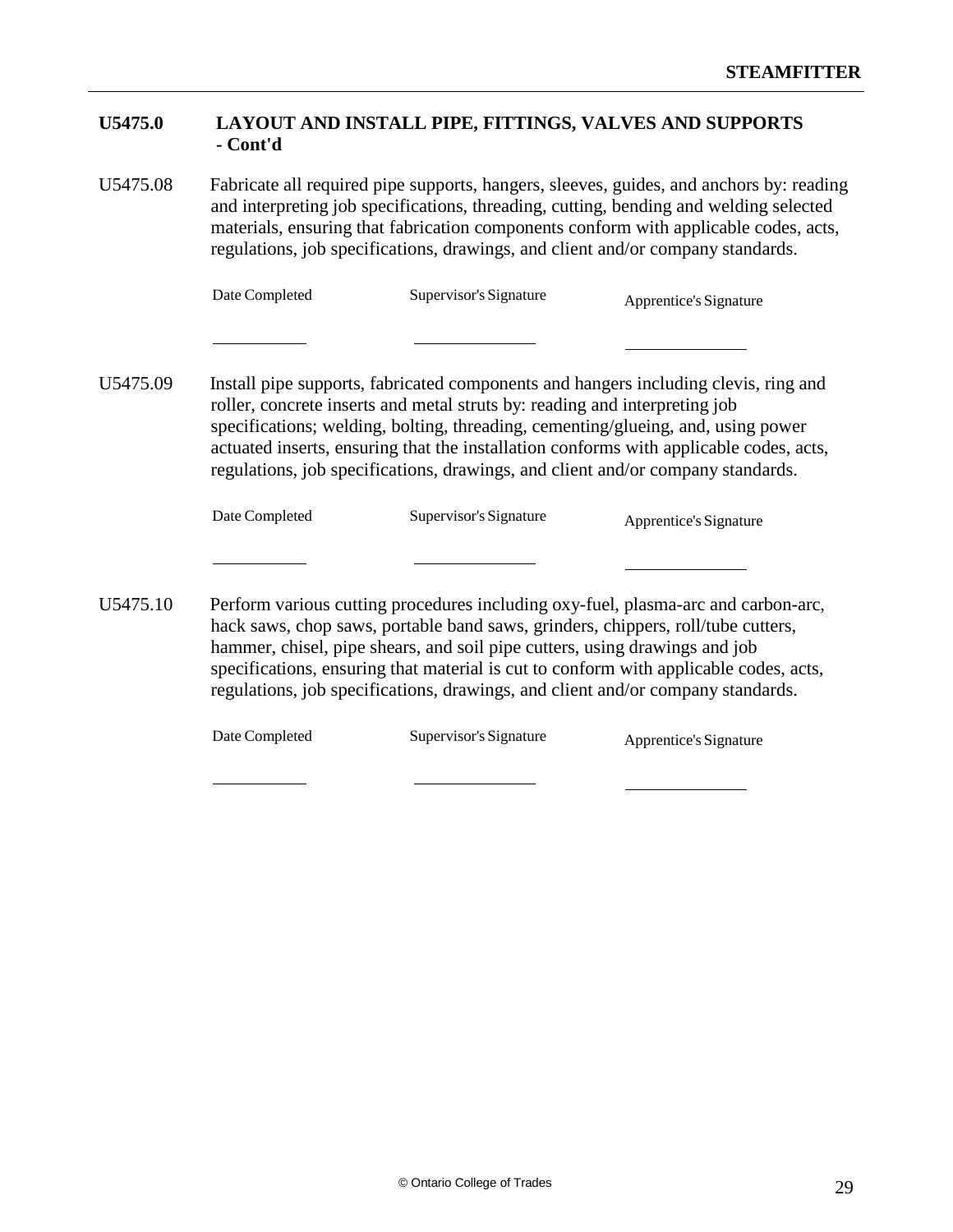#### **U5475.0 LAYOUT AND INSTALL PIPE, FITTINGS, VALVES AND SUPPORTS - Cont'd**

U5475.11 Join material by: reading and interpreting drawings and job specifications; identifying and performing various welding and soldering methods; and, using oxy-fuel, shield metal are, gas metal are, tungsten arc hard/soft soldering, and plastic fusion, ensuring that material is joined in conformance with applicable codes, acts, regulations, job specifications, drawings, and client and/or company standards.

| Date Completed | Supervisor's Signature | Apprentice's Signature |
|----------------|------------------------|------------------------|
|                |                        |                        |

U5475.l2 Perform tube and pipe bending operations by: selecting required tools, materials and equipment including scissors, electric and hydraulic equipment, hand/ratchet benders, and applying heat bending, so that tubes and pipes are bent and prepared, in accordance with manufacturers' instructions, recommendations, applicable codes, acts, regulations, job specifications, drawings, and client and/or company standards.

| Date Completed<br>Supervisor's Signature | Apprentice's Signature |
|------------------------------------------|------------------------|
|------------------------------------------|------------------------|

U5475.13 Prepare pipe and fittings, including cast iron, steel, copper, plastics, stainless steel, glass, aluminum and composite materials, by measuring, marking, cutting pipe and fittings and, using appropriate methods, so that pipe and fittings are prepared in conformance with applicable job specifications, manufacturers' recommendations, and client and/or company standards.

| Date Completed | Supervisor's Signature | Apprentice's Signature |
|----------------|------------------------|------------------------|
|----------------|------------------------|------------------------|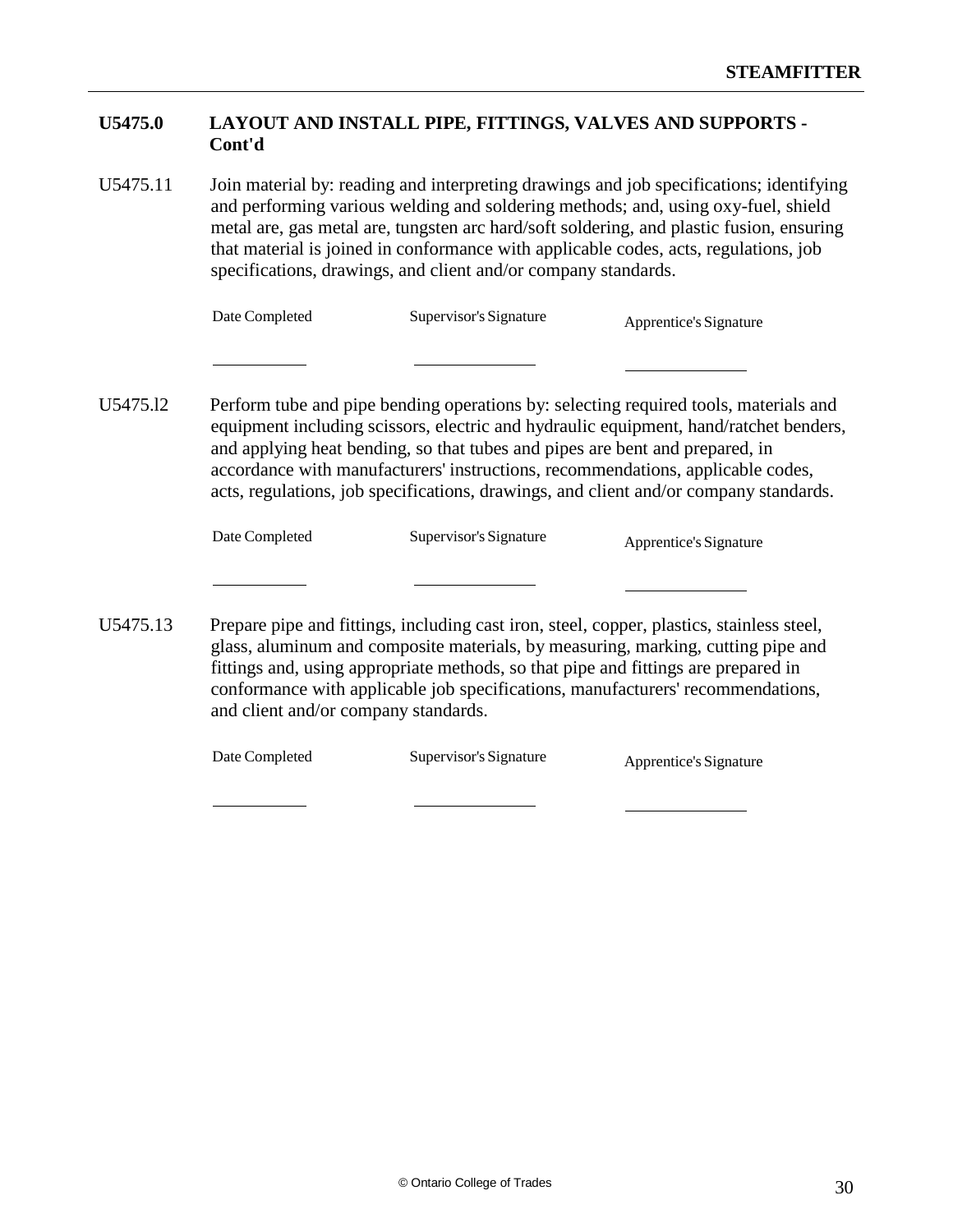### **U5475.0 LAYOUT AND INSTALL PIPE, FITTINGS, VALVES AND SUPPORTS -Cont'd**

U5475.14 Install and join pipe and fittings using caulked, mechanical joints, flanged, threaded, soldered, brazed, welded, bonded, compression, grooved, swaged, and flared joining methods, ensuring that pipe and fittings are correctly installed and joined, in conformance with applicable codes, acts, regulations, job specifications, drawings, client and/or company standards.

| Date Completed         | Supervisor's Signature      | Apprentice's Signature |
|------------------------|-----------------------------|------------------------|
|                        |                             |                        |
|                        |                             |                        |
| <b>Employer's Name</b> | <b>Employer's Signature</b> |                        |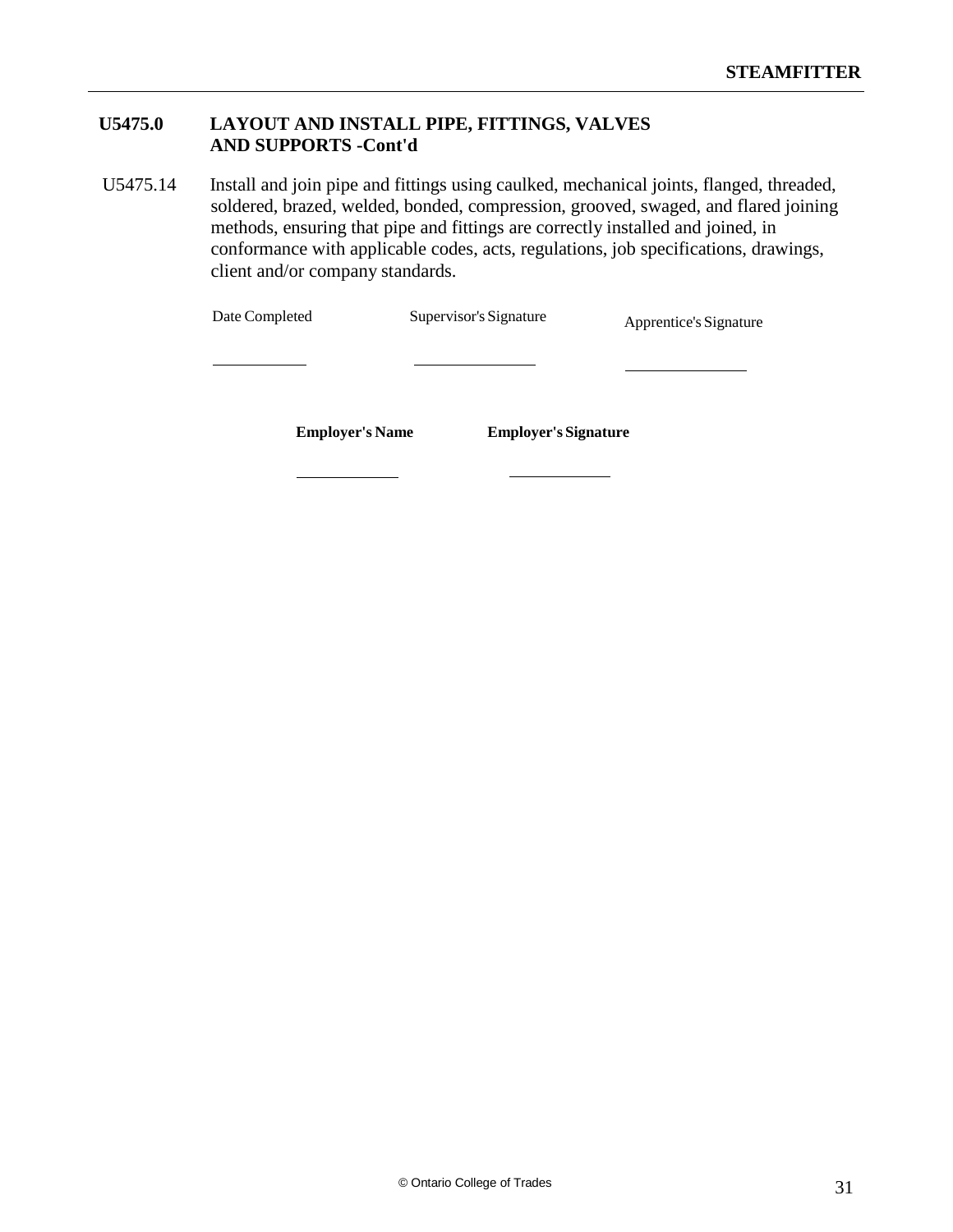#### **U5476.0 ASSEMBLE AND INSTALL PROCESS PIPING SYSTEMS**

#### **GENERAL PERFORMANCE OBJECTIVE**

Assemble and install process piping systems by: identifying and selecting the process piping systems to be installed; verifying pipe and fittings characteristics; identifying and verifying the installation location; installing the piping systems; labeling and tagging installed piping systems; and, installing fire stopping measures.

#### **PERFORMANCE OBJECTIVES**

Supervisor's/Trainers Name (print) Apprentice's Name (print)

#### **SKILLS**

U5476.01 Identify and select the process piping systems to be installed including potable water, fire protection, hydronic heating and cooling, high temperature hot water, vacuum, glycol, low pressure steam, high pressure steam, chilled water, solar systems, heat pumps, radiant heat, process steam, hydraulics, pneumatics, refrigerant piping, environmental systems, process water, waste disposal, private waste disposal, water treatment, chemical treatment, water purification, gases and combustible fuels, material transport, medical gas systems, and clean room environmental systems by reading and interpreting drawings, schematics and job specifications, ensuring that the system selected for installation conforms with applicable codes, acts, regulations, and client and/or company standards.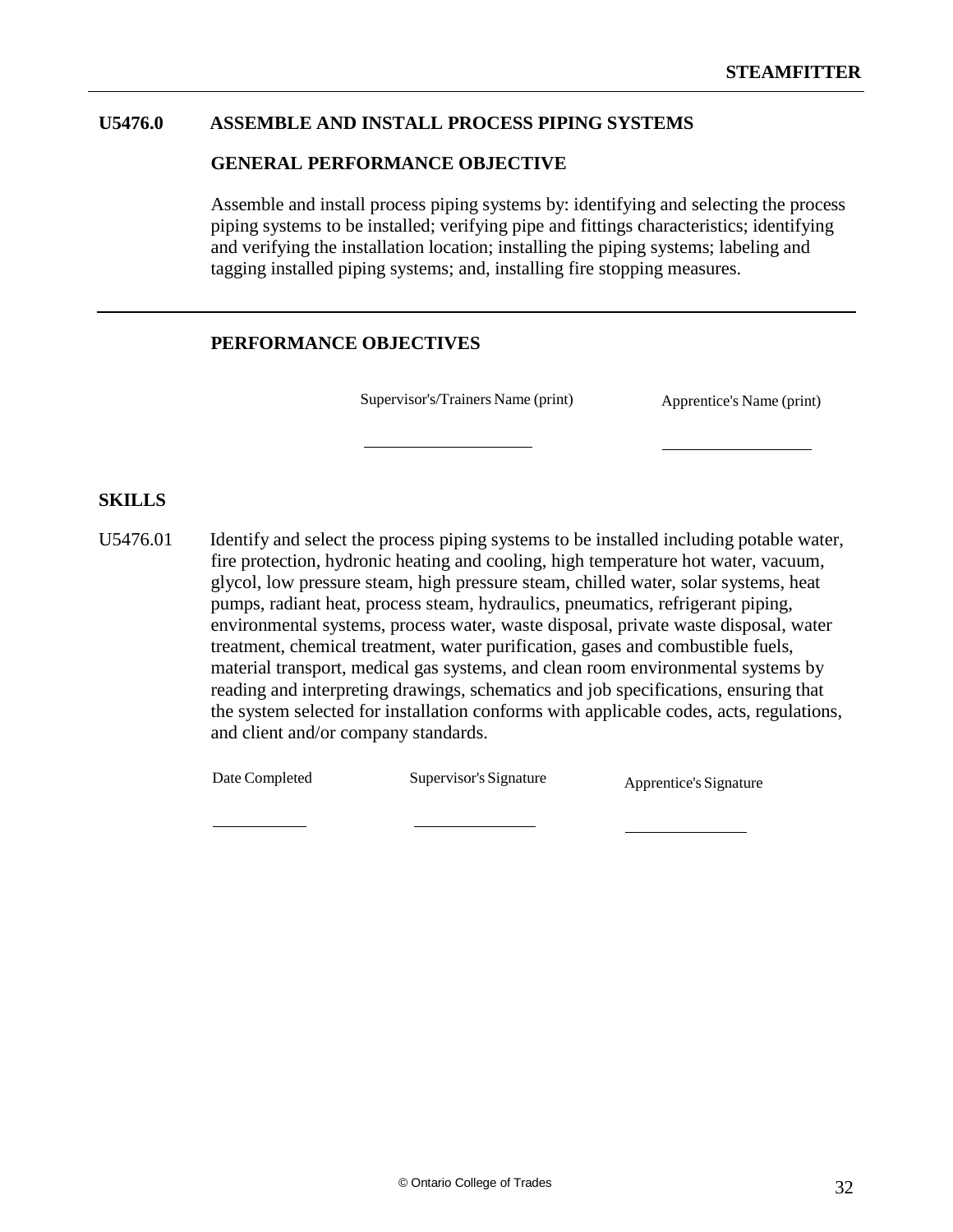#### **U5476.0 ASSEMBLE AND INSTALL PROCESS PIPING SYSTEMS -Cont'd**

U5476.02 Verify pipe and fittings characteristics by: checking manufacturer, type of material, size, schedule, heat numbers, and joining methods), to ensure that pipe and fittings are in conformance with applicable codes, acts, regulations, job specification and drawings, and client and/or company standards.

| Date Completed | Supervisor's Signature | Apprentice's Signature |
|----------------|------------------------|------------------------|
|----------------|------------------------|------------------------|

U5476.03 Identify and verify the installation location of the piping systems by: reading and interpreting drawings, schematics, and job specifications and checking types of systems, ensuring that the equipment selected for the location conforms with applicable codes, acts, regulations, specifications, drawings, client and/or company standards.

| Date Completed | Supervisor's Signature | Apprentice's Signature |
|----------------|------------------------|------------------------|
|                |                        |                        |

U5476.04 Install piping systems by : reading and interpreting drawings, schematics and job specifications; using applicable tools, equipment and procedures, so that the piping system is correctly installed, in accordance with applicable codes, acts, regulations, job specifications, and client and/or company standards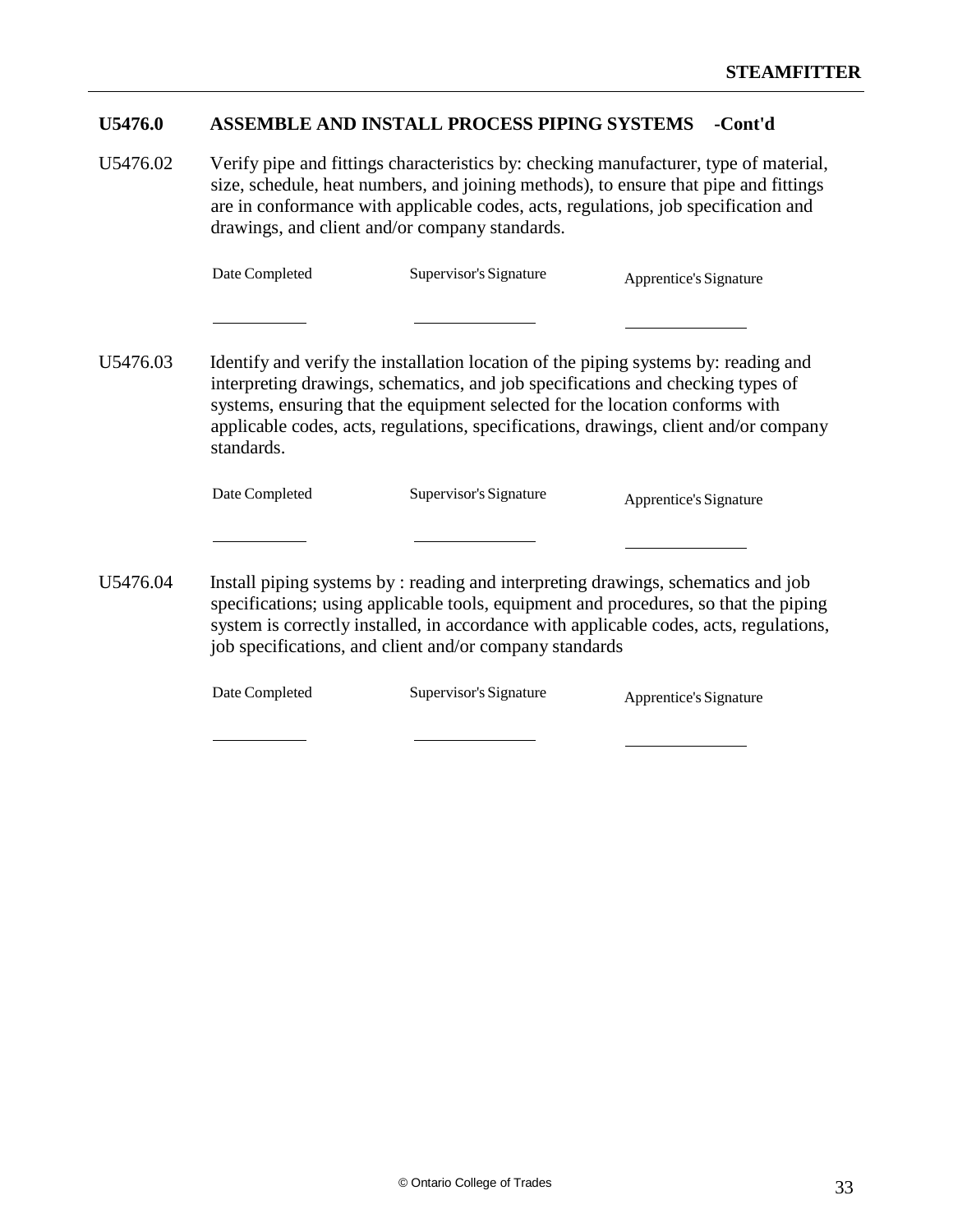# **U5476.0 ASSEMBLE AND INSTALL PROCESS PIPING SYSTEMS -Cont'd**

U5476.05 Label and tag installed piping systems by: identifying and verifying system and pipe contents; using colours and lettering designation; indicating flow direction; and, attaching labels, so that the system is identified and labeled in accordance with job specifications, ANSI, and client and/or company standards.

| Date Completed | Supervisor's Signature | Apprentice's Signature |
|----------------|------------------------|------------------------|
|----------------|------------------------|------------------------|

U5476.06 Install fire stopping measures by: identifying the sections of the piping systems which require installation; selecting fire stopping devices and material; and, installing fire stopping; ensuring that installation is completed in accordance with manufacturers' recommendations, job specifications, and applicable codes including OFC, OBC. and by-laws.

| Date Completed         | Supervisor's Signature      | Apprentice's Signature |
|------------------------|-----------------------------|------------------------|
|                        |                             |                        |
| <b>Employer's Name</b> | <b>Employer's Signature</b> |                        |
|                        |                             |                        |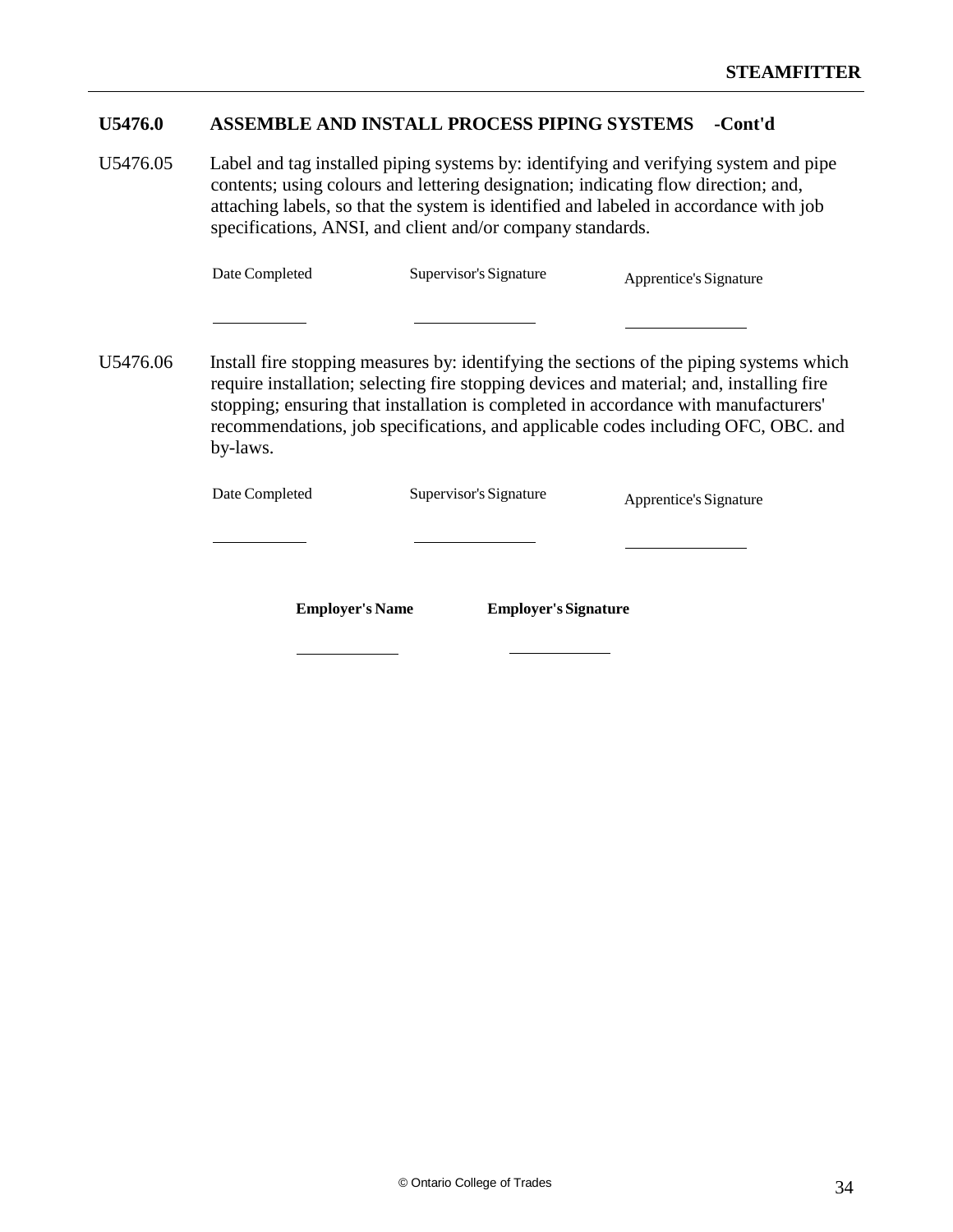# **U5477.0 INSTALL AND MAINTAIN INSTRUMENTATION CONTROL SYSTEMS**

#### **GENERAL PERFORMANCE OBJECTIVE**

Install and maintain instrumentation controls systems by: identifying the piping systems; identifying the types and functions of the instruments; determining the system instrumentation requirements; selecting the instrumentation; and, installing, calibrating and maintaining the instrumentation.

# **PERFORMANCE OBJECTIVES**

Supervisor's/Trainers Name (print) Apprentice's Name (print)

### **SKILLS**

U5477.01 Identify and select the piping systems requiring a control system, including potable water, chilled water, process water, water treatment, water purification, fire protection, hydronic heating and cooling, high temperature hot water, low pressure steam, high pressure steam, radiant heat, process steam, vacuum, glycol, hydraulic, pneumatic, refrigerant piping, waste disposal, private waste disposal, chemical treatment, heat pumps, solar systems, environmental systems, gases and combustible fuels, material transport, medical gas systems, and clean room environmental systems by: reading and interpreting drawings, schematics and job specifications, ensuring the piping system is controlled and operates in accordance with the job specifications and client and/or company standards.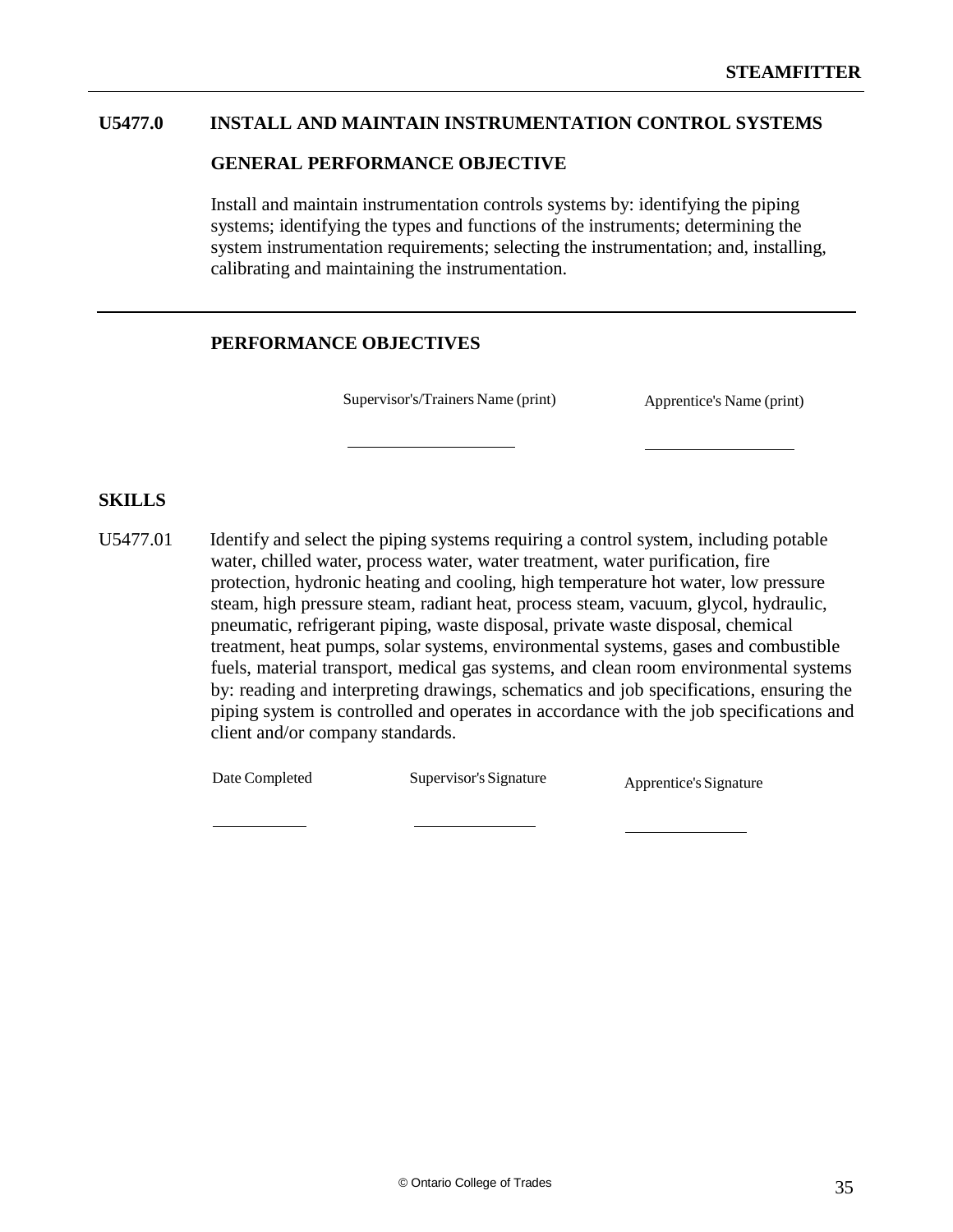# **U5477.0 INSTALL AND MAINTAIN INSTRUMENTATION CONTROL SYSTEMS - Cont'd**

U5477.02 Identify the types and functions of piping system instrumentation controls including flow, temperature, pressure, level, alarm and other parameters by: reading and interpreting manufacturers' instructions and recommendations, specifications and drawings, and, checking that the controls conform to applicable codes, acts, and client and/or company standards.

| Date Completed | Supervisor's Signature | Apprentice's Signature |
|----------------|------------------------|------------------------|
|                |                        |                        |

U5477.03 Determine the control system installation requirements by: identifying flow, temperature, pressure, level, and alarm parameters: identifying electrical requirements; checking for required approvals; and, reading, interpreting and applying codes, acts, regulations, by-laws, job specifications, drawings and manufacturers' catalogues.

| Date Completed | Supervisor's Signature | Apprentice's Signature |
|----------------|------------------------|------------------------|
|----------------|------------------------|------------------------|

U5477.04 Identify and select the control systems to be installed including programmable logic controllers (PLCs), pneumatic, hydraulic, low voltage, electronic and fibre optic systems by: reading, interpreting and applying codes, acts, regulations, by-laws, job specifications, drawings and manufacturers' catalogues.

| Date Completed | Supervisor's Signature | Apprentice's Signature |
|----------------|------------------------|------------------------|
|                |                        |                        |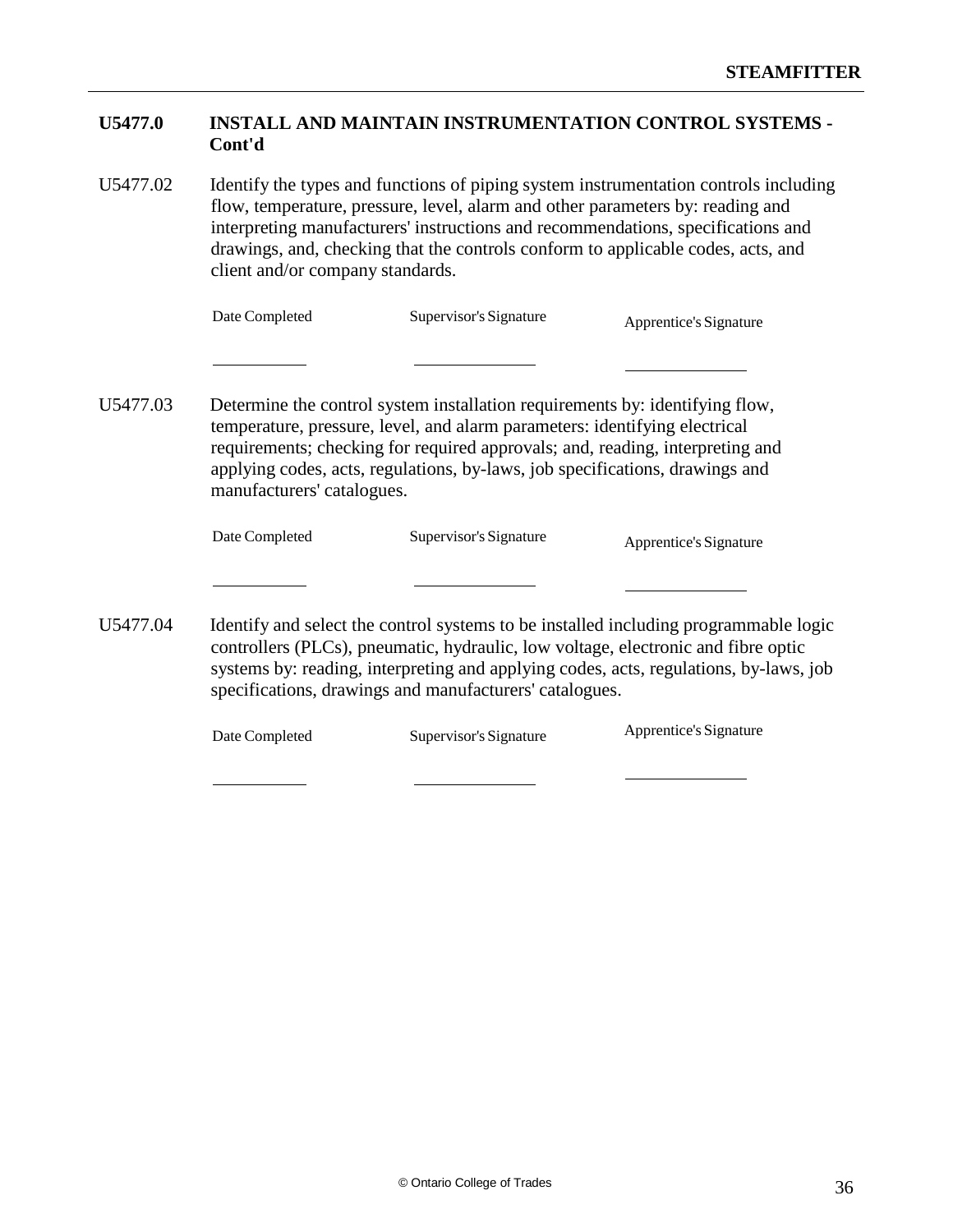# **U5477.0 INSTALL AND MAINTAIN INSTRUMENTATION CONTROL SYSTEMS - Cont'd**

U5477.05 Install, calibrate and maintain control system(s) by: reading and interpreting instructions contained in manufacturers' instructions and recommendations: and, using appropriate tools and equipment including PLCs, pneumatic, hydraulic, low voltage, electronic and fibre optic systems, verifying that the controls are calibrated, functioning and operational, so that control system(s) are installed in accordance with applicable codes, acts, regulations, job specifications, drawings, manufacturers' directions, and client and/or company standards.

| Date Completed         | Supervisor's Signature      | Apprentice's Signature |
|------------------------|-----------------------------|------------------------|
|                        |                             |                        |
| <b>Employer's Name</b> | <b>Employer's Signature</b> |                        |
|                        |                             |                        |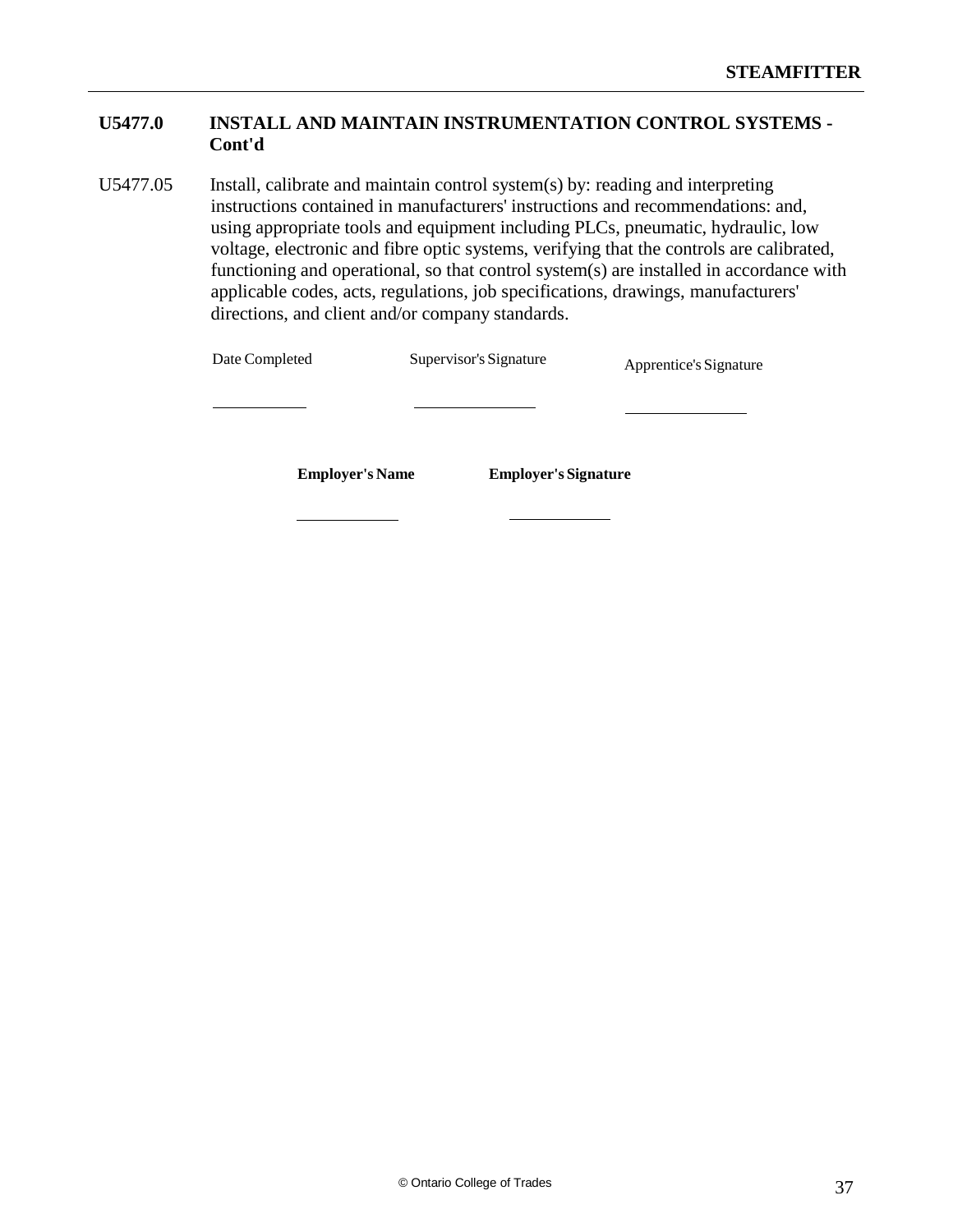# **U5478.0 INSTALL EQUIPMENT**

#### **GENERAL PERFORMANCE OBJECTIVE**

Install equipment by: identifying the equipment; verifying the equipment characteristic; selecting the equipment to be installed; assembling the equipment; identifying the installation locations; installing the supports and hangers; and, installing and connecting the equipment to various piping systems.

# **PERFORMANCE OBJECTIVES**

Supervisor's/Trainer's Name (print) Apprentice's Name (print)

#### **SKILLS**

U5478.01 Identify the equipment to be installed including boilers, condensers, chillers, cooling towers, pumps, blow down tanks, cushion tanks, heat exchangers, converters, baseboards, unit heaters, radiators, convectors, other heat transfer units and specialty equipment by: referring to manufacturers' catalogues, job specifications, drawings, acts, codes, regulations, and client and/or company standards. Date Completed Supervisor's Signature Apprentice's Signature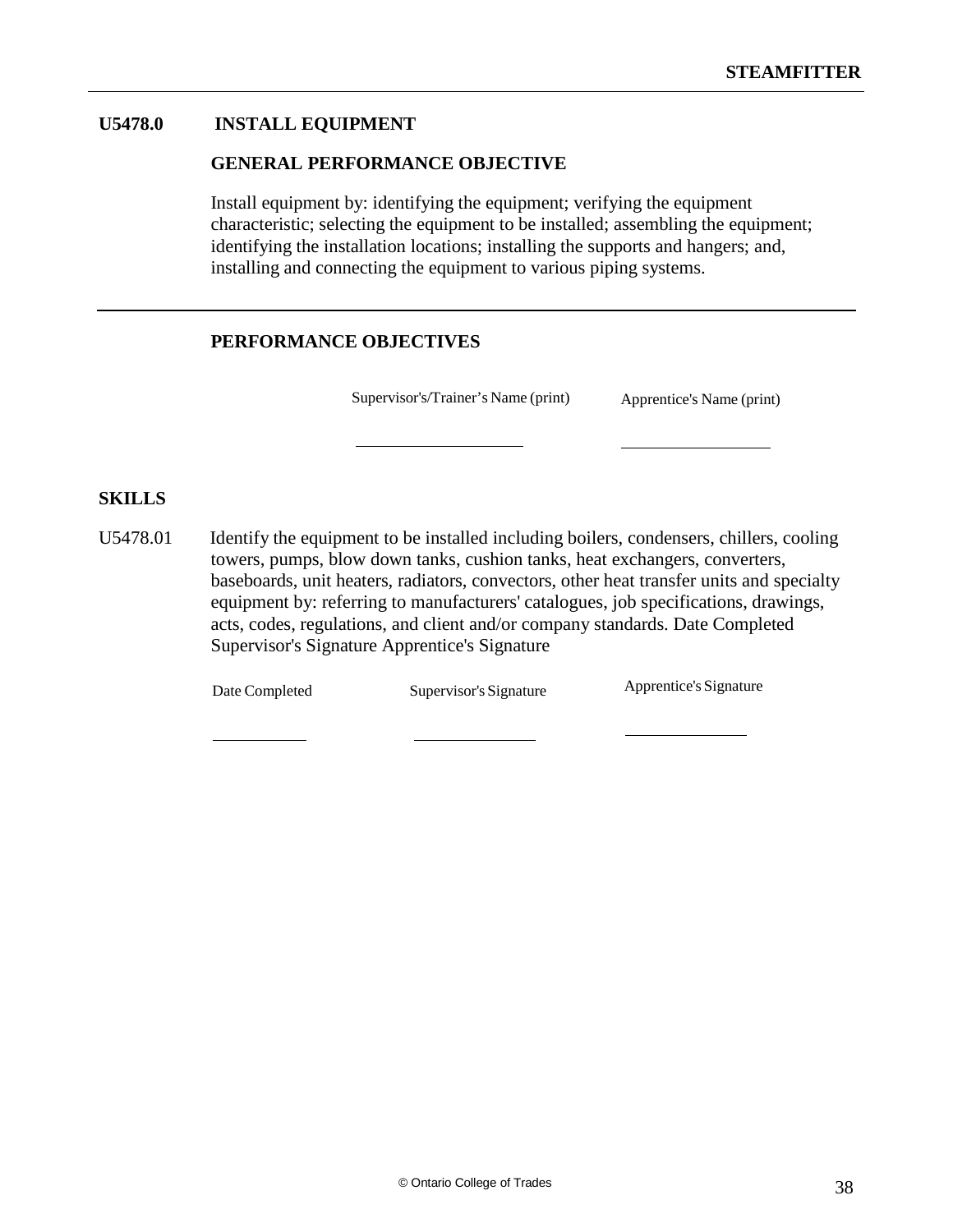# **U5478.0 INSTALL EQUIPMENT -Cont'd**

U5478.02 Verify the equipment characteristics by: checking manufacturers, type of material, size, weight, capacity, performance, electrical requirements, approvals, colour, finish, type and location of connections, ensuring that characteristics of equipment conforms to the specific requirements by reference to manufacturers' catalogues, job specifications, drawings, client and/or company standards.

| Date Completed | Supervisor's Signature | Apprentice's Signature |
|----------------|------------------------|------------------------|
|                |                        |                        |

U5478.03 Select the equipment to be installed by: reading, interpreting and comparing the specifications required to those available for items including size, weight, approved capacity, output and availability, ensuring that equipment selected conforms to job specifications, drawings, acts, codes, regulations, client and/or company standards.

| Date Completed | Supervisor's Signature | Apprentice's Signature |
|----------------|------------------------|------------------------|
|----------------|------------------------|------------------------|

U5478.04 Assemble the equipment by: reading and interpreting drawings, schematics, manufacturers' instructions and recommendations, and job specifications; using tools and equipment including clamps, bending machine, chisels, drills, flange spreader, grinders, hacksaws, hammers, levels, lifts, pipe cutters, pipe threaders, shear, swaging tool, welding equipment and wrenches, to measure, cut, bend and fasten items, ensuring that assembled equipment conforms with applicable codes, acts, regulations and client and/or company standards.

| Date Completed | Supervisor's Signature | Apprentice's Signature |
|----------------|------------------------|------------------------|
|----------------|------------------------|------------------------|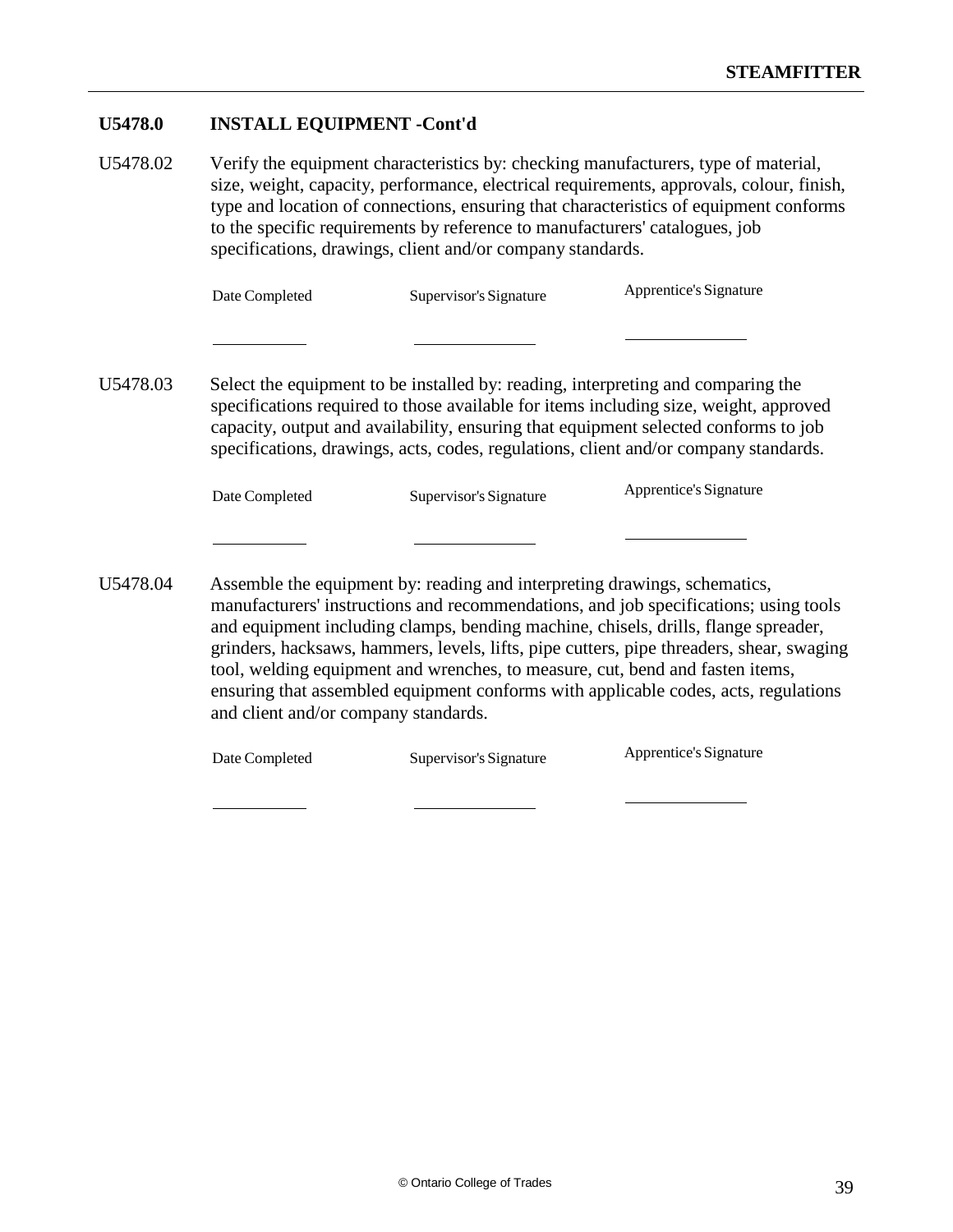# **U5478.0 INSTALL EQUIPMENT -Cont'd**

U5478.05 Identify the installation locations of the equipment by: reading and interpreting drawings, schematics and job specifications; checking the equipment will fit the indicated position in accordance with manufacturers' instructions and recommendations, applicable codes, acts, regulations, job specifications, drawings, client and/or company standards.

| Date Completed<br>Supervisor's Signature | Apprentice's Signature |
|------------------------------------------|------------------------|
|------------------------------------------|------------------------|

U5478.06 Install equipment supports and hangers including house keeping isolating pads, spring hangers, job-built hangers, mounting brackets and supports, flexible connectors and expansion fittings by: reading and interpreting drawings, schematics, specifications and manufacturers' recommendations; using appropriate fastening methods and techniques, and ensuring the installation conforms with applicable codes, acts, regulations, job specification, drawings, client and/or company standards.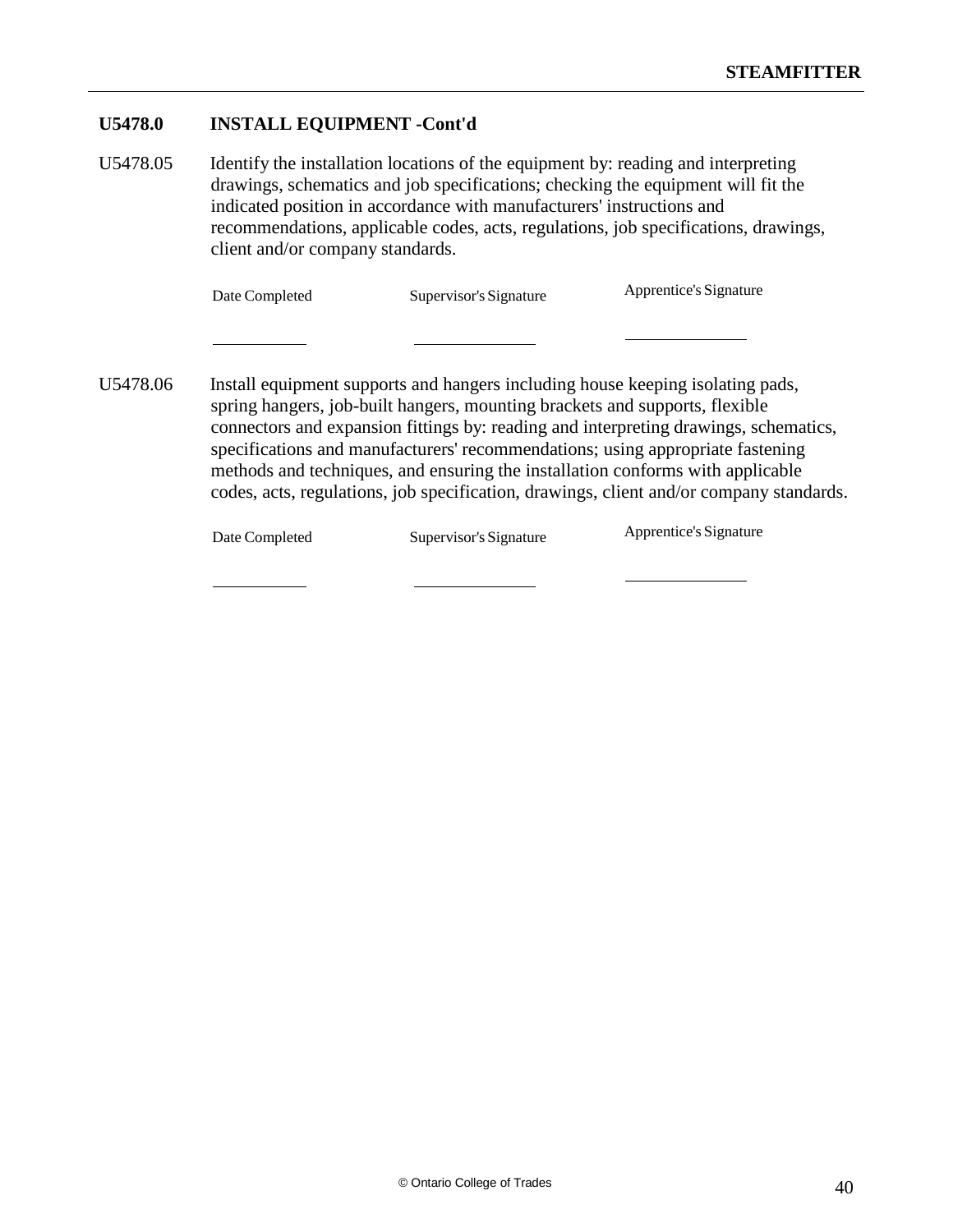# **U5478.0 INSTALL EQUIPMENT -Cont'd**

U5478.07 Install and connect the equipment to various piping systems by: reading and interpreting drawings, schematics, job specifications and manufacturers' instructions and recommendations; identifying locations of connection points; and, identifying and using appropriate connection methods, so that the equipment is installed in accordance with applicable codes, acts, regulations, specifications, drawings, client and/or company standards.

| Date Completed         | Supervisor's Signature      | Apprentice's Signature |
|------------------------|-----------------------------|------------------------|
|                        |                             |                        |
| <b>Employer's Name</b> | <b>Employer's Signature</b> |                        |
|                        |                             |                        |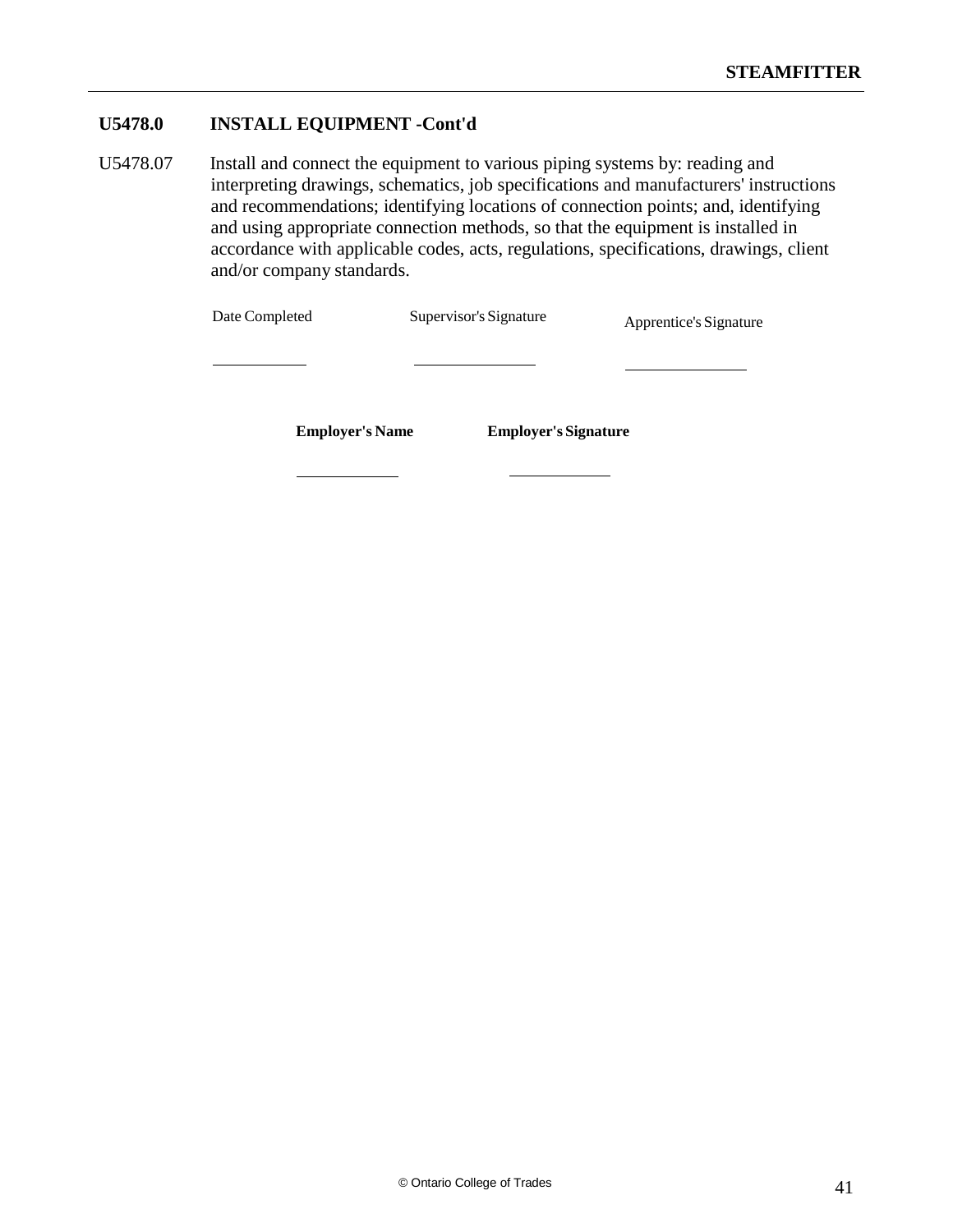# **U5479.0 INSTALL DEVICES**

#### **GENERAL PERFORMANCE OBJECTIVE**

Install devices by: identifying the devices; verifying the device characteristics; selecting the devices; assembling the devices; identifying the installation locations; installing the device supports and hangers; and, installing and connecting the devices to the various equipment and piping systems.

# **PERFORMANCE OBJECTIVES**

Supervisor's Name (print) Apprentice's Name (print)

### **SKILLS**

U5479.01 Identify the devices including pressure reducing valves, pressure/temperature relief valves, backflow prevention devices, safety valves, control valves, metering valves, balancing valves, tempering valves, water meters, aquastats, therrmostats, economisers, circulation pumps, flow switches, PLCs, hi-limit and low-limit controls, low water cut-off, and other safety, temperature and pressure devices by: reading and interpreting drawings, schematics, manufacturers' catalogues and job specifications, ensuring that the devices identified are the correct ones for the system, in conformance with acts, codes, regulations, and client and/or company standards.

Date Completed Supervisor's Signature Apprentice's Signature

© Ontario College of Trades 42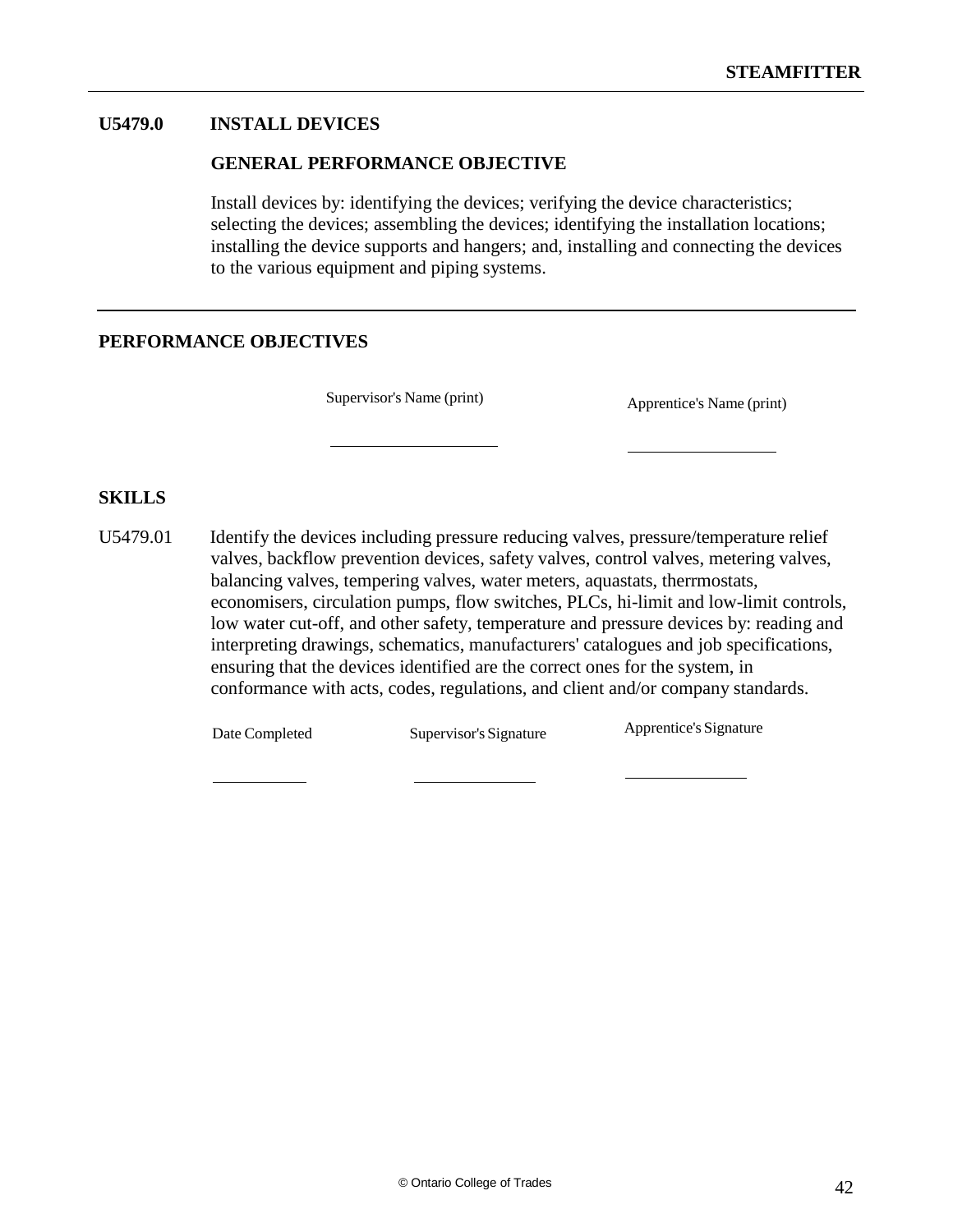# **U5479.0 INSTALL DEVICES -Cont'd**

| U5479.02 |                | Verify the device characteristics by: checking manufacturer catalogues, type of<br>correct for the system requirements and conform to applicable codes, acts,<br>regulations, specifications, drawings, and client and/or company standards. | material, size, weight, capacity, performance, electrical requirements, approvals,<br>colour, finish, and type and location of connections, ensuring that the devices are |
|----------|----------------|----------------------------------------------------------------------------------------------------------------------------------------------------------------------------------------------------------------------------------------------|---------------------------------------------------------------------------------------------------------------------------------------------------------------------------|
|          | Date Completed | Supervisor's Signature                                                                                                                                                                                                                       | Apprentice's Signature                                                                                                                                                    |

| U5479.03 |                | Select the devices used for the system by: reading and interpreting drawings,<br>selected are correct for the required application and conform with acts, codes,<br>regulations, job specifications, and client and/or company standards. | manufacturers' recommendations, and job specifications, ensuring that the devices |
|----------|----------------|-------------------------------------------------------------------------------------------------------------------------------------------------------------------------------------------------------------------------------------------|-----------------------------------------------------------------------------------|
|          | Date Completed | Supervisor's Signature                                                                                                                                                                                                                    | Apprentice's Signature                                                            |

U5479.04 Assemble the devices by: reading and interpreting drawings, schematics, job specifications, and manufacturers' instructions and recommendations: using applicable tools and equipment to fasten and attach devices, ensuring that assembled devices conform with applicable codes, acts, regulations, and client and/or company standards.

| Apprentice's Signature<br>Date Completed<br>Supervisor's Signature |
|--------------------------------------------------------------------|
|--------------------------------------------------------------------|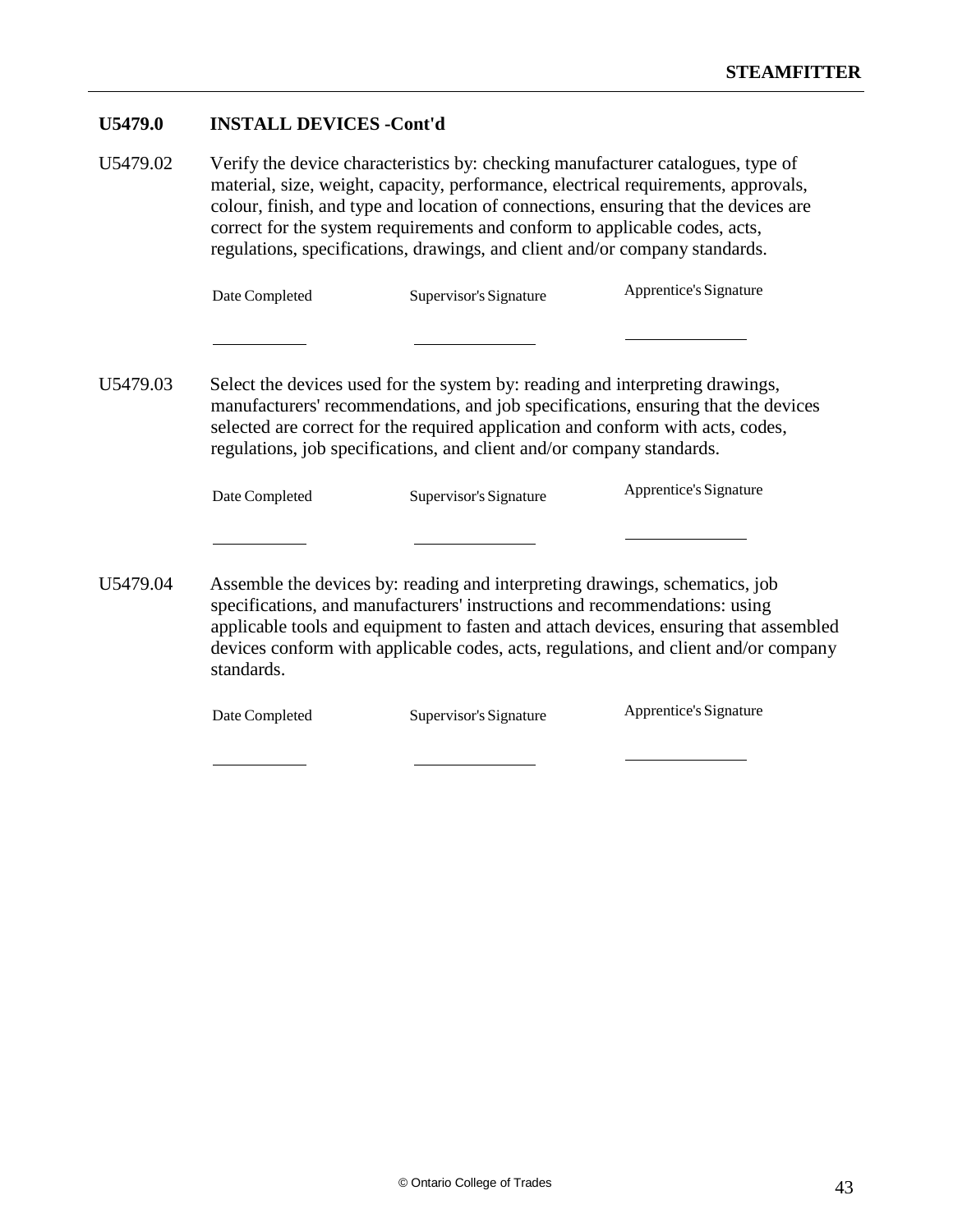## **U5479.0 INSTALL DEVICES -Cont'd**

U5479.05 Identify the installation locations by: reading and interpreting drawings, schematics and job specifications; checking the device will fit the indicated position; and, ensuring the devices conform with applicable codes, acts, regulations, job specifications, drawings, and client and/or company standards.

| Date Completed | Supervisor's Signature | Apprentice's Signature |
|----------------|------------------------|------------------------|
|----------------|------------------------|------------------------|

U5479.06 Install device supports and hangers including housekeeping/isolation pads, spring hangers, job-built hangers, mounting brackets and supports, flexible connectors and expansion fittings by: reading and interpreting drawings, schematics, manufacturers' instructions and recommendations; and, using appropriate fastening methods and techniques, ensuring that the installation of the devices conforms with applicable codes, acts, regulations, job specifications, drawings, and client and/or company standards.

| Date Completed | Supervisor's Signature | Apprentice's Signature |
|----------------|------------------------|------------------------|
|----------------|------------------------|------------------------|

U5479.07 Install and connect the devices to various equipment and piping systems by: reading and interpreting drawings, schematics, job specifications and manufacturers' instructions and recommendations; identifying locations of connection points; and, identifying and using appropriate collection methods, so that the devices are installed in accordance with applicable codes, acts, regulations, job specifications, drawings, and client and/or company standards.

| Date Completed         | Supervisor's Signature      | Apprentice's Signature |
|------------------------|-----------------------------|------------------------|
|                        |                             |                        |
| <b>Employer's Name</b> | <b>Employer's Signature</b> |                        |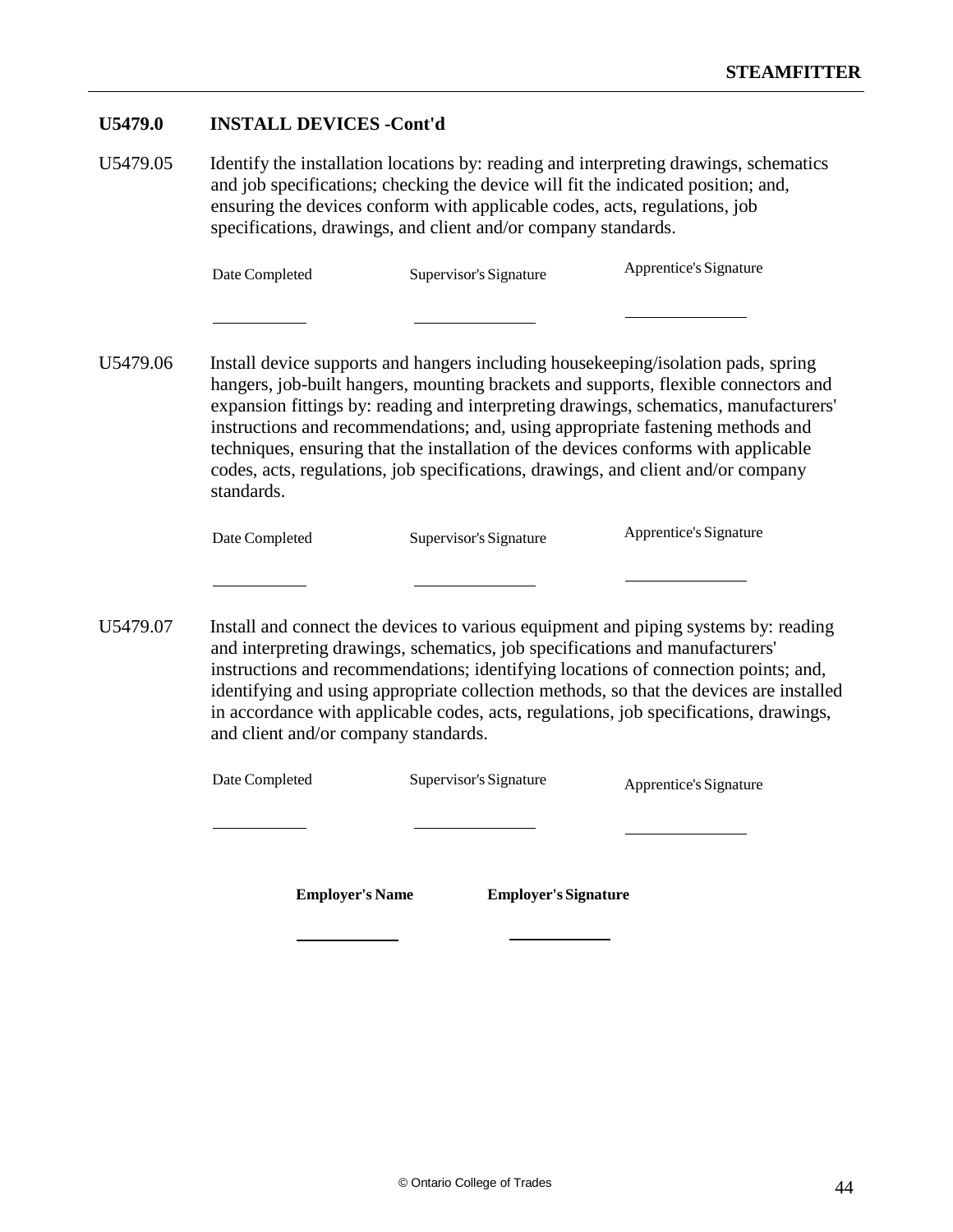# **U5480.0 TEST SYSTEMS**

#### **GENERAL PERFORMANCE OBJECTIVE**

Test systems by: identifying and selecting the required tests; determining the type, duration, pressures and set-up requirements for the system tests; performing and/or arranging destructive and non-destructive testing on various systems; performing visual inspection; performing stress relieving on trade related materials; arranging for a test or testing schedule; performing piping system testing; performing water treatment testing; and, receiving and documenting test reports and results.

### **PERFORMANCE OBJECTIVES**

Supervisor's Name (print) Apprentice's Name (print)

### **SKILLS**

U5480.01 Identify and select the required tests for systems including potable water, fire protection, hydronic heating and cooling, high temperature hot water, vacuum, glycol, low pressure steam, high pressure steam, chilled water, solar systems, heat pumps, radiant heat, process steam, hydraulic, pneumatic, refrigerant piping, environmental systems, process water, waste disposal, private waste disposal, water treatment, water purification, gases and combustible fuels, material transport, medical gas systems and clean room environmental systems by: reading and interpreting drawings, schematics and job specifications in accordance with manufacturers' instructions and recommendations, applicable codes, acts, regulations, specifications and drawings, client and/or company standards.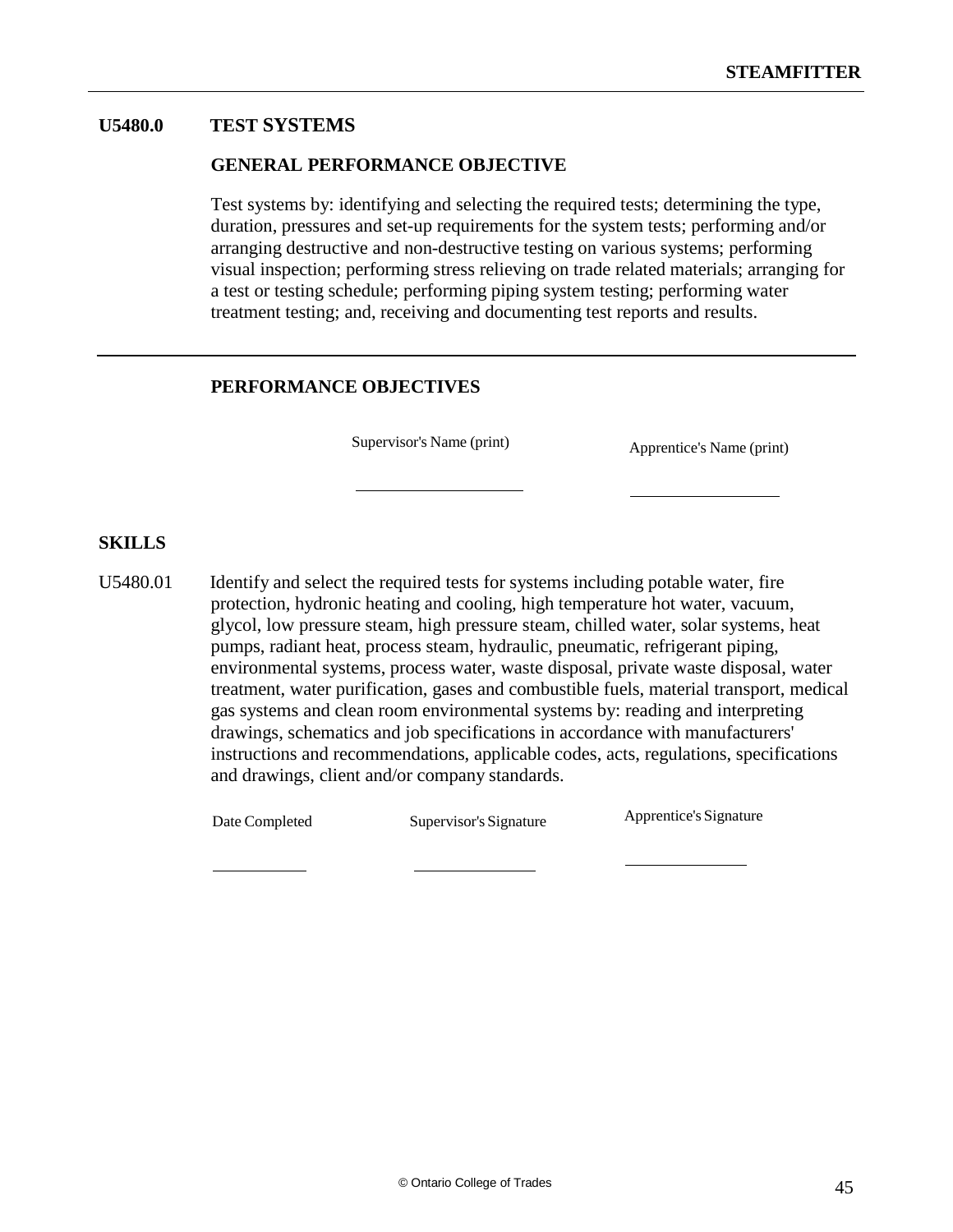# **U5480.0 TEST SYSTEMS -Cont'd**

U5480.02 Determine the type, duration, pressures and set up requirements for system tests including water, air, and inert gases tests by: reading and interpreting drawings, schematics and specifications, ensuring that the tests selected are correct for the system, set up and ready in accordance with manufacturers' instructions and recommendations, applicable codes, acts, regulations, job specifications, drawings, client and/or company standards.

|          | Date Completed                                                                                                                                                                                                                                                                                                                                           | Supervisor's Signature | Apprentice's Signature |  |
|----------|----------------------------------------------------------------------------------------------------------------------------------------------------------------------------------------------------------------------------------------------------------------------------------------------------------------------------------------------------------|------------------------|------------------------|--|
|          |                                                                                                                                                                                                                                                                                                                                                          |                        |                        |  |
| U5480.03 | Perform and/or arrange destructive and non-destructive testing on various systems by<br>methods including: radiography (X-ray), pressure test, purity and graph test, in<br>accordance with manufacturers' instructions and recommendations, applicable codes,<br>acts, regulations, job specifications, drawings, client and/or company standards.      |                        |                        |  |
|          | Date Completed                                                                                                                                                                                                                                                                                                                                           | Supervisor's Signature | Apprentice's Signature |  |
|          |                                                                                                                                                                                                                                                                                                                                                          |                        |                        |  |
| U5480.04 | Perform visual inspection of various piping systems to check for items including<br>completion of joining procedures, leaks, and systems identification markings,<br>ensuring compliance with manufacturers' instructions and recommendations,<br>applicable codes, acts, regulations, job specifications, drawings, client and/or<br>company standards. |                        |                        |  |

| Date Completed | Supervisor's Signature | Apprentice's Signature |
|----------------|------------------------|------------------------|
|----------------|------------------------|------------------------|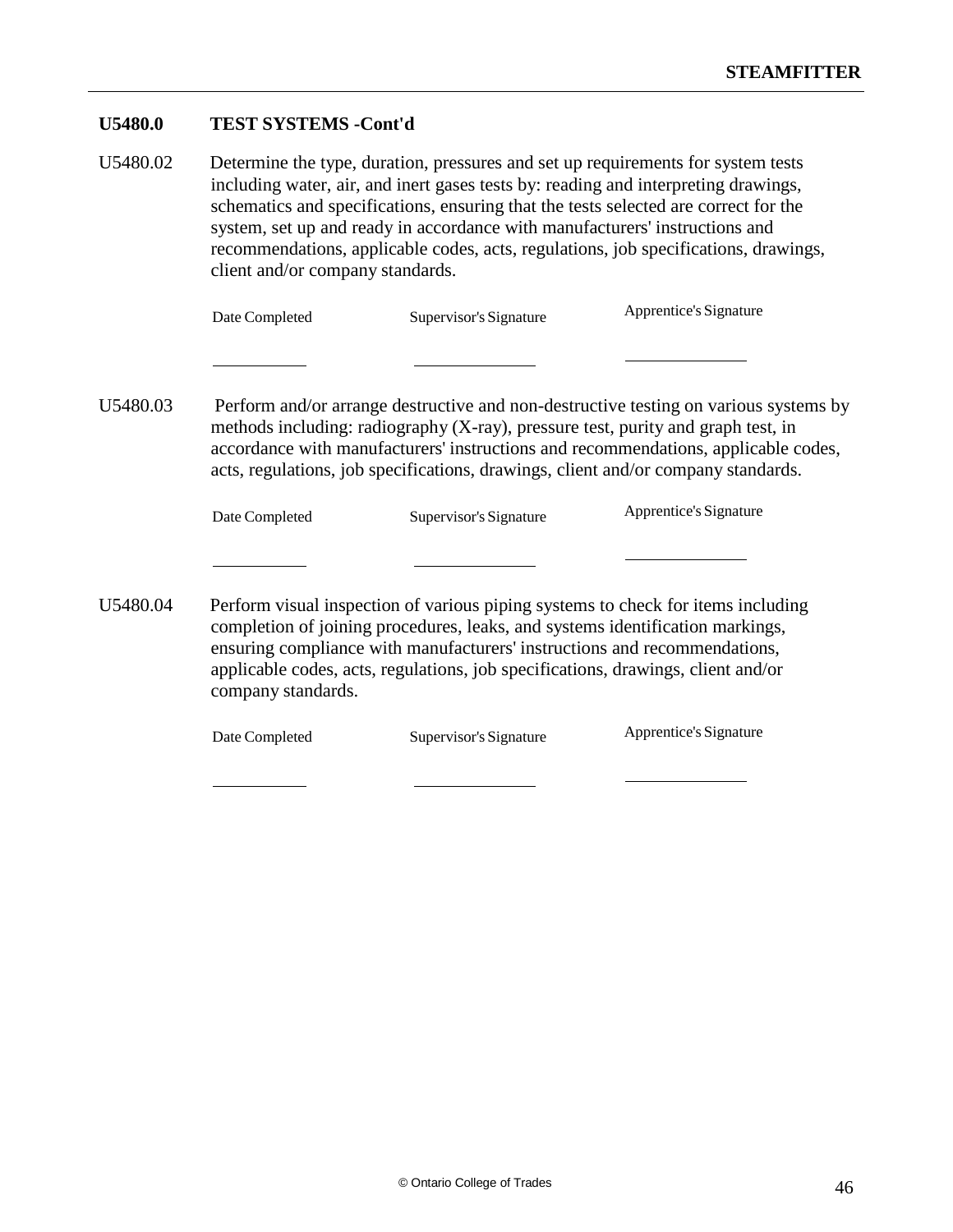#### **U5480.0 TEST SYSTEMS -Cont'd**

U5480.05 Perform stress relieving on trade related materials following methods and procedures and using controlled applications of heat by open flame, ovens and electric resistance, in accordance with manufacturer's instructions and recommendations, applicable codes, acts, regulations, job specifications, drawings, client and/or company standards.

| Date Completed | Supervisor's Signature | Apprentice's Signature |
|----------------|------------------------|------------------------|
|----------------|------------------------|------------------------|

U5480.06 Arrange for test or a testing schedule for piping systems by: contacting governing authorities; scheduling test; and, checking equipment is ready and prepared for tests, in accordance with manufacturer's instructions and recommendations, applicable codes, acts, regulations, job specifications, drawings, client requirements, and company standards

| Date Completed | Supervisor's Signature | Apprentice's Signature |
|----------------|------------------------|------------------------|
|                |                        |                        |

U5480.07 Perform piping system testing procedures by: testing the systems and replacing any defective components, devices, fixtures or equipment, ensuring that the system is tested and verified to comply with applicable codes, acts, regulations, job specifications and drawings, client requirements and company standards.

|  | Date Completed | Supervisor's Signature | Apprentice's Signature |
|--|----------------|------------------------|------------------------|
|--|----------------|------------------------|------------------------|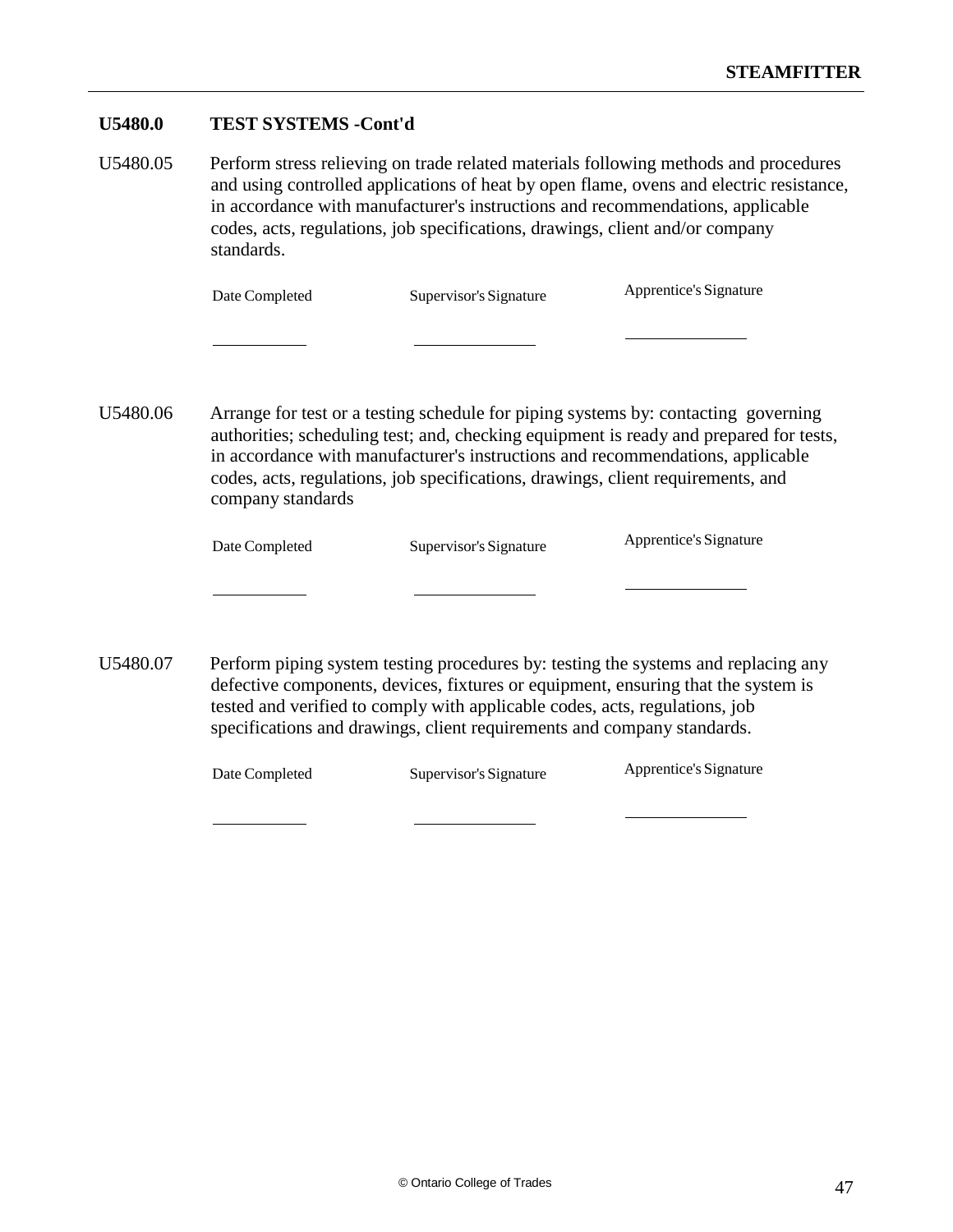# **U5480.0 TEST SYSTEMS -Cont'd**

U5480.08 Perform water treatment testing by: drawing the required water samples and applying tests including pH and chemical or mineral analysis, ensuring that the water treatment tests are conducted in a safe and efficient manner to comply with applicable codes, acts, regulations, job specifications, drawings, client and/or company standards.

| Date Completed<br>Supervisor's Signature | Apprentice's Signature |
|------------------------------------------|------------------------|
|------------------------------------------|------------------------|

U5480.09 Receive and document test reports and results including boiler water analysis, radiography (weld X-ray results), purity tests, and other tests, to verity the testing was successfully completed to comply with applicable codes, acts, regulations, job specifications, drawings, client and/or company standards.

| Date Completed         | Supervisor's Signature      | Apprentice's Signature |
|------------------------|-----------------------------|------------------------|
|                        |                             |                        |
| <b>Employer's Name</b> | <b>Employer's Signature</b> |                        |
|                        |                             |                        |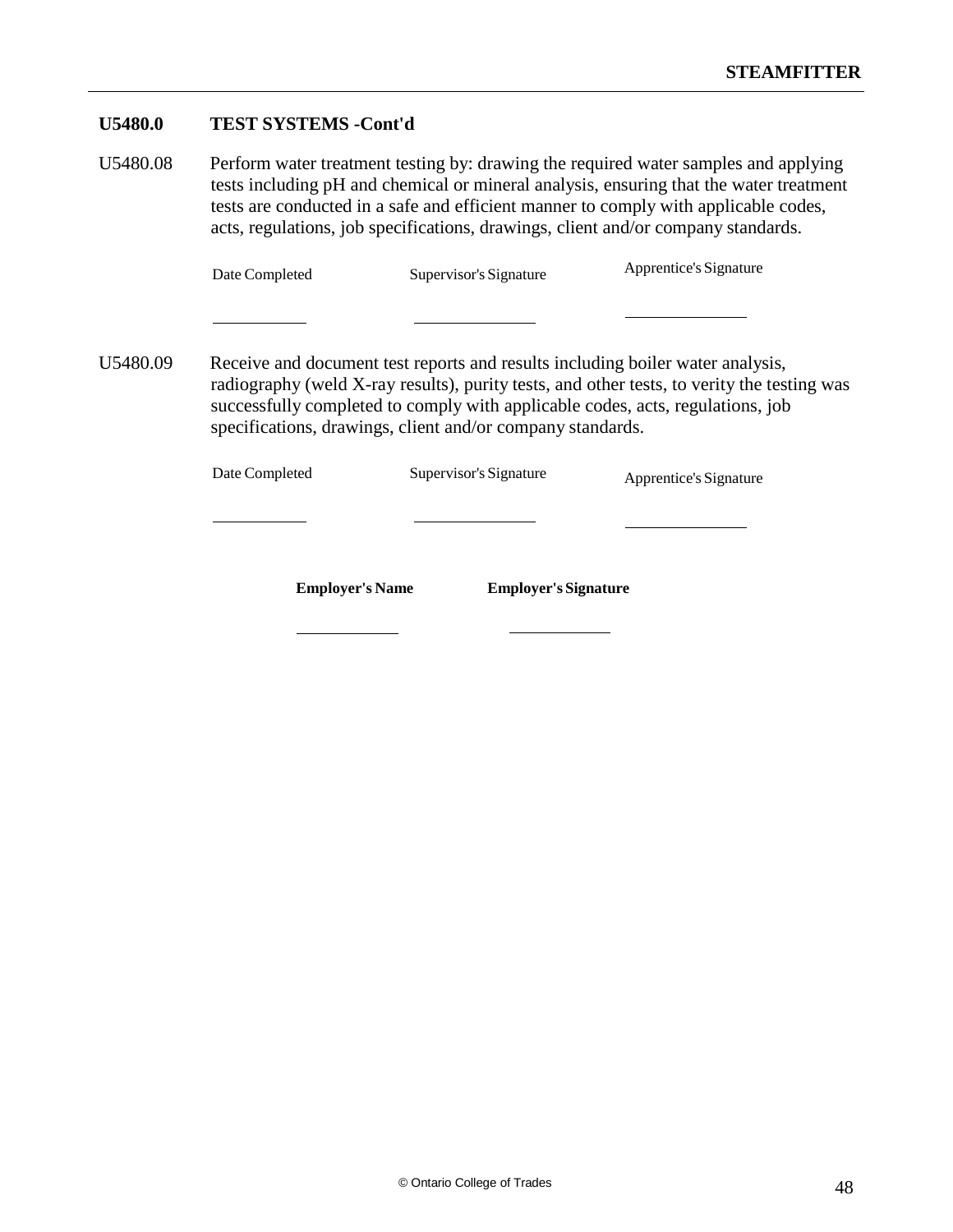# **U5481.0 COMMISSION/ACTIVATE SYSTEMS**

#### **GENERAL PERFORMANCE OBJECTIVE**

Commission or activate systems by: identifying the piping systems that require commissioning and/or activating; determining and performing the required tests for final inspections on completed piping systems; flushing and chemically treating systems; verifying the calibration and operation of equipment and controls; instructing the end users; and, checking the systems are in full operational condition.

#### **PERFORMANCE OBJECTIVES**

Supervisor's Name (print) Apprentice's Name (print)

## **SKILLS**

U5481.01 Identify the piping systems that require commissioning and/or activation including potable water, fire protection, hydronic heating and cooling, high temperature hot water, vacuum, glycol. Low pressure steam, chilled water, solar systems, heat pumps, radiant heat, process steam, hydraulic, pneumatic, refrigerant piping, environmental systems, process water, waste disposal, private waste disposal, water treatment, chemical treatment, water purification, gases and combustible fuels, material transport, medical gas systems and clean room environmental systems in accordance with manufacturers' instructions and recommendations, applicable codes, act5s, regulations, job specifications, drawings, client and/or company standards.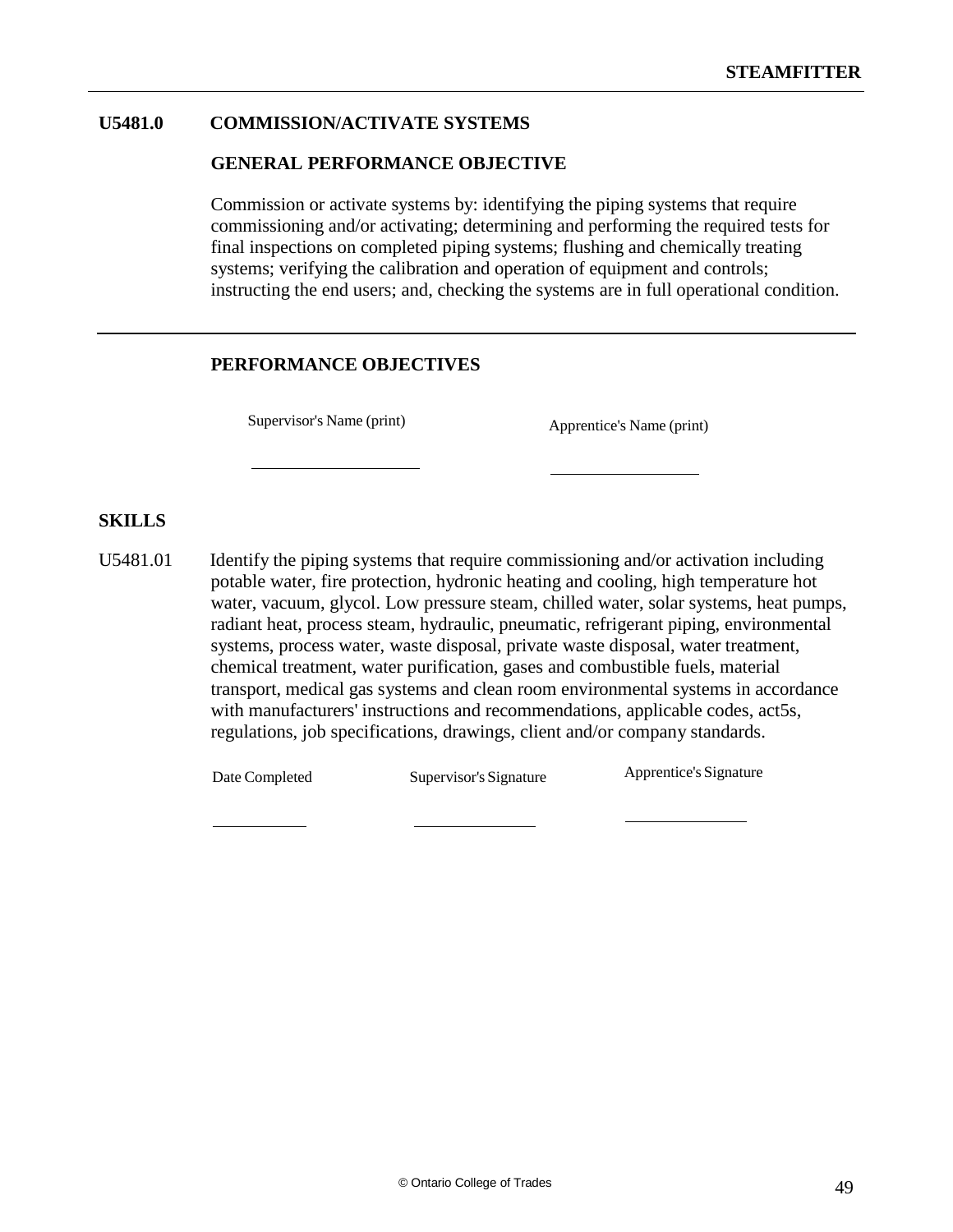## **U5481.0 COMMISSION/ACTIVATE SYSTEMS -Cont'd**

U5481.02 Determine and person the tests required for final inspections on completed piping systems by: installing appropriate test fittings; completing required tests; correcting any deficiencies; removing test apparatus; and, receiving inspection reports, so that tests are completed in accordance with job specifications, applicable codes, municipal by-laws, and company/customer standards.

| Date Completed | Supervisor's Signature | Apprentice's Signature |
|----------------|------------------------|------------------------|
|----------------|------------------------|------------------------|

U5481.03 Flush and chemically treat systems by: selecting appropriate tools and equipment; completing required procedures; and, filling the system with appropriate chemicals or solutions and mediums, so that systems are treated in accordance with applicable codes, acts, regulations, job specifications, drawings, client and/or company standards.

| Date Completed | Supervisor's Signature | Apprentice's Signature |
|----------------|------------------------|------------------------|
|----------------|------------------------|------------------------|

U5481.04 Verify the calibration and operation of equipment and controls by: selecting appropriate tools and instruments; and, completing required procedures in accordance with manufacturers' instructions and recommendations, applicable codes, acts, regulations, job specifications, drawings, client and/or company standards.

| Date Completed | Supervisor's Signature | Apprentice's Signature |
|----------------|------------------------|------------------------|
|----------------|------------------------|------------------------|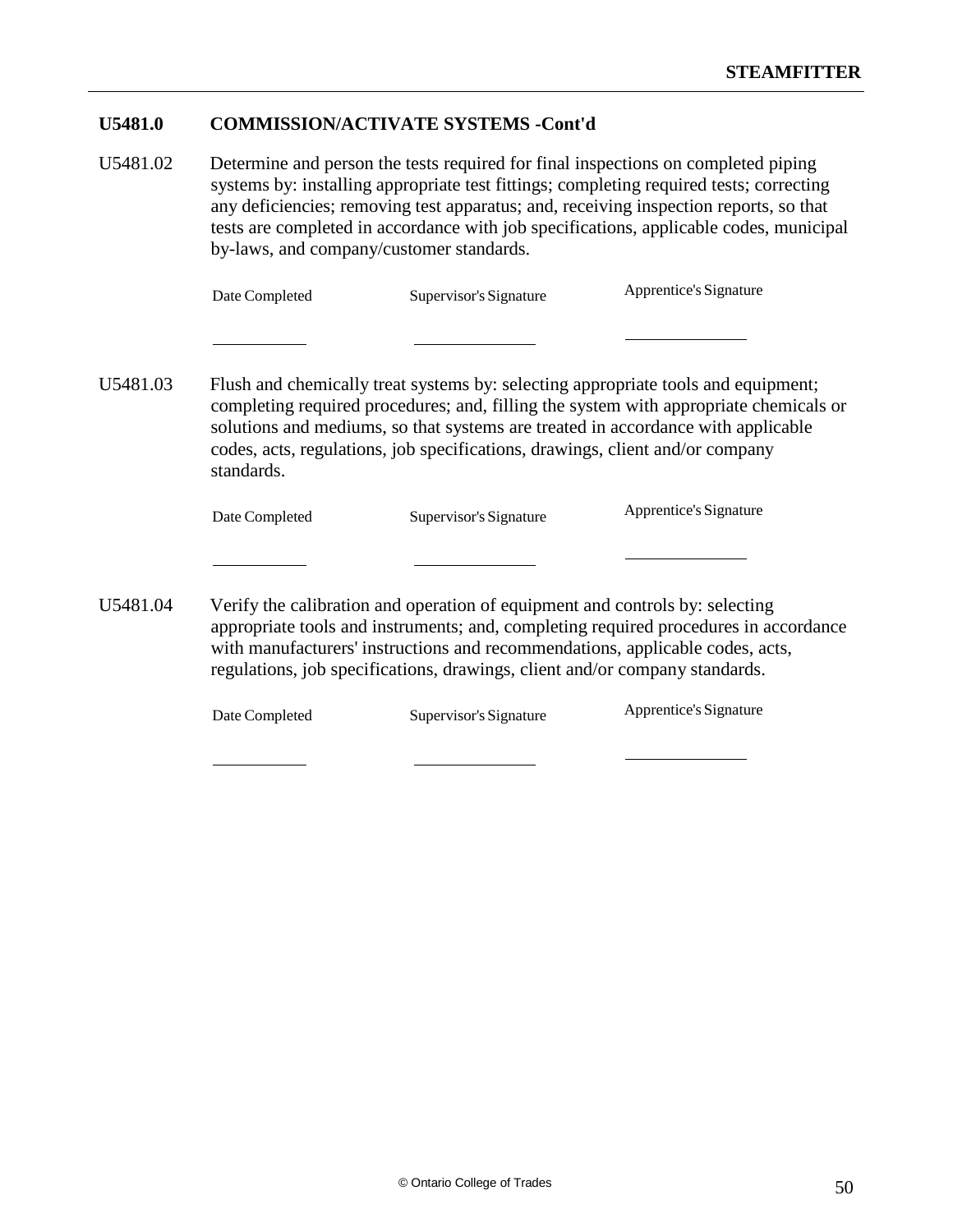# **U5481.0 COMMISSION/ACHVATE SYSTEMS -Cont'd**

U5481.05 Instruct end users by: explaining/demonstrating how to use and operate the system; describing maintenance requirements of equipment and devices; and, delivering and presenting on-site equipment documentation, user manuals, operating procedures, manufacturer's instructions, recommendations and warrantees, ensuring that all instructions are clear, concise and accurate, so that the client's or user's questions are answered.

| Date Completed | Supervisor's Signature | Apprentice's Signature |
|----------------|------------------------|------------------------|
|                |                        |                        |

U5481.06 Check that the systems are commissioned/activated by ensuring they are operating in accordance with manufacturer's instructions and recommendations, applicable codes, acts, regulations, job specifications, drawings, client and/or company standards.

| Date Completed         | Supervisor's Signature      | Apprentice's Signature |
|------------------------|-----------------------------|------------------------|
|                        |                             |                        |
|                        |                             |                        |
| <b>Employer's Name</b> | <b>Employer's Signature</b> |                        |
|                        |                             |                        |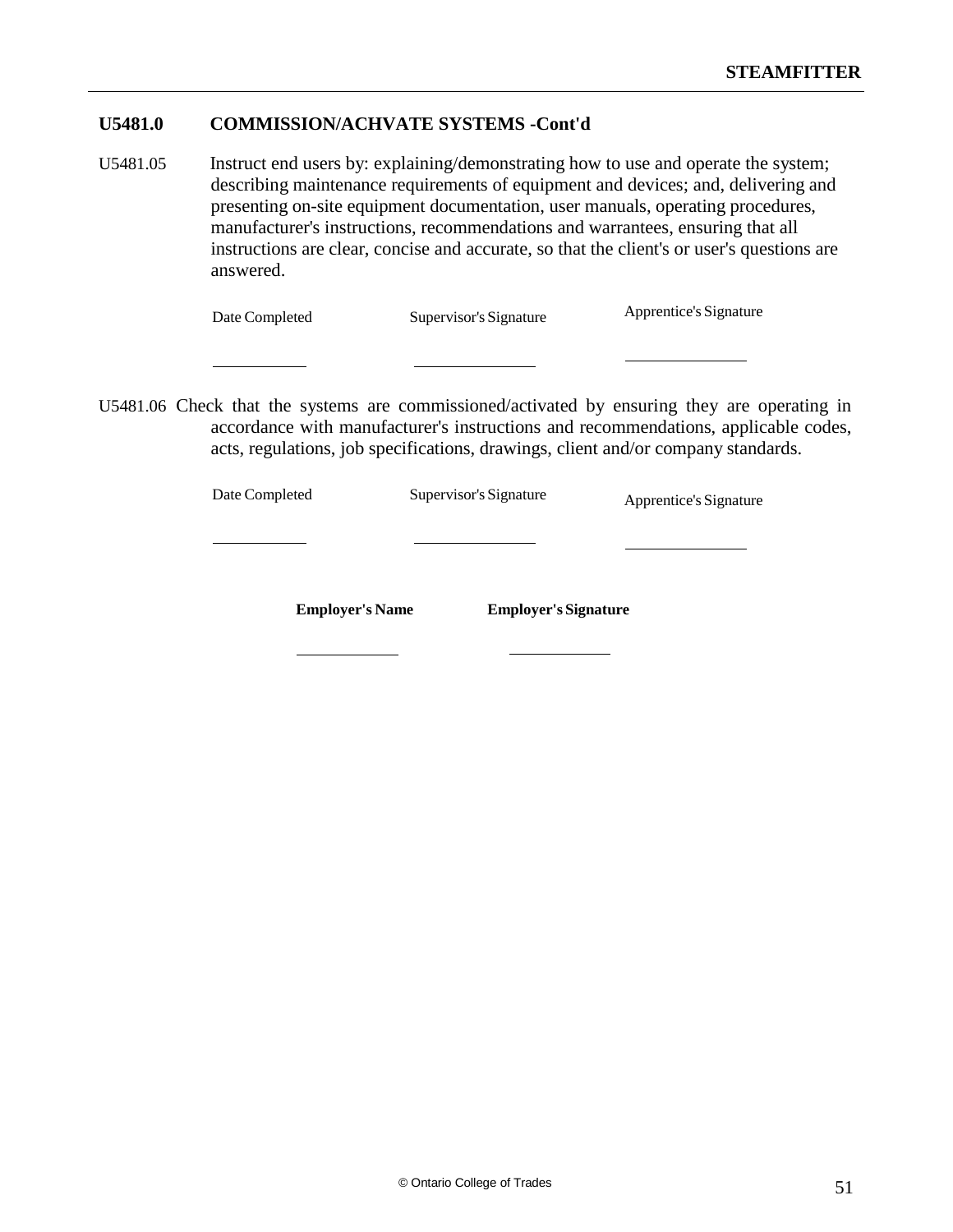# **U5482.0 PERFORM RIGGING AND HOISTING**

### **GENERAL PERFORMANCE OBJECTIVE**

Perform rigging and hoisting operations by: reading and interpreting specifications and shop drawings; inspecting the job site; determining the equipment required; scheduling the operation; inspecting the equipment; connecting the equipment to the load; securing the hoisting area; performing the lifting/moving operation; positioning and securing the load in the designated area; disconnecting the load; communicating throughout the operation; removing, checking and storing rigging equipment; and, operating power lifting and hoisting equipment.

### **PERFORMANCE OBJECTIVES**

Supervisor's Name (print) Apprentice's Name (print)

#### **SKILLS**

U5482.01 Read and interpret specifications and shop drawings to determine the weight, size and any special rigging requirements of the material or equipment to be hoisted/moved in compliance with OHSA, Highway Traffic Act, manufacturers' recommendations and client/company procedures. Date Completed Supervisor's Signature Apprentice's Signature

Date Completed Supervisor's Signature Apprentice's Signature

© Ontario College of Trades 52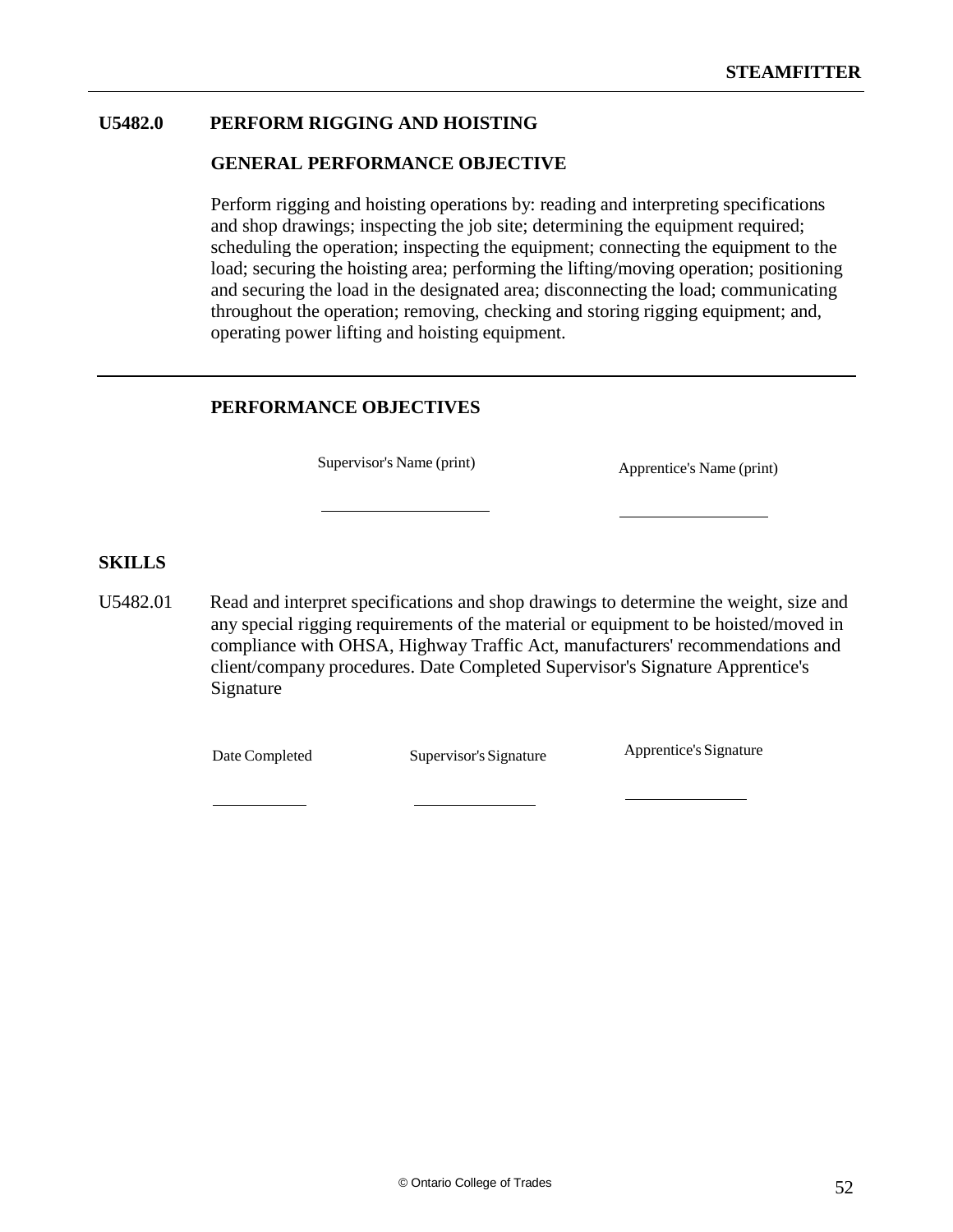U5482.02 Inspect the job site to; ensure safe rigging and hoisting operations may be carried out; identify potential hazards such as proximity to hydro lines; and, check ground conditions for outrigger and accessibility of equipment, in compliance with OHSA, the HEA (Hoisting Engineers Act), and client/company safety procedures.

| Date Completed | Supervisor's Signature | Apprentice's Signature |
|----------------|------------------------|------------------------|
|----------------|------------------------|------------------------|

U5482.03 Determine the hoisting/rigging equipment required by; calculating the weights to be lifted; calculating distance and height requirements to the placement area; and, checking site and ground conditions, in compliance with OHSA, HEA and client/company safety procedures.

| Date Completed | Supervisor's Signature | Apprentice's Signature |
|----------------|------------------------|------------------------|
|                |                        |                        |

U5482.04 Schedule the hoisting/rigging operation by; consulting the job schedule; checking material delivery schedule and hoisting equipment availability; coordinating the hoisting crew, rigging/hoisting supervisor, client representative and other trades; and, organizing any special requirements such as road closures, in compliance with OHSA, MOT, HEA, power utility companies, and client/company safety procedures.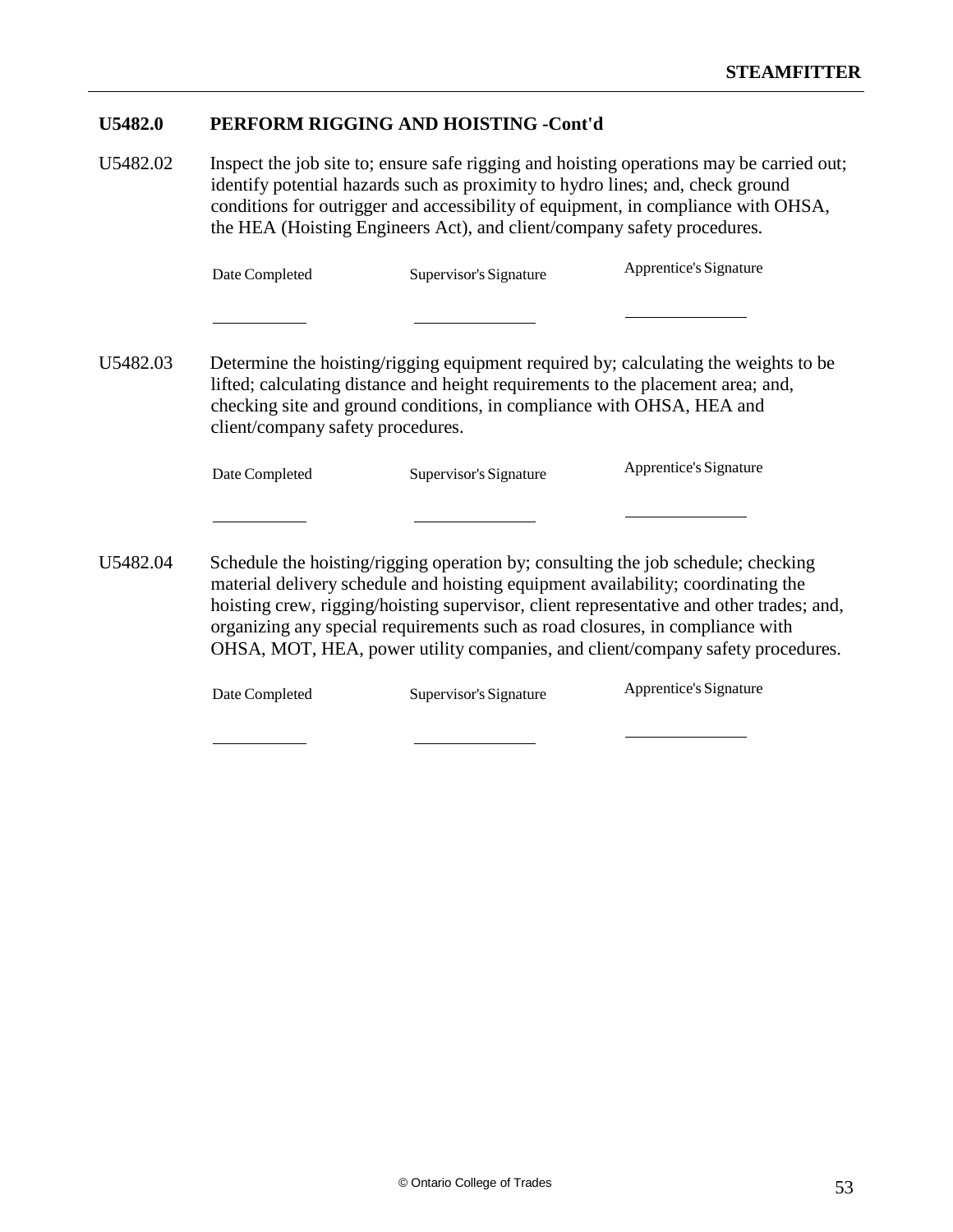U5482.05 Inspect the rigging and hoisting equipment to ensure that the equipment is in safe working order and has sufficient capacity for the material and equipment to be hoisted, in compliance with ORSA, REA, and client/company safety procedures.

|          | Date Completed                    | Supervisor's Signature                                            | Apprentice's Signature                                                                                                                                                    |
|----------|-----------------------------------|-------------------------------------------------------------------|---------------------------------------------------------------------------------------------------------------------------------------------------------------------------|
|          |                                   |                                                                   |                                                                                                                                                                           |
| U5482.06 |                                   | ORSA, REA, and client/company safety procedures.                  | Connect the rigging equipment to the load to perform hoisting/moving operations,<br>using shackles, slings, chains, hooks, ropes and other equipment in compliance with   |
|          | Date Completed                    | Supervisor's Signature                                            | Apprentice's Signature                                                                                                                                                    |
|          |                                   |                                                                   |                                                                                                                                                                           |
| U5482.07 | client/company safety procedures. | operations are being performed, in compliance with ORSA, REA, and | Secure the hoisting area by use of barrier tape, barricades or other suitable means to<br>prevent unauthorized personnel from entering the area when rigging and hoisting |
|          | Date Completed                    | Supervisor's Signature                                            | Apprentice's Signature                                                                                                                                                    |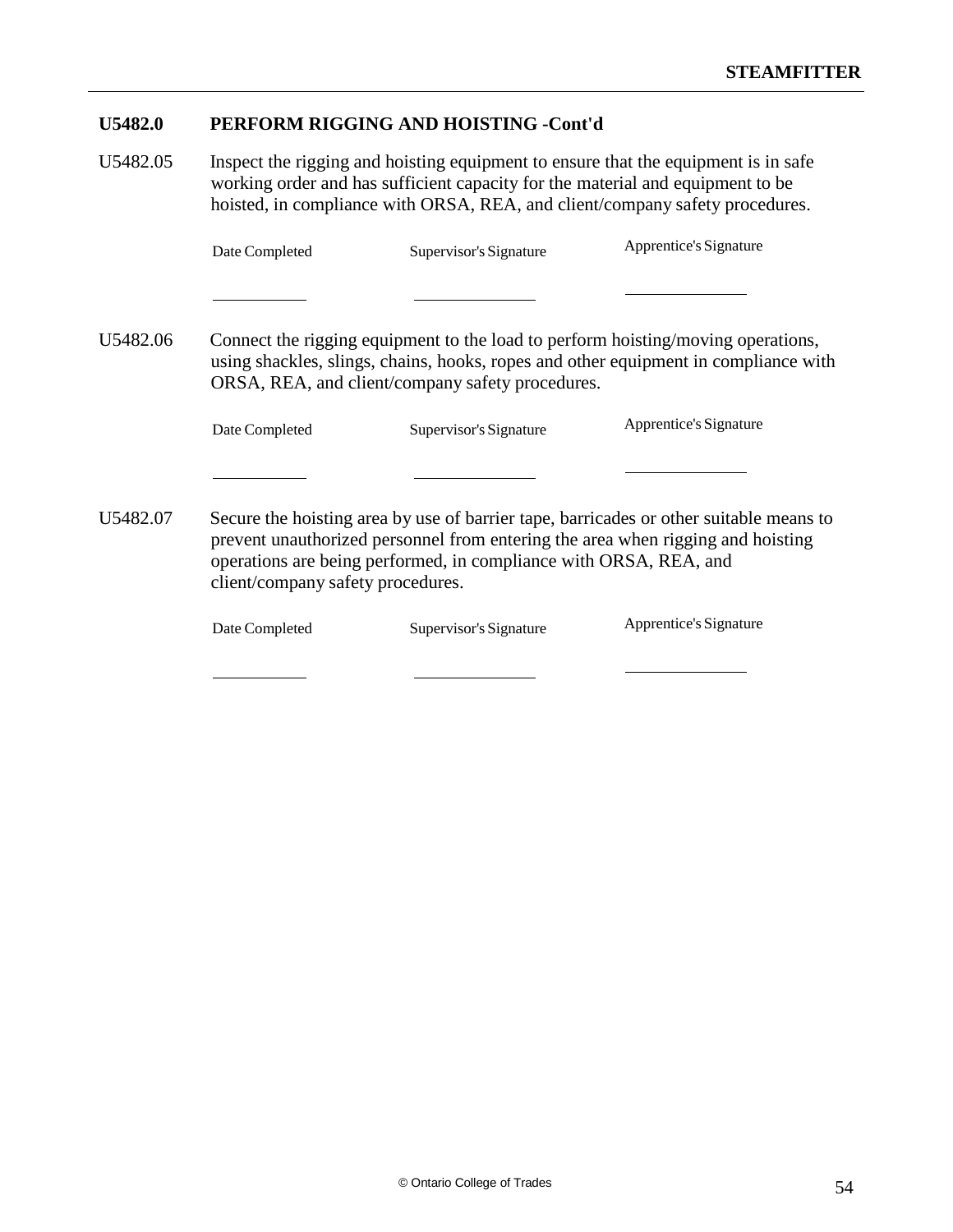U5482.08 Perform the lift/move operation, ensuring that pathway is clear of obstacles and unauthorized personnel, in compliance with OHSA, HEA, and client/company safety procedures.

|          | Date Completed                    | Supervisor's Signature                                              | Apprentice's Signature                                                                                                                                                                                                                                          |
|----------|-----------------------------------|---------------------------------------------------------------------|-----------------------------------------------------------------------------------------------------------------------------------------------------------------------------------------------------------------------------------------------------------------|
|          |                                   |                                                                     |                                                                                                                                                                                                                                                                 |
| U5482.09 | client/company safety procedures. | from the load shifting or falling in compliance with OHSA, HEA, and | Position and secure the load in the designated area so that personnel are not at risk                                                                                                                                                                           |
|          | Date Completed                    | Supervisor's Signature                                              | Apprentice's Signature                                                                                                                                                                                                                                          |
|          |                                   |                                                                     |                                                                                                                                                                                                                                                                 |
| U5482.10 | procedures.                       |                                                                     | Disconnect the load from the rigging devices including shackles, turnbuckles, hooks<br>and other equipment, in compliance with OHSA, HEA, and client/company safety                                                                                             |
|          | Date Completed                    | Supervisor's Signature                                              | Apprentice's Signature                                                                                                                                                                                                                                          |
|          |                                   |                                                                     |                                                                                                                                                                                                                                                                 |
| U5482.11 |                                   | , HEA, and client/company safety procedures.                        | Remove and store rigging equipment in a designated area by: checking for worn or<br>frayed items including chain links, wire and ropes; tagging and separating items for<br>repair; and, applying preservation coatings as appropriate, in compliance with OHSA |
|          | Date Completed                    | Supervisor's Signature                                              | Apprentice's Signature                                                                                                                                                                                                                                          |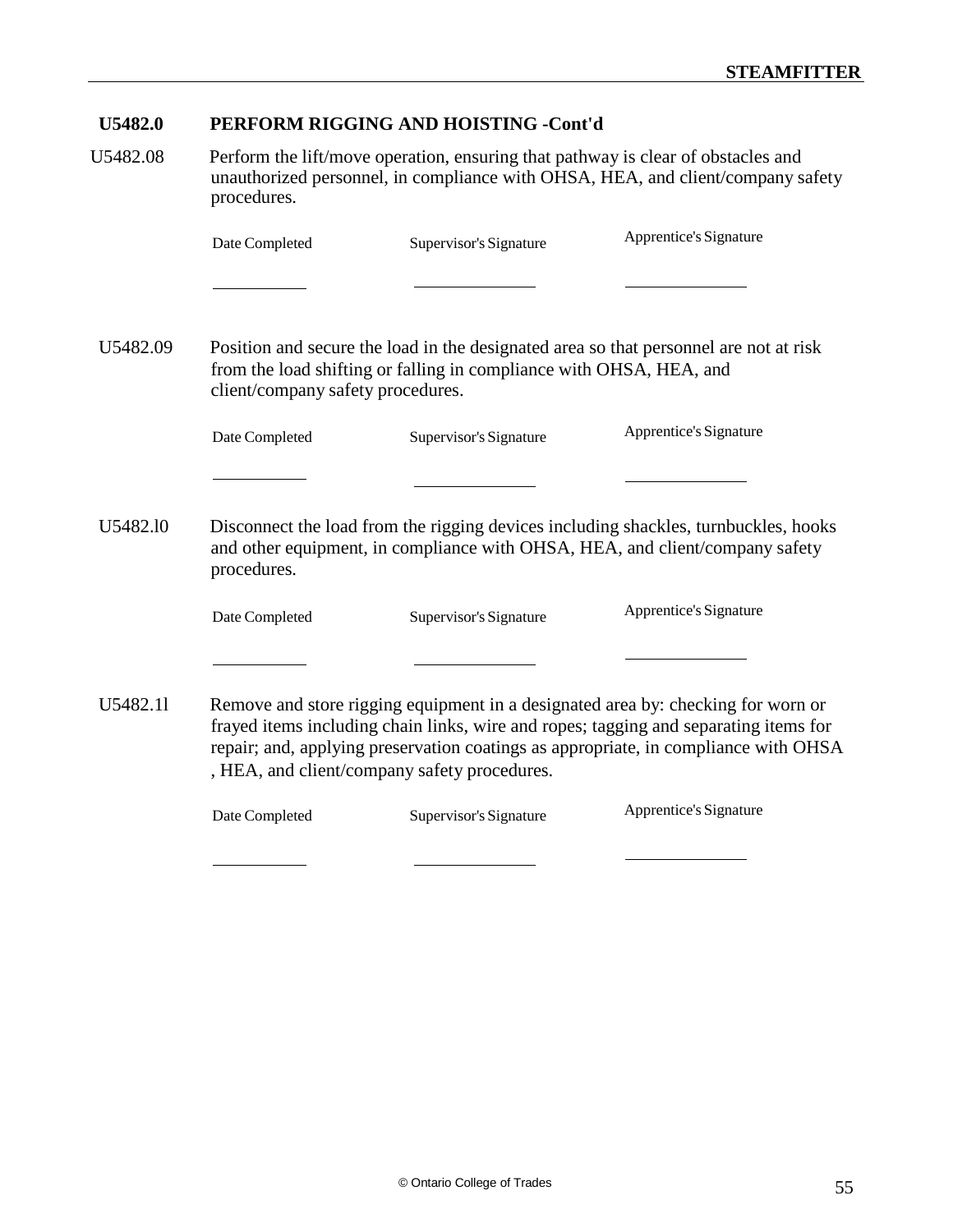U5482.12 Communicate throughout the hoisting operation using international hand signals or approved voice communication methods in compliance with OHSA, client and company safety procedures.

| Date Completed | Supervisor's Signature | Apprentice's Signature |
|----------------|------------------------|------------------------|
|----------------|------------------------|------------------------|

U5482.13 Operate power lifting and hoisting equipment including boom trucks, fork lifts, personnel lifts, scissor lifts, overhead cranes, tuggers and manual lift/moving devices in compliance with OHSA, and client/company safety procedures.

| <b>Employer's Name</b> | <b>Employer's Signature</b> |                        |
|------------------------|-----------------------------|------------------------|
|                        |                             |                        |
| Date Completed         | Supervisor's Signature      | Apprentice's Signature |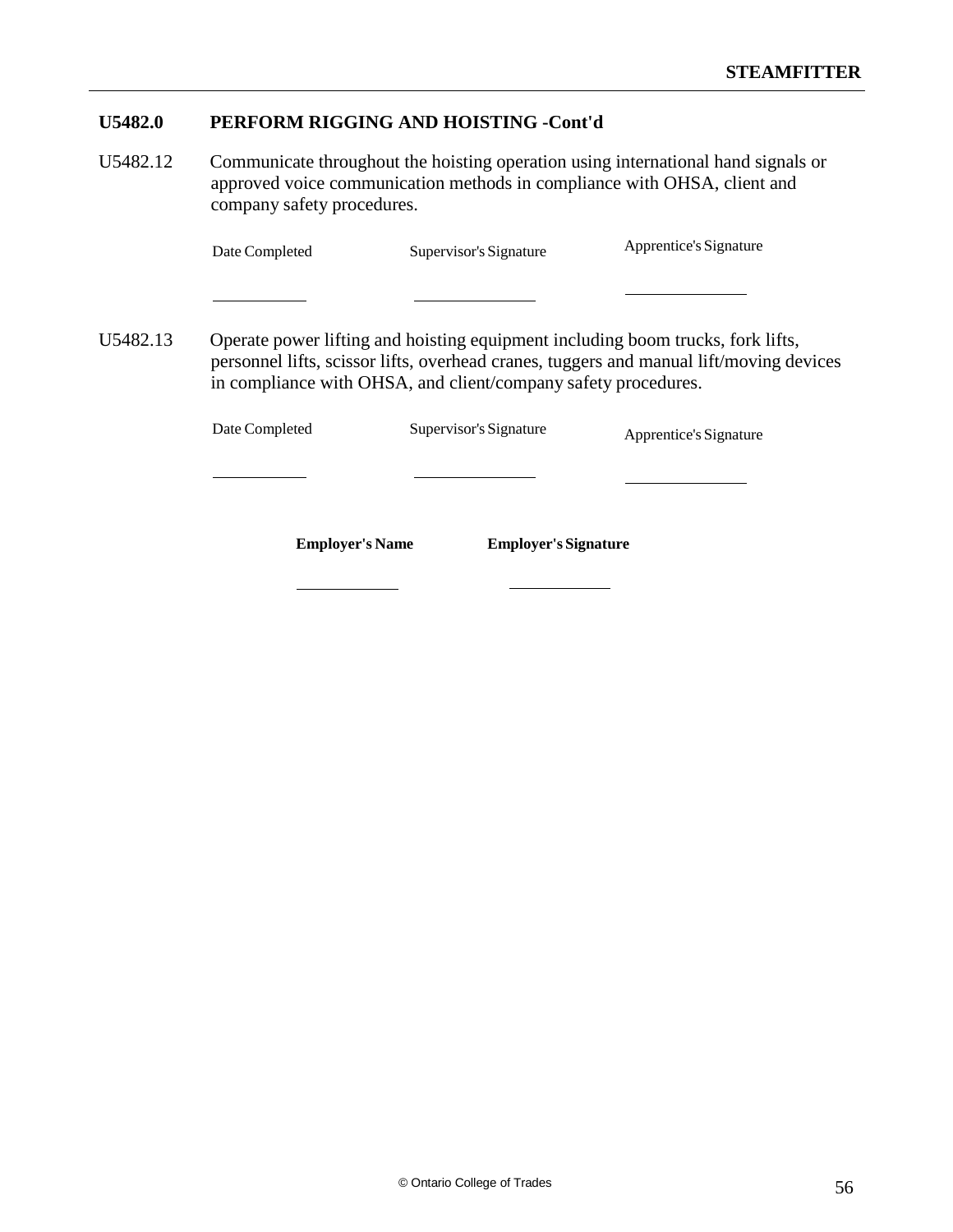## **U5483.0 PERFORM PREVENTATIVE MAINTENANCE**

### **GENERAL PERFORMANCE OBJECTIVE**

Perform preventative maintenance by: preparing the equipment for inspection; determining the mechanical system components requiring scheduled maintenance; preparing service schedules for the client; obtaining approvals to proceed with schedule; performing the required maintenance; verifying the maintenance performed; re-commissioning the system; verifying full operational status; cleaning up the job site; and, submitting relevant documentation.

# **PERFORMANCE OBJECTIVES**

Supervisor's Name (print) Apprentice's Name (print)

# **SKILLS**

U5483.01 Prepare the equipment for inspection by: washing, flushing, blowing down, and dumping using chemical solutions, pot feeder or bleaching system, in accordance with OHSA, EPA, WHMIS, manufacturers' recommendations, and client and/or company procedures.

Date Completed Supervisor's Signature Apprentice's Signature

U5483.02 Determine the mechanical system components which require scheduled maintenance by: reading drawings; and, following clients' operating and/or maintenance directories, manufacturers' specifications and/or maintenance recommendations.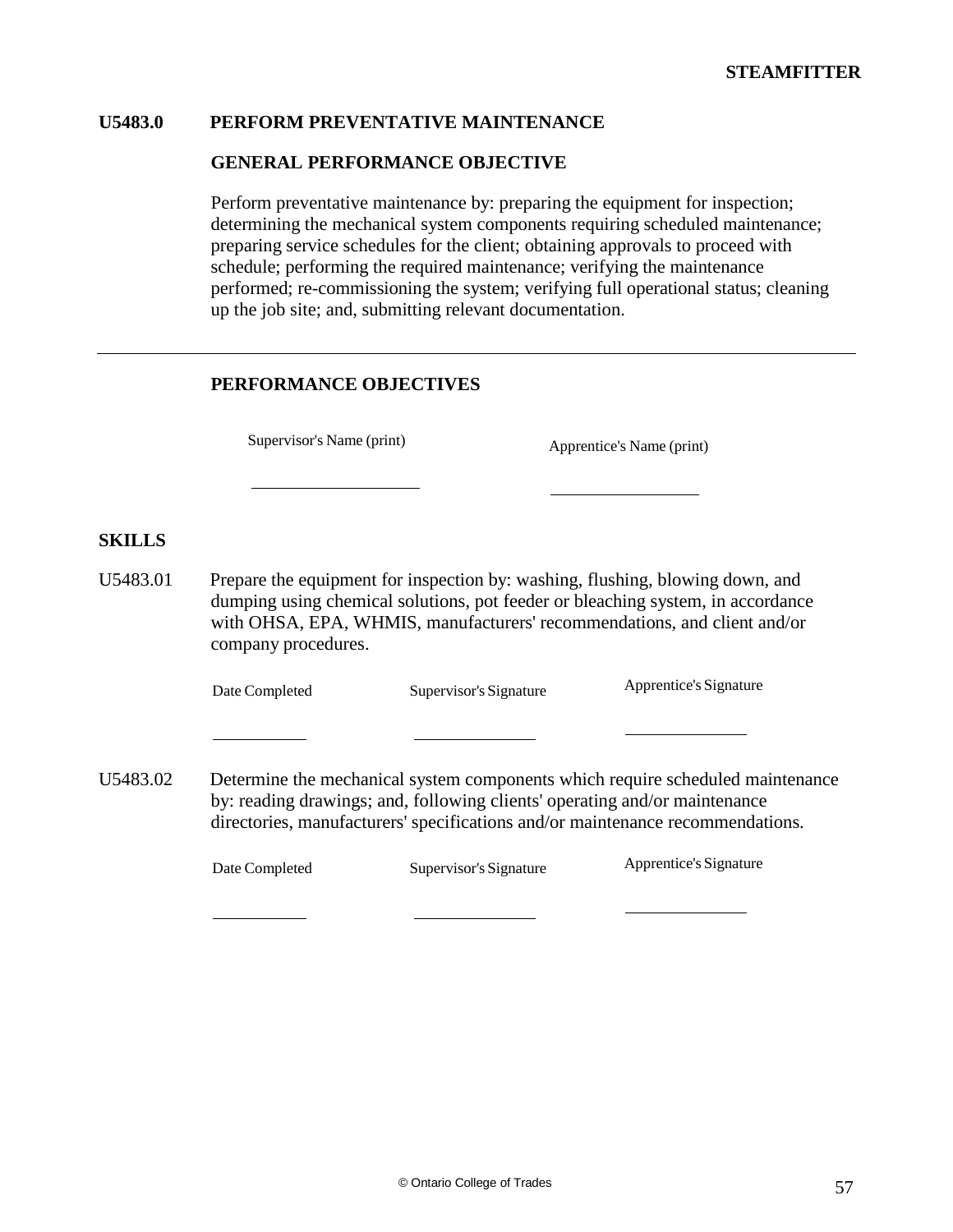# **U5483.0 PERFORM PREVENTATIVE MAINTENANCE -Cont'd**

U5483.03 Prepare service schedules for the client by outlining the recommended maintenance procedures in compliance with manufacturers' specifications, maintenance directories, client/company procedures, applicable codes and municipal by-laws.

|          | Date Completed                       | Supervisor's Signature | Apprentice's Signature                                                                                                                                                                                                                                                |
|----------|--------------------------------------|------------------------|-----------------------------------------------------------------------------------------------------------------------------------------------------------------------------------------------------------------------------------------------------------------------|
|          |                                      |                        |                                                                                                                                                                                                                                                                       |
| U5483.04 | procedures.                          |                        | Liaise with the client or client's representative in order to receive approval for the<br>preventative/routine maintenance schedule, in accordance with company policies and                                                                                          |
|          | Date Completed                       | Supervisor's Signature | Apprentice's Signature                                                                                                                                                                                                                                                |
|          |                                      |                        |                                                                                                                                                                                                                                                                       |
| U5483.05 | and procedures or other authorities. |                        | Obtain approvals to proceed with the maintenance schedule from the client or client's<br>representative, utilities, fire departments, monitoring companies, end users, and any<br>other parties that may be affected, in accordance with company and/or client policy |
|          | Date Completed                       | Supervisor's Signature | Apprentice's Signature                                                                                                                                                                                                                                                |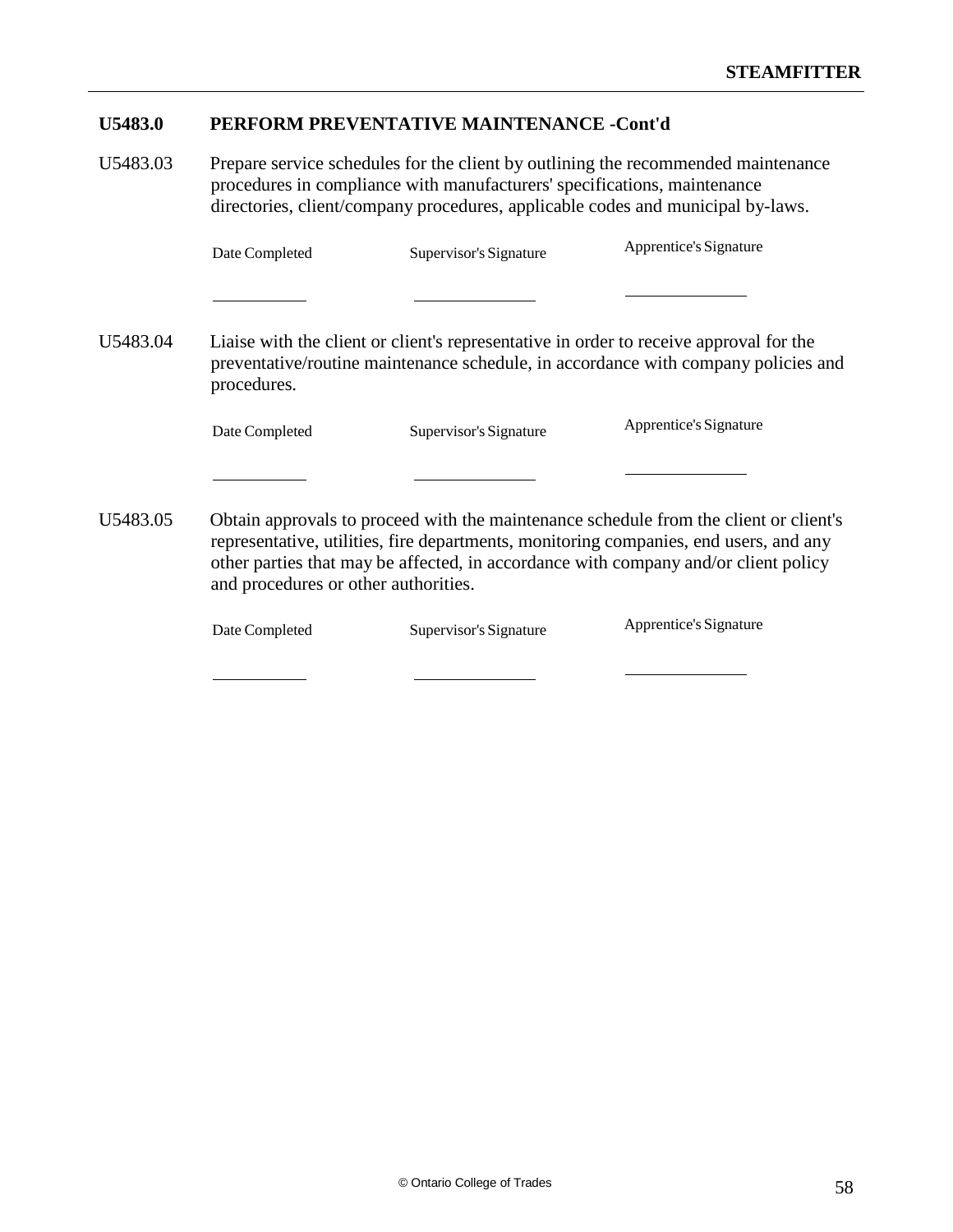# **U5483.0 PERFORM PREVENTATIVE MAINTENANCE -Cont'd**

U5483.06 Perform the required maintenance in a professional manner by ensuring that all tools, equipment, materials and qualified personnel are on site, and the work is performed in accordance with manufacturers' recommendations and to client and/or company standards.

| Date Completed | Supervisor's Signature | Apprentice's Signature |
|----------------|------------------------|------------------------|
|----------------|------------------------|------------------------|

U5483.07 Verify the maintenance performed by: inspecting and testing for items including fluid/chemical qualities, lubrication, temperatures, pressures, equipment functions and the combustion efficiencies, ensuring that maintenance procedures comply with the client's and/or company standards, applicable codes, municipal by-laws and manufacturers' recommendations.

| Date Completed | Supervisor's Signature | Apprentice's Signature |
|----------------|------------------------|------------------------|
|----------------|------------------------|------------------------|

U5483.08 Re-commission the system after the maintenance/repairs are complete, tested and verified, by reactivating equipment/system(s) in accordance with client and/or company procedures and manufacturers' recommendations.

Date Completed Supervisor's Signature Apprentice's Signature

U5483.09 Verify the full operational status of the system by checking that the calibration and balance conforms with the client's and/or company standards and manufacturers' recommendations.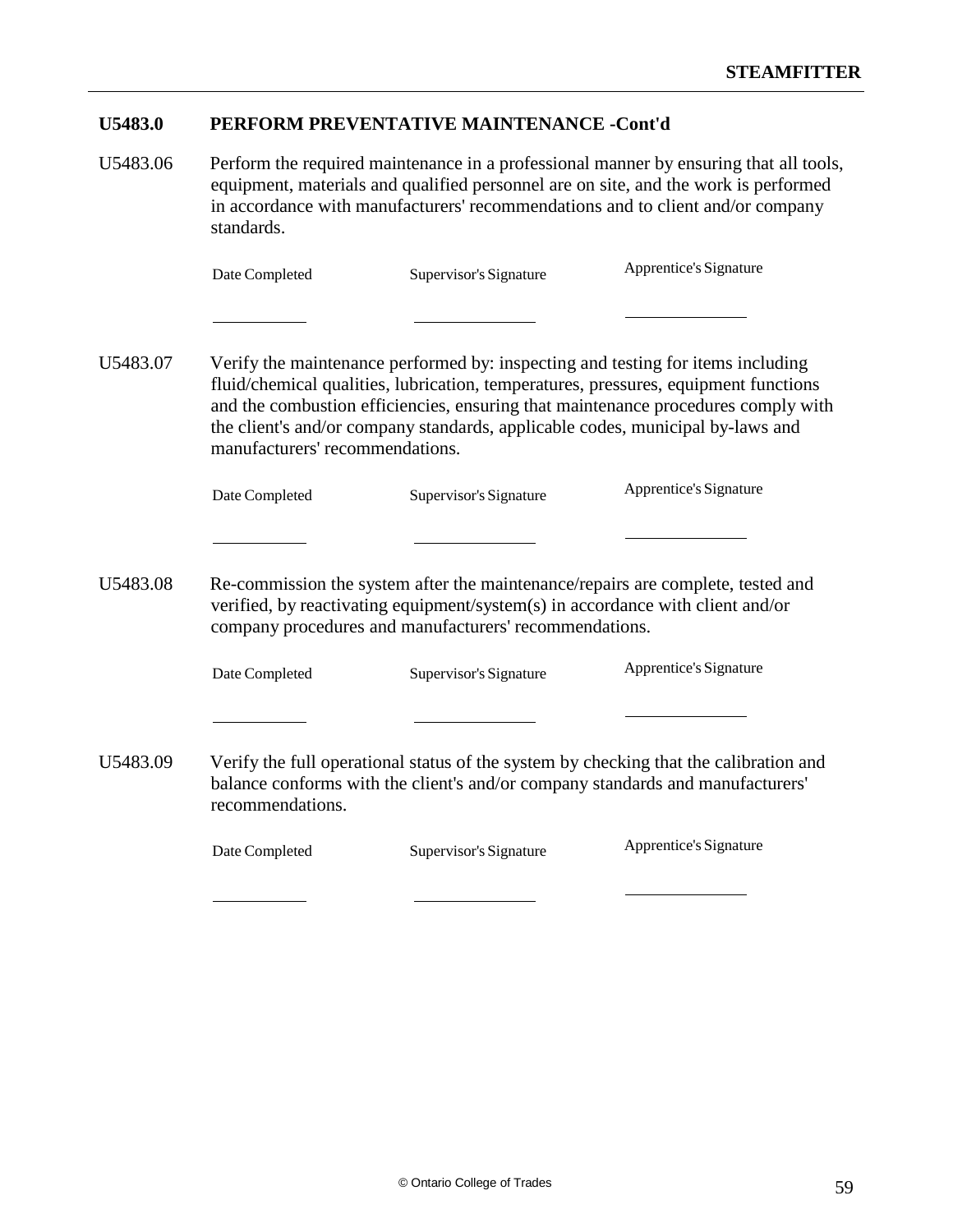# **U5483.0 PERFORM PREVENTATIVE MAINTENANCE -Cont'd**

U5483.10 Clean up the job site by removing excess debris, tools and equipment in accordance with OHSA, and client and/or company policies or standards.

| Date Completed | Supervisor's Signature | Apprentice's Signature |
|----------------|------------------------|------------------------|
|----------------|------------------------|------------------------|

U5483.11 Submit relevant documentation including service reports and invoicing, upon completion of the maintenance performed, to conform with the client's and/or company standards.

| Date Completed         | Supervisor's Signature      | Apprentice's Signature |  |
|------------------------|-----------------------------|------------------------|--|
|                        |                             |                        |  |
| <b>Employer's Name</b> | <b>Employer's Signature</b> |                        |  |
|                        |                             |                        |  |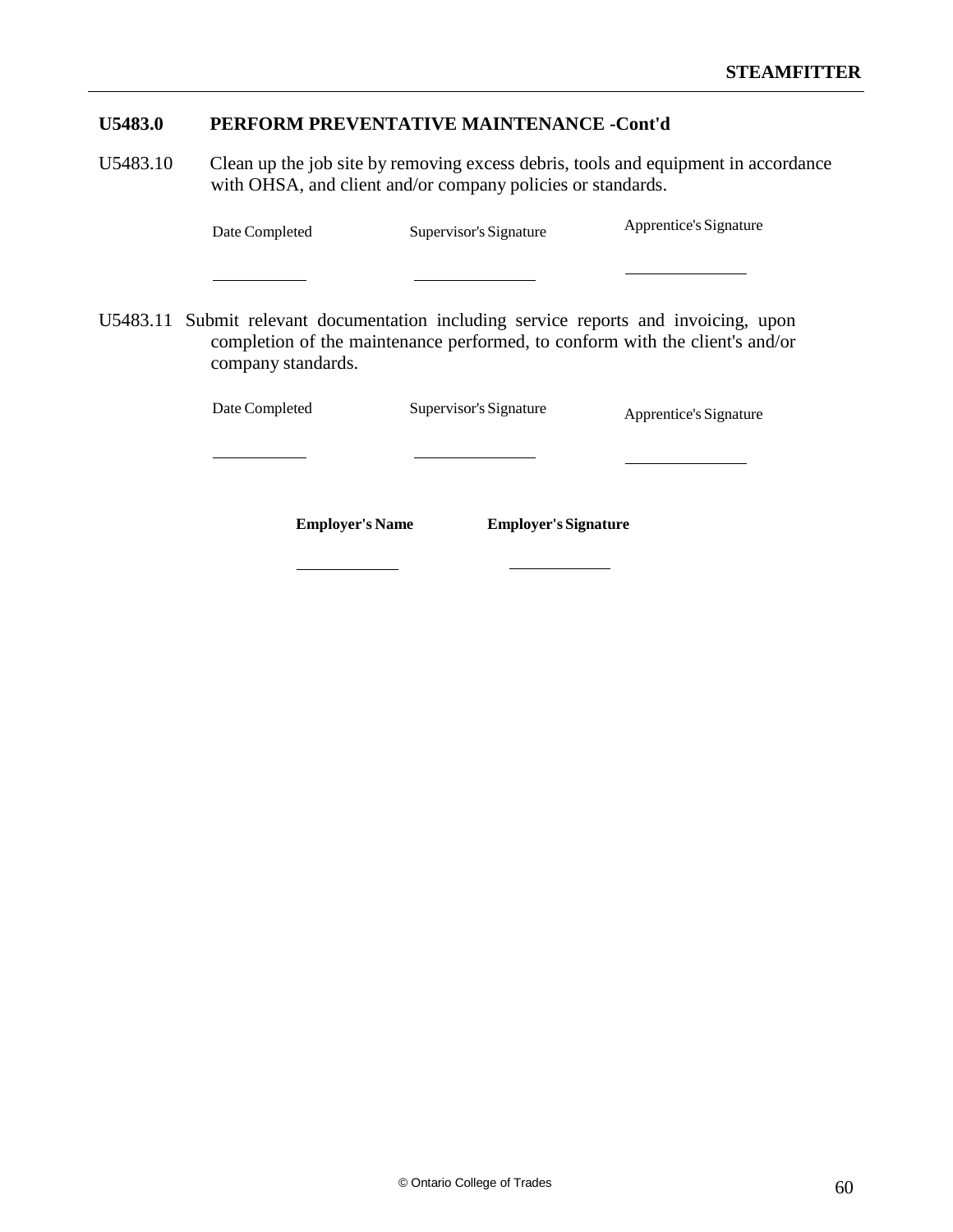## **U5484.0 TROUBLESHOOT AND REPAIR MECHANICAL SYSTEMS**

#### **GENERAL PERFORMANCE OBJECTIVE**

Troubleshoot and repair mechanical systems by: diagnosing and assessing system problems; preparing a service proposal for the client; liaising with the client; arrange for maintenance; preparing systems for repairs; performing the required service; operating the systems on completion of repairs; verifying calibration of the system and/or components; re-commissioning the system; cleaning up the job site; and, submitting relevant documentation.

# **PERFORMANCE OBJECTIVES**

Supervisor's Name (print) Apprentice's Name (print)

## **SKILLS**

U5484.01 Diagnose and assess system problem(s) by: communicating with the client/operator; verifying the operation of the systems; and, reading drawings, client's directories and manufacturers' specifications, in accordance with industry and company standards and procedures.

Date Completed Supervisor's Signature Apprentice's Signature

U5484.02 Prepare a service proposal for the client by: outlining the problem; recommending a course of action; recommending a schedule for the repair(s); and, giving written or verbal communications, in compliance with client and/or company procedures, applicable codes and municipal by-laws.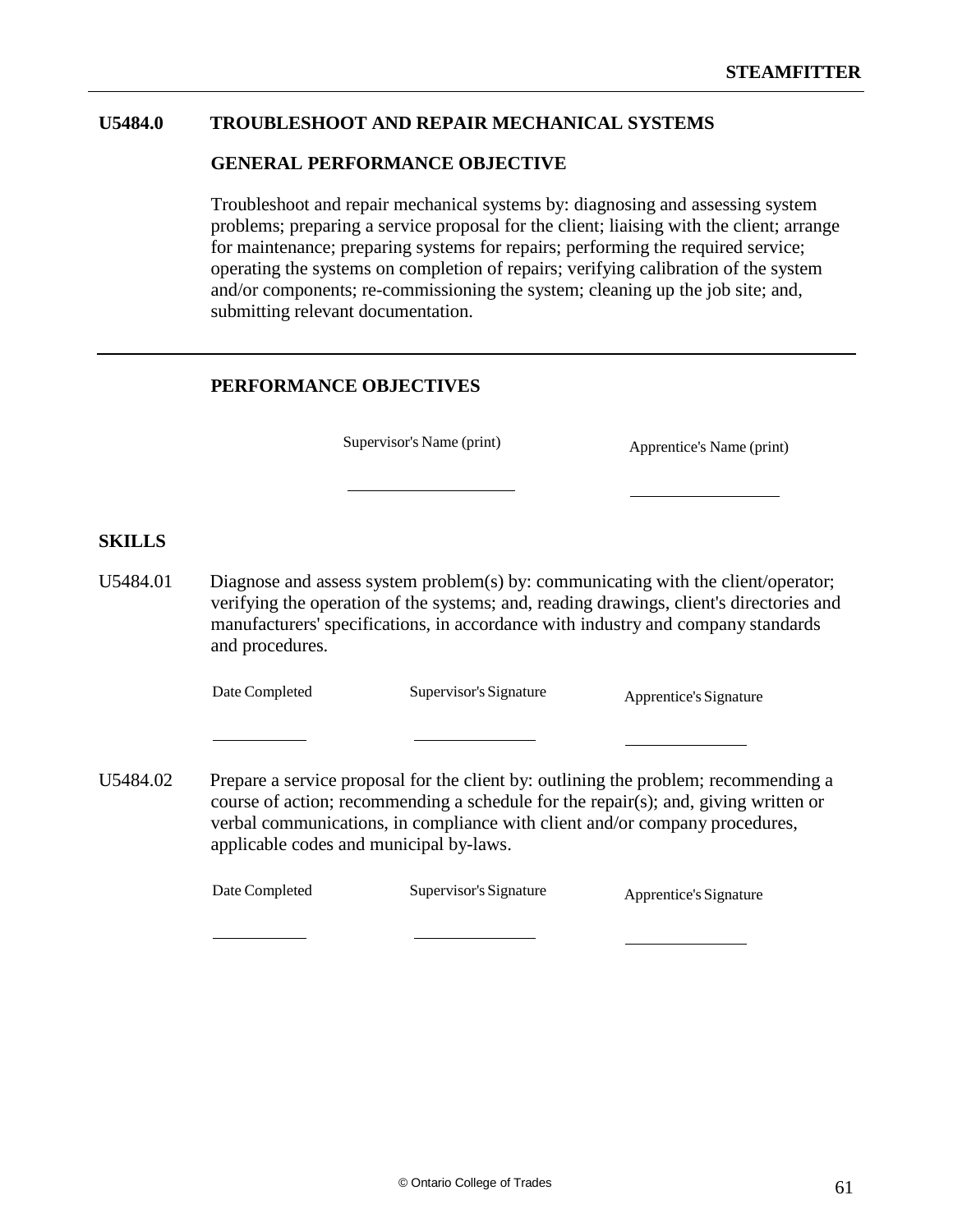### **U5484.0 TROUBLESHOOT AND REPAIR MECHANICAL SYSTEMS -Cont'd**

U5484.03 Liaise with the client or client's representative in order to outline the costing and to receive approval for the service, in compliance with client and/or company procedures and standards.

Date Completed Supervisor's Signature Apprentice's Signature

U5484.04 Arrange for maintenance by: obtaining approvals from the client and notifying utilities, fire departments, monitoring companies, end users and any other . parties that may be affected by the proposed service, in accordance with companies and/or client procedures.

Date Completed Supervisor's Signature Apprentice's Signature

U5484.05 Prepare the systems for the approved repairs by verifying that fuel, power, hydraulics, pneumatic systems, and operating control systems are isolated, de-energized, and locked-out as required, in accordance with OHSA, client and/or company procedures, manufacturers' specifications and recommendations.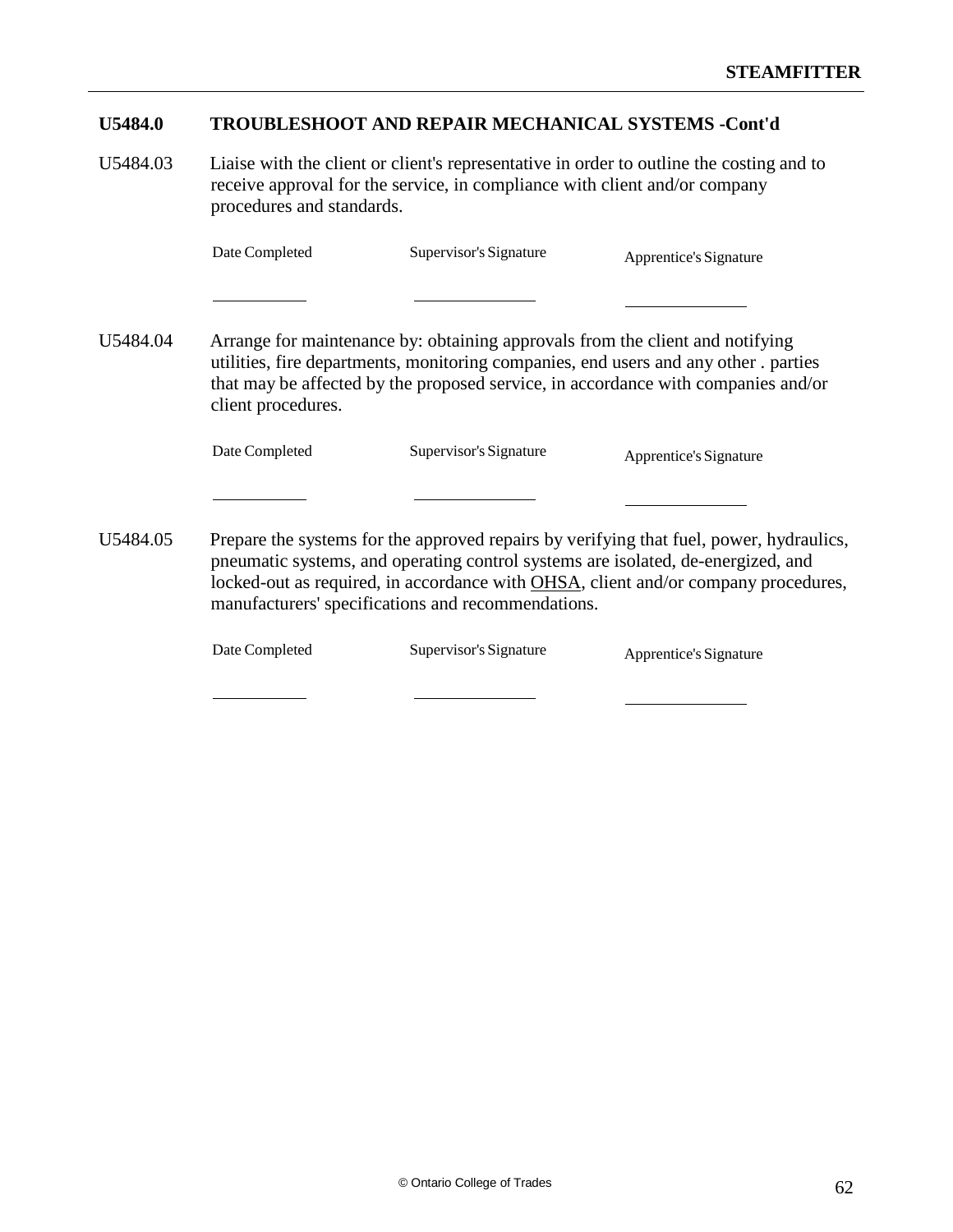#### **U5484.0 TROUBLESHOOT AND REPAIR MECHANICAL SYSTEMS -Cont'd**

U5484.06 Perform the required service in a professional manner, ensuring that all tools, equipment, materials and qualified personnel are on site, and that the work is carried out in accordance with the client and/or company procedures and manufacturers' recommendations.

Date Completed Supervisor's Signature Apprentice's Signature

U5484.07 Operate the system after all the repairs are complete, tested, and verified, ensuring that the repairs conform with the client and/or company standards and manufacturers' recommendations.

Date Completed Supervisor's Signature Apprentice's Signature

U5484.08 Verify the calibration of the system and/or system components by operating the system and ensuring that the system operates in conformance with the client's and/or company standards and manufacturers' recommendations.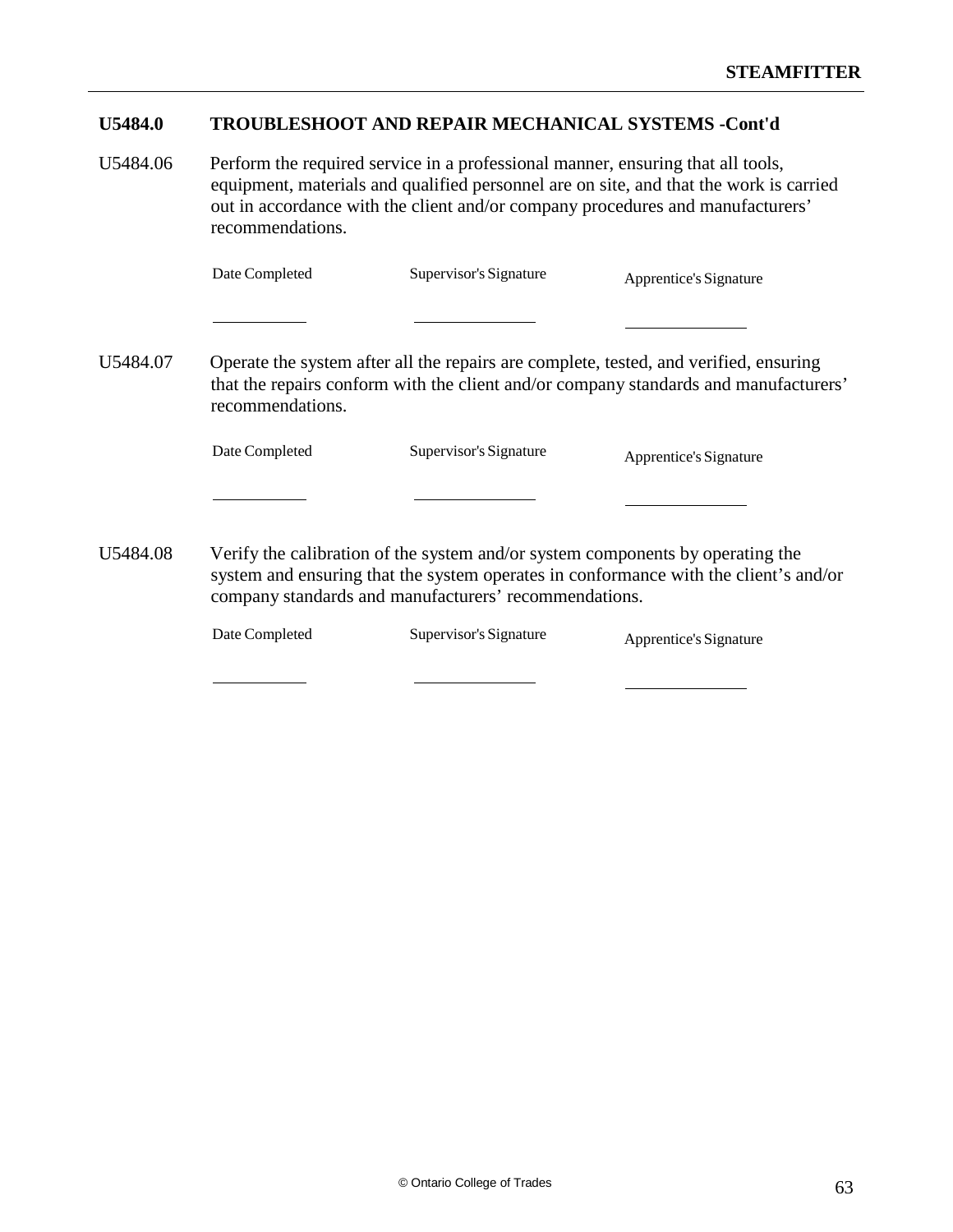# **U5484.0 TROUBLESHOOT AND REPAIR MECHANICAL SYSTEMS -Cont'd**

U5484.09 Re-commission the system by notifying the end users, customers, utilities and enforcing authorities of the system status, ensuring that all locking/isolation devices are removed and the system and its components are operational, in accordance with the client's and/or company standards and manufacturers' recommendations

|          | Date Completed                                                                                                                                                             | Supervisor's Signature      | Apprentice's Signature |  |
|----------|----------------------------------------------------------------------------------------------------------------------------------------------------------------------------|-----------------------------|------------------------|--|
|          |                                                                                                                                                                            |                             |                        |  |
| U5484.10 | Clean up the job site by removing excess debris, tools and equipment in accordance<br>with OHSA, and client and/or company policies and standards.                         |                             |                        |  |
|          | Date Completed                                                                                                                                                             | Supervisor's Signature      | Apprentice's Signature |  |
|          |                                                                                                                                                                            |                             |                        |  |
| U5484.11 | Submit relevant documentation including service reports and invoicing upon<br>completion of the maintenance performed, to conform with client and/or company<br>standards. |                             |                        |  |
|          | Date Completed                                                                                                                                                             | Supervisor's Signature      | Apprentice's Signature |  |
|          |                                                                                                                                                                            |                             |                        |  |
|          | <b>Employer's Name</b>                                                                                                                                                     | <b>Employer's Signature</b> |                        |  |
|          |                                                                                                                                                                            |                             |                        |  |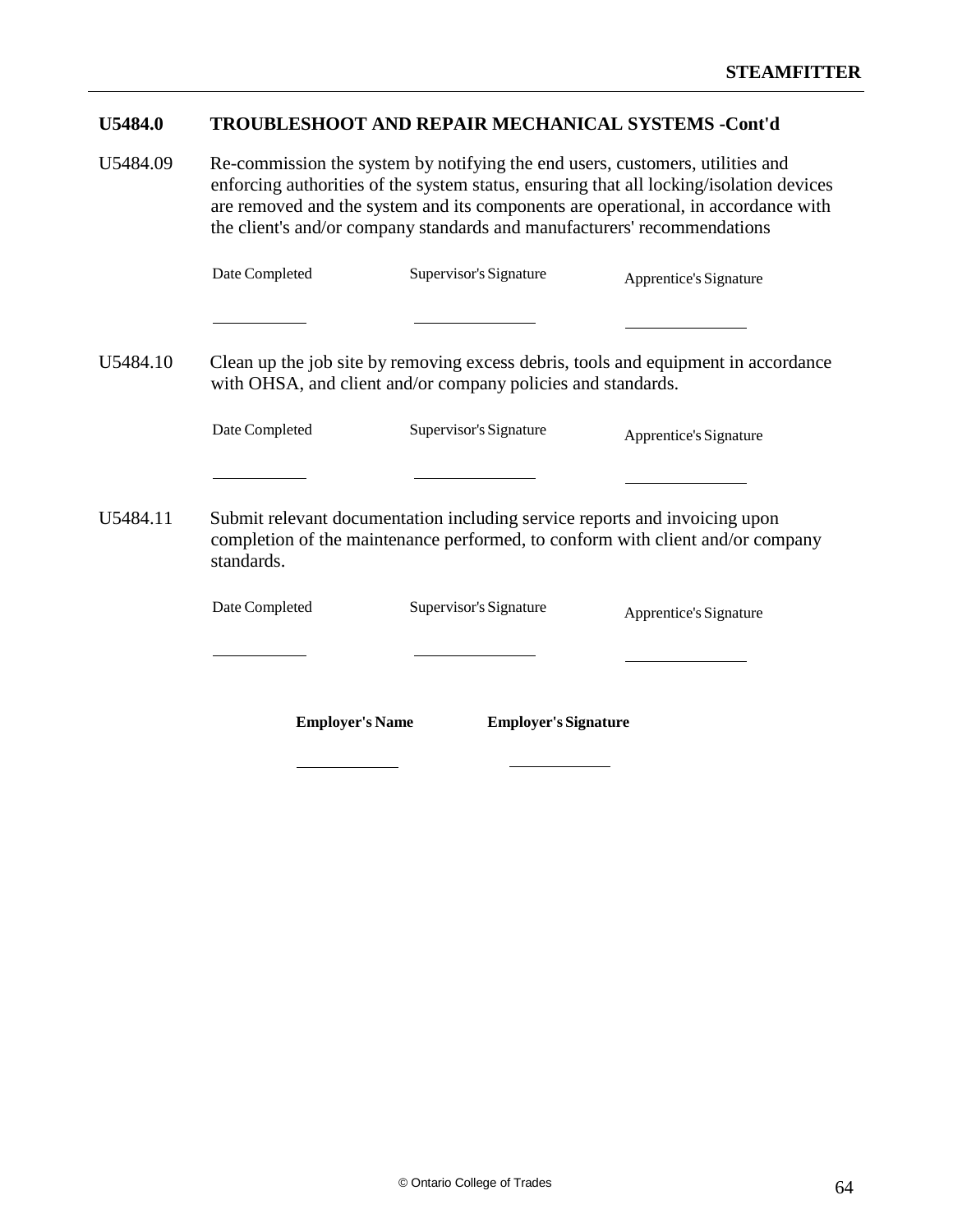

© Ontario College of Trades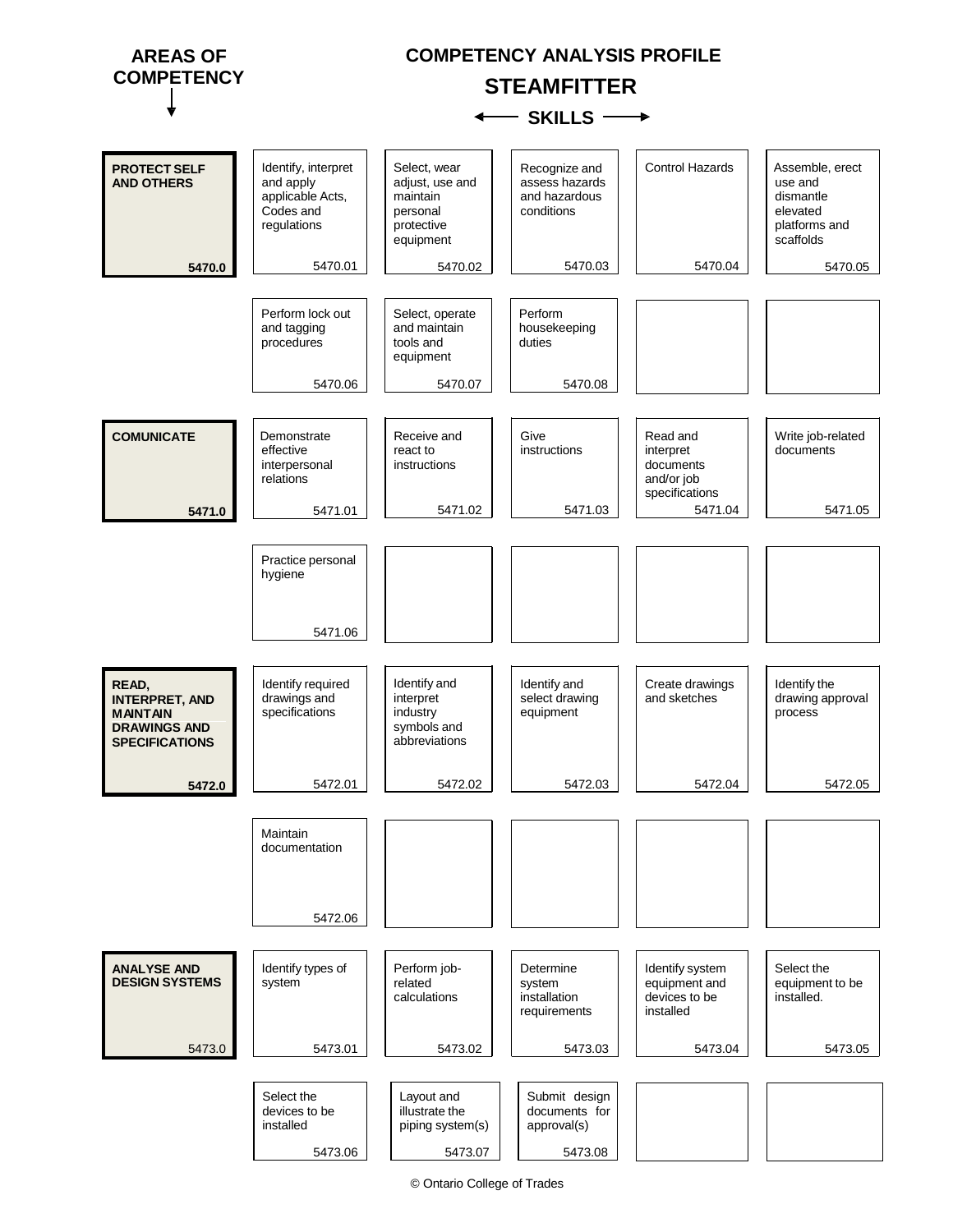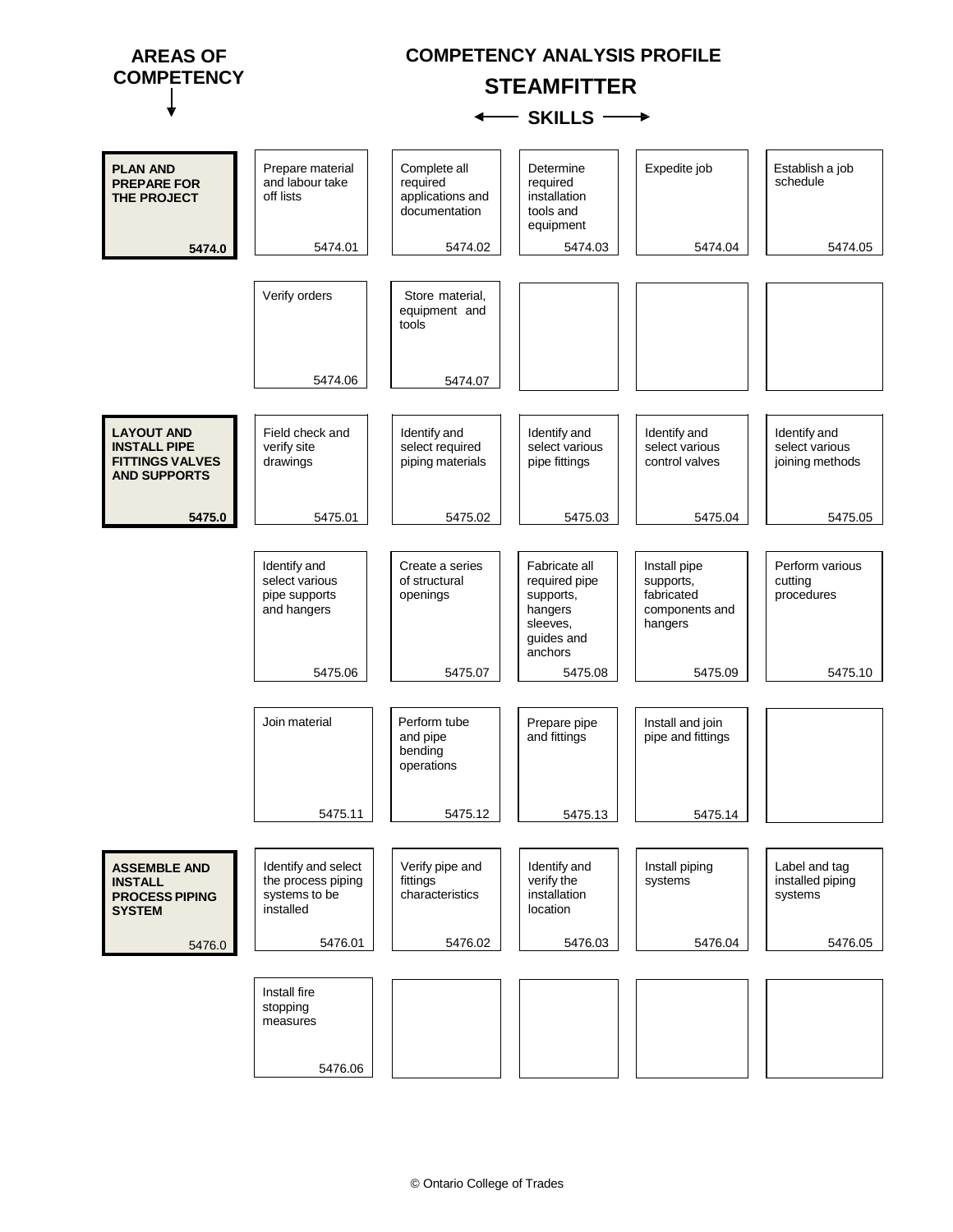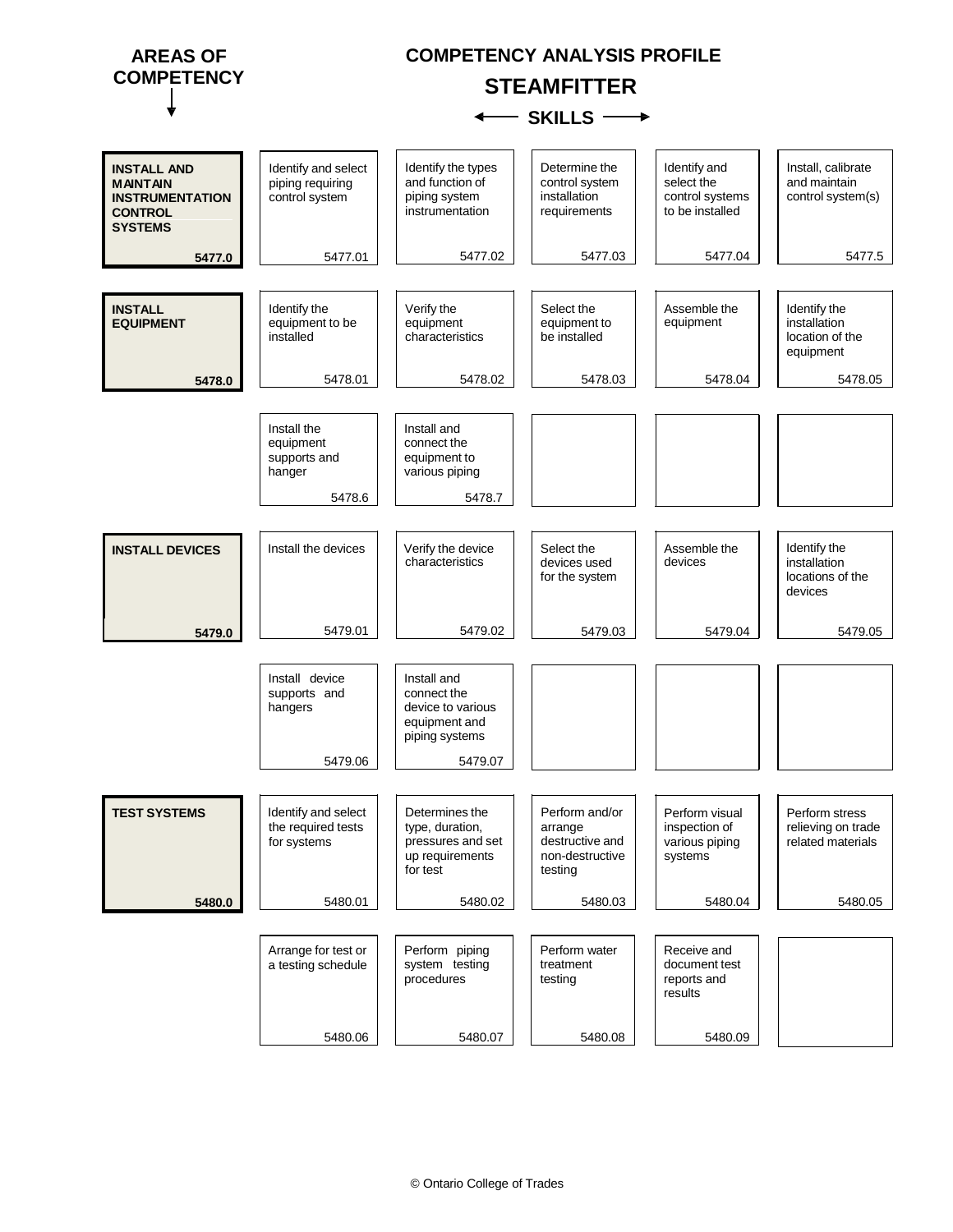